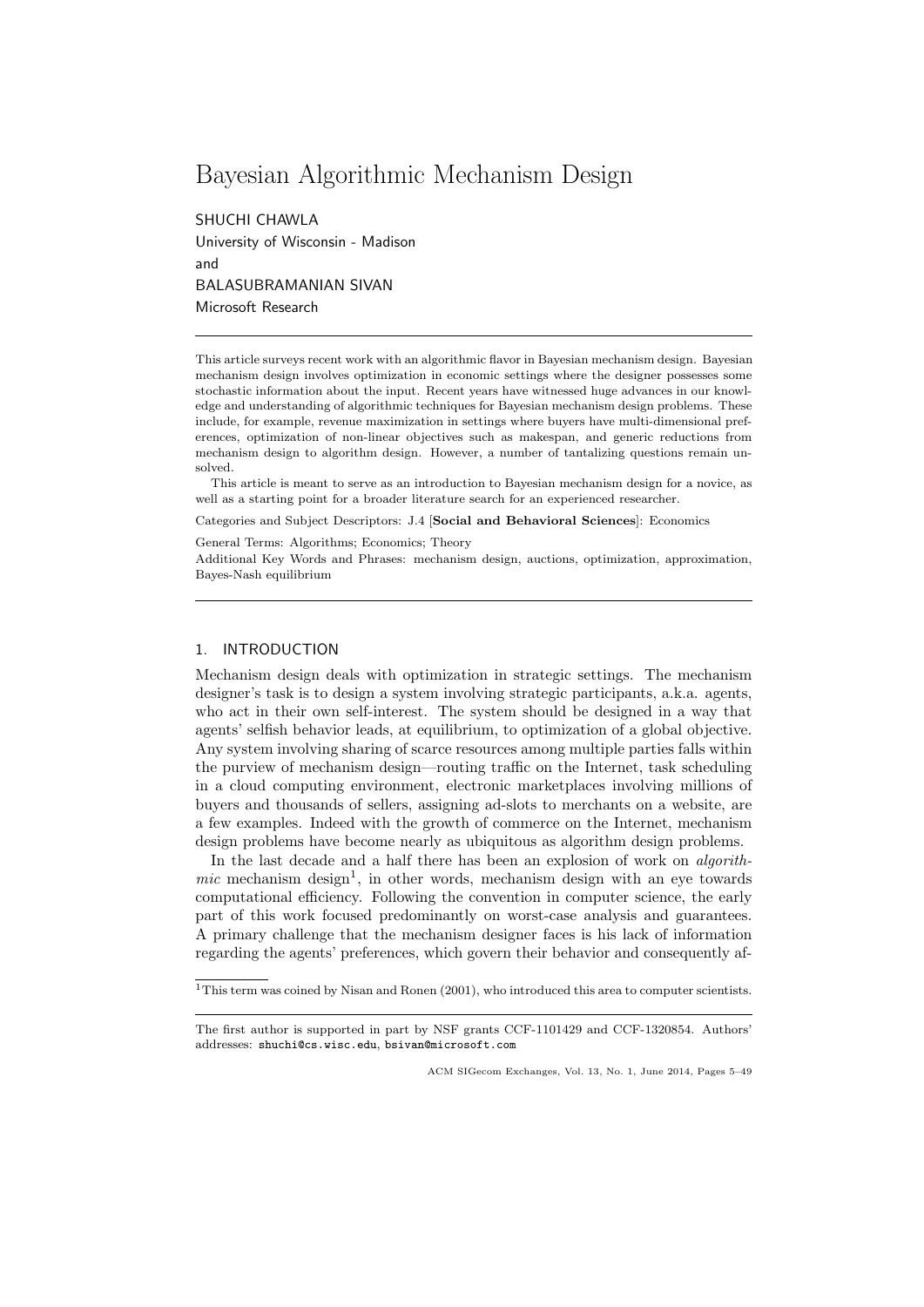fect the system performance. In the worst-case or prior-free paradigm, the designer makes no assumptions whatsoever about the agents' preferences, and the system is required to work in all circumstances. Unfortunately, it is often impossible to achieve any interesting guarantees in such a setup. This shortcoming, coupled with emerging applications in data intensive settings<sup>2</sup>, motivated the study of *Bayesian* algorithmic mechanism design (henceforth, BAMD).

In the Bayesian setting, the mechanism designer has a stochastic model of the market for which the system is to be designed. He can use this model to inform the design of the system. Once the system has been designed, agents' preferences are instantiated from the stochastic model, and the system is run over these inputs. We study the system's performance at equilibrium: where every agent's actions, given the rules of the system, are in best response to others' actions. Bayesian mechanism design has a rich and large body of literature in economics. Over the last few years, computational and algorithmic approaches have added a new dimension to this literature and have led to solutions for many settings previously considered intractable. These form the topic of this survey article.

We can summarize the central themes in algorithmic mechanism design from several different perspectives:

- —The practical computer scientist's perspective: what computational tools can we design and use to efficiently solve a given mechanism design problem?
- —The practical economist's perspective: what are the properties of optimal mechanisms? What explains their prevalence or non-prevalence in practice? What kinds of mechanisms arise in practice?
- —The theoretician's perspective: does strategizing on part of the agents hurt system performance? To what extent? We can further refine this question. The theoretical economist's perspective: what performance can we obtain under strategic considerations versus the overall optimum? The theoretical computer scientist's perspective: what performance can we obtain efficiently in strategic versus nonstrategic settings?

We will touch upon all of these themes in this survey. The answers, not surprisingly, depend on several features of the problem, e.g.,: (1) The strength of the equilibrium concept, e.g., dominant strategy equilibrium or Bayes-Nash equilibrium (see Section 2 for definitions);(2) The designer's objective, e.g., linear versus nonlinear; (3) The complexity of the agents' preferences, e.g. single-parameter versus multi-parameter, or, linear versus non-linear.

This article focuses on two lines of work. The first deals with the objective of revenue maximization, and is one of the biggest successes of BAMD. Revenue maximization is among the most natural and practically relevant objectives in mechanism design. It is also unique in that it depends on the monetary transfers between the agents, rather than directly on their preferences. While revenue maximization is generally computationally intractable even in the simplest settings (e.g. a single buyer with independent additive values over a set of items), several techniques have been developed for approximating it in a broad class of problems. Another theme

<sup>&</sup>lt;sup>2</sup>In applications such as ad allocation millions of economic transactions happen every day, and it is possible for the system to collect information about the environment and the market.

ACM SIGecom Exchanges, Vol. 13, No. 1, June 2014, Pages 5–49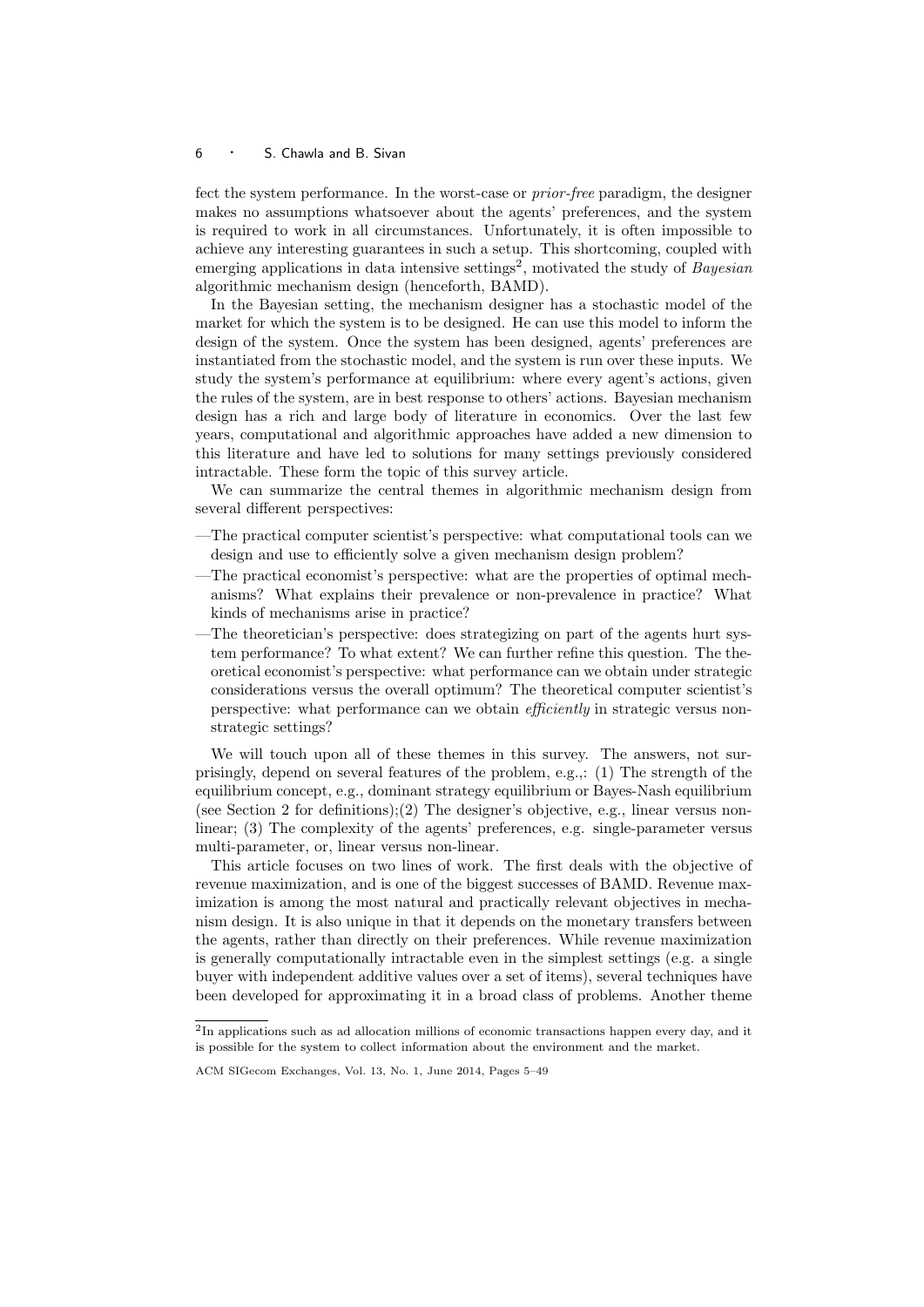has been to understand the power of simple and robust mechanisms, the kinds of mechanisms that we often see in practice, e.g. reserve pricing. We discuss this work in Sections 3 and 4.

In the second part of the article we focus on the gap between strategic and nonstrategic optimization by asking: are there generic methods that convert algorithms into mechanisms? By generic, we mean approaches that do not try to understand the inner workings of the algorithm and rely only on its input-output behavior to determine how to make it compatible with agents' preferences. In many settings this is impossible without suffering a large loss in performance. However, surprisingly, there are settings where such black box reductions suffer almost no loss in performance. We discuss these results in Section 5.

We briefly survey other directions in BAMD in Section 6 and list some open problems in Section 7.

Other related articles. Krishna (2009) gives an excellent introduction to auction theory. We refer the reader to Hartline (2013a) for a more extensive and nuanced treatment of revenue maximization in Bayesian mechanism design, and Hartline (2013b) for a detailed discussion of approximations in Bayesian and prior-free mechanism design. Nisan (2014) surveys social welfare maximization in prior-free mechanism design.

# 2. THE BASICS OF BAYESIAN MECHANISM DESIGN

Preferences and mechanisms. The following is a generic setup for a Bayesian mechanism design problem. We have  $n$  buyers, a.k.a. agents, and one seller. The seller has different items, resources, or services to offer to the buyers at a price; Henceforth we will refer to these as items. We use the term allocation to refer to the set of items that an agent gets. Each agent has a private type that specifies the value that the agent derives from an allocation. Agent i's type, denoted  $t_i$ , is drawn from a known set  $T_i$ . We use  $t_i(x_i)$  to denote the value that an agent with type  $t_i$  gets from being allocated a (potentially random or fractional) set  $x_i$  of items. Agents' types t are drawn from a publicly known (joint) distribution F. For most of this survey, we will assume that agents' types are drawn from independent distributions, i.e. **F** is a product distribution  $F_1 \times F_2 \times \cdots \times F_n$ .

We will focus on the class of *direct-revelation* mechanisms<sup>3</sup> that ask the agents to reveal their types and then return an outcome that consists of allocations of items to the agents and payments to be made by the agents to the seller. Formally, a direct-revelation mechanism  $\mathcal M$  is defined by functions  $(x, p)$ . x maps the agents' revealed types to allocations; p maps the types to payments made by the agents to the mechanism. We use  $x_i(t)$  and  $p_i(t)$  to denote the allocation and payment respectively for agent i. Recall that the agent derives a value  $t_i(x_i(t))$  from this allocation. We assume that the agent has quasi-linear utility, so that his net utility from the outcome  $(x_i(\mathbf{t}), p_i(\mathbf{t}))$  is  $t_i(x_i(\mathbf{t})) - p_i(\mathbf{t})$ .

Ex ante, interim, and ex post functions. The time-line of events in a mechanism design setting proceeds as follows: First, the designer learns of the mech-

<sup>3</sup>This is without loss of generality; See the revelation principle in Krishna (2009).

ACM SIGecom Exchanges, Vol. 13, No. 1, June 2014, Pages 5–49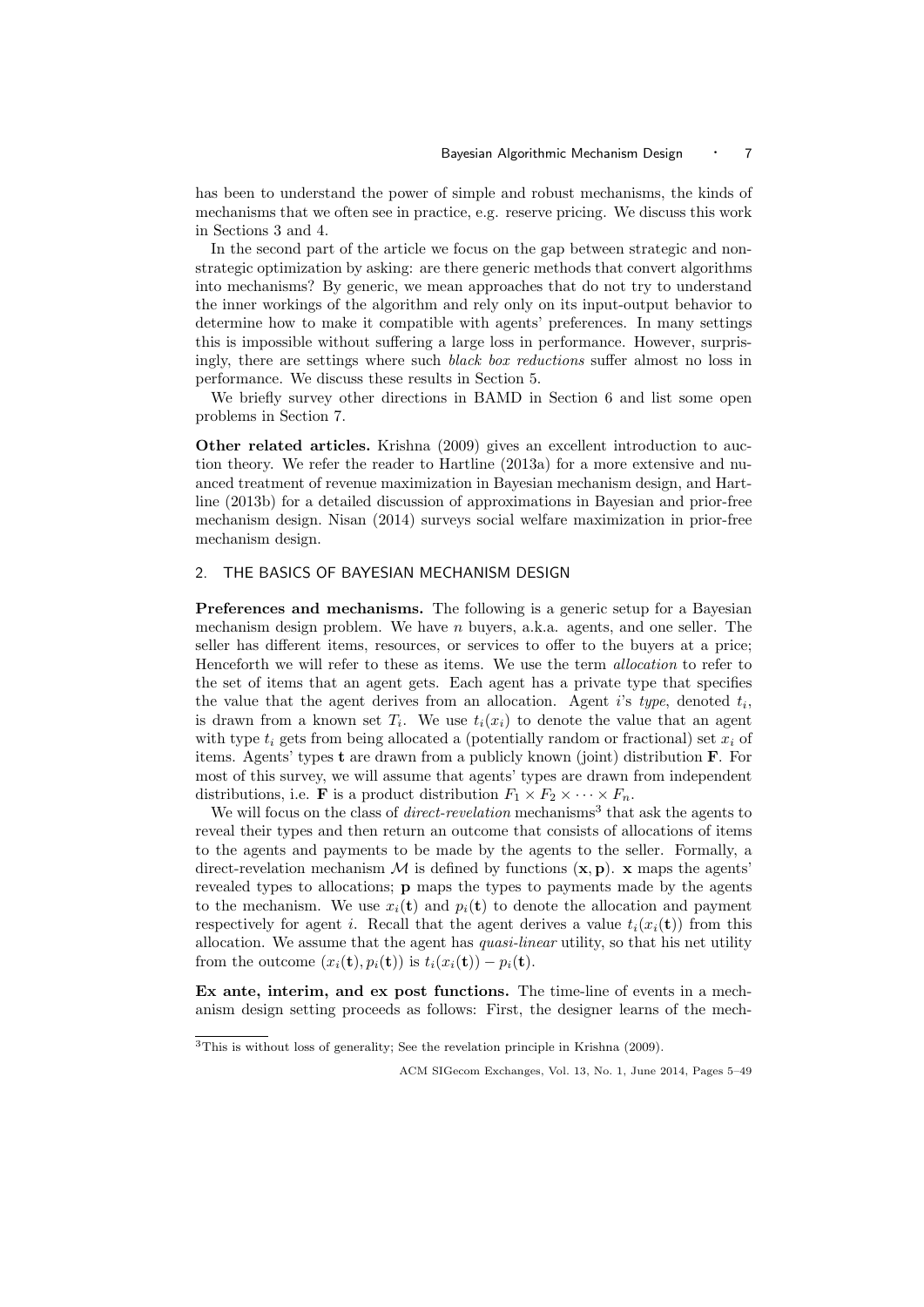anism design problem, which includes the distributions from which agents' types are drawn; Based on these inputs the designer designs a mechanism; Then, agents' actual types are instantiated from the respective distributions; Finally, the mechanism is run on the types and an outcome is generated. When we refer to a quantity ex ante, we are referring to its expected value before the agents' types have been instantiated, where the expectation is taken over the distribution from which types are drawn. Interim refers to the time after the agents' types have been instantiated, but before the mechanism has been run; In particular, at this time, agents know their own types but not each others' instantiated types, and so the final outcome of the mechanism is as yet unknown to them. Ex post refers to the final realized value after the mechanism has been run.

We will often be interested in the mechanism's *interim* outcome for an agent  $i$ , i.e., the expected outcome for the agent before others' types have been revealed. For convenience, we overload the notation<sup>4</sup> and use  $x_i(t_i)$  and  $p_i(t_i)$  to denote the agent's interim allocation and payment, respectively. Let  $t_{-i}$  denote the vector of types of all agents other than i, and let  $\mathbf{F}_{-i}$  denote the joint distribution from which this vector is drawn. Then,  $x_i(t_i) = \mathbf{E}_{\mathbf{t}_{-i} \sim \mathbf{F}_{-i}}[x_i(t_i, \mathbf{t}_{-i})]$  and  $p_i(t_i) = \mathbf{E}_{\mathbf{t}_{-i} \sim \mathbf{F}_{-i}}[p_i(t_i, \mathbf{t}_{-i})].$ 

Truthfulness. For the most part in this survey we will assume that agents are risk neutral and maximize their expected utility, where the expectation is taken over any randomness in the mechanism, as well as, in some cases, over the randomness in other agents' types. We focus on the class of truthful mechanisms that incentivize agents to reveal their true types. Informally, a mechanism is truthful if every agent is no worse off revealing his type truthfully rather than by lying about it (and is sometimes better off). There are several ways of formalizing this notion, that differ in the amount of information the agent uses in making his decision.

 $-A$  mechanism is *Bayesian incentive compatible (BIC)* if truth-telling is in an agent's best interest *before* the agent observes others' types. Formally, for all  $i$ , all  $t_i \in T_i$ , and all  $s_i \in T_i$ , the agent's expected utility from reporting his true type  $t_i$  is no less than his expected utility from reporting a different type  $s_i$  when others' report their true types:

$$
\mathbf{E}_{\mathbf{t}_{-i}\sim\mathbf{F}_{-i}}[t_i(x_i(t_i,\mathbf{t}_{-i})) - p_i(t_i,\mathbf{t}_{-i})] \geq \mathbf{E}_{\mathbf{t}_{-i}\sim\mathbf{F}_{-i}}[t_i(x_i(s_i,\mathbf{t}_{-i})) - p_i(s_i,\mathbf{t}_{-i})]
$$
\n(1)

 $-A$  mechanism is *dominant strategy incentive compatible (DSIC)* if truth-telling is in an agent's best interest even after the agent observes others' types. Formally, for all  $i$ , all  $t_i \in T_i$ , all  $s_i \in T_i$ , and all types  $\mathbf{t}_{-i}$  of the other agents:

$$
t_i(x_i(t_i, \mathbf{t}_{-i})) - p_i(t_i, \mathbf{t}_{-i}) \ge t_i(x_i(s_i, \mathbf{t}_{-i})) - p_i(s_i, \mathbf{t}_{-i})
$$
\n(2)

For mechanisms that are randomized, we can make a finer distinction here between whether the agent remains truthful after knowing the mechanism's coin flips or not. A mechanism is called *truthful in expectation* if the above inequality holds in expectation over the randomness in the mechanism, and is called ex-

<sup>&</sup>lt;sup>4</sup>The argument to the allocation or payment function will usually indicate which of the following three cases we refer to—ex ante, interim, or ex post.

ACM SIGecom Exchanges, Vol. 13, No. 1, June 2014, Pages 5–49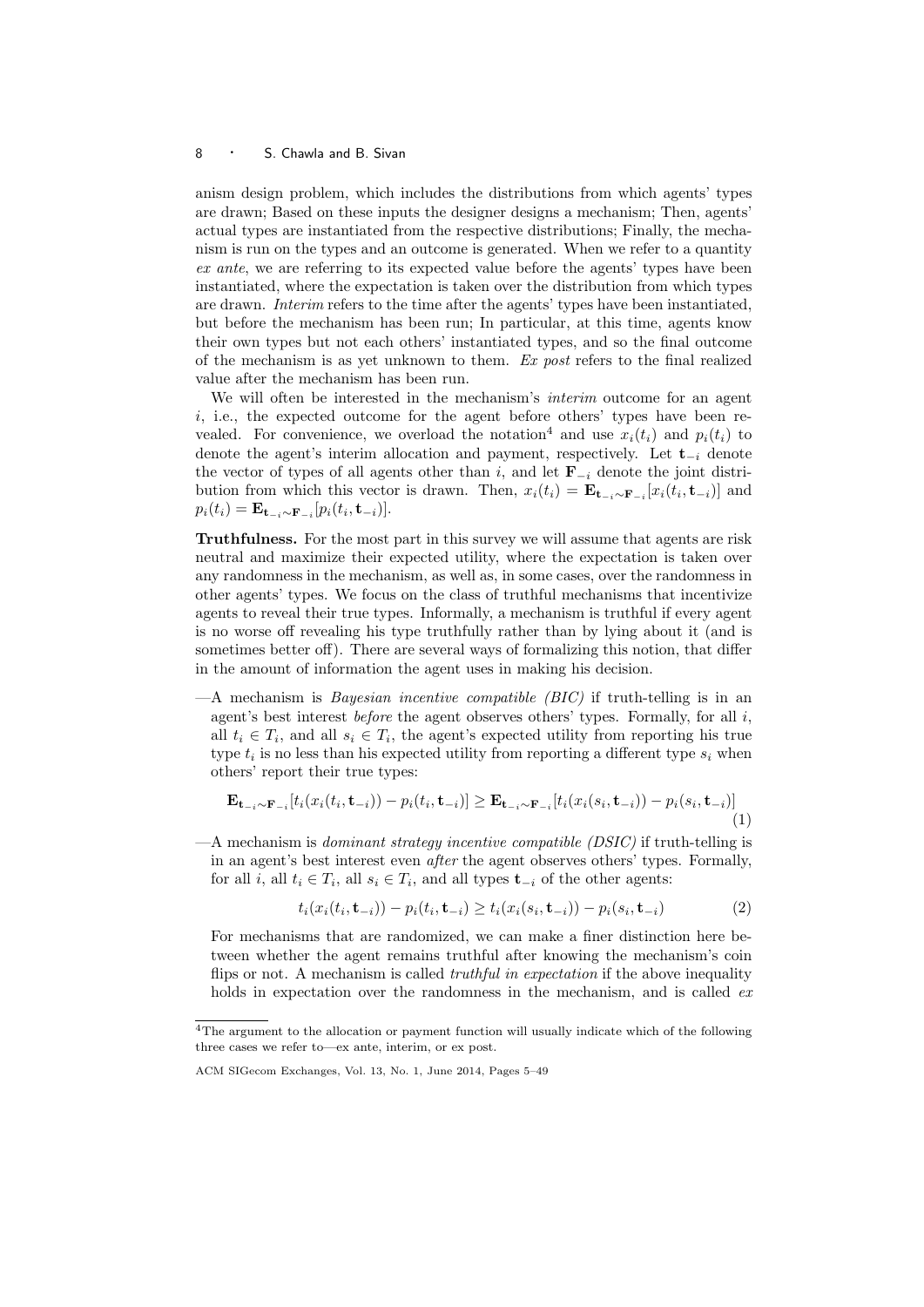post truthful or ex post IC if the inequality continues to hold for every possible instantiation of the mechanism's randomness.

—Sometimes we will need to relax the notion of incentive compatibility to a weaker notion called  $\epsilon$ -Bayesian incentive compatibility ( $\epsilon$ -BIC). A mechanism is  $\epsilon$ -BIC if, informally, for every agent and for all possible true types of the agent, the increase in expected utility that the agent gets from misreporting his type is at most a factor of  $\epsilon$  times the expected utility he gets from truth-telling.

We also require the mechanism to satisfy *individual rationality (IR)*: each agent always receives non-negative utility. As with incentive compatibility, IR may be satisfied ex post, i.e. after all agent types have been revealed, or interim, i.e. in expectation over other agents' types.

Single and multi-parameter types. A special case for agent preferences is when an agent is interested in just one kind of item. In this case, the agent's type is merely his value for obtaining the item, denoted  $v_i$ . The allocation function in this case maps the agent's type to the probability with which the item is provided to the agent, and his value for an allocation probability  $x_i$  is given by  $t_i(x_i) = v_i x_i$ . We call such an agent a *single-parameter* agent.

For a single-parameter agent it is sometimes convenient to express the agent's allocation and payment as functions of the quantile of his value with respect to its distribution. The quantile of an agent is the probability with which a random value drawn from F exceeds the agent's value:  $q = 1 - F(v)$ ; as the agent's value increases his quantile decreases. Since once we specify the distribution  $F$  there is a unique mapping from values to quantiles and vice versa, we will use these quantities interchangeably as arguments to the allocation and payment functions.

Multi-parameter agents, in contrast, are interested not just in whether they are served or not but also in what kind of service they receive. For example, a multiparameter agent may be interested in buying several different items and derive different values from different sets of items. In the most general case, the type of such an agent would specify his value for each possible outcome of the mechanism; often, however, it is possible to express the type more succinctly.

Objectives and constraints. The mechanism designer's goal is to optimize his objective subject to the mechanism being incentive compatible, as well as potentially subject to a feasibility constraint on the allocations. We use  $\mathcal F$  to denote the feasibility constraint, and require that  $x(t) \in \mathcal{F}$  for all possible tuples t of types.<sup>5</sup> In single-parameter settings where the allocation specifies the probability with which each agent is served, F is simply a subset of  $[0, 1]^n$ . For example, if the seller has a supply constraint that prevents him from allocating to more than k bidders at a time, F is the set of all vectors **x** in  $[0,1]^n$  with  $\sum_i x_i \leq k$ .

Some of the single-parameter results we survey will require the feasibility constraint to be *downwards closed*, that is, for any vector  $x \in \mathcal{F}$  and y that is component-wise smaller than **x**, we have  $\mathbf{v} \in \mathcal{F}$ .

The following are some natural objectives in mechanism design that we will consider in this survey.

<sup>&</sup>lt;sup>5</sup>In the case of randomized mechanisms,  $\mathbf{x}(t)$  is a random vector lying in F.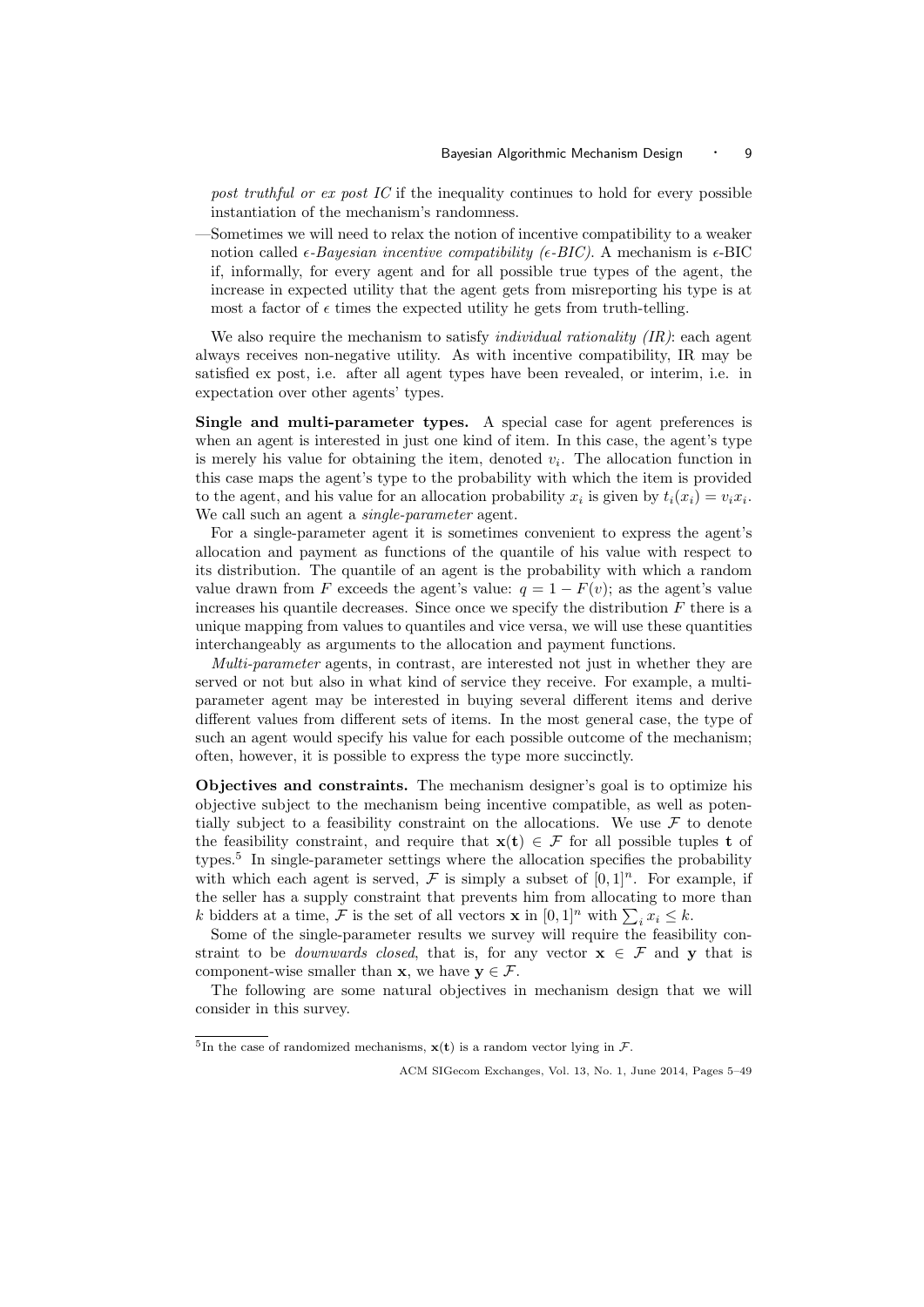- —Surplus or social welfare or economic efficiency. This measures the total utility achieved by all participants in a system; Since payments are internal to the system (passing from the buyers to the seller), the payments cancel and social welfare is equal to the net value created by the allocation:  $SW = \mathbf{E}[\sum_i t_i(x_i)]$ . Social welfare can be maximized using the Vickrey Clarke Groves (VCG) mechanism, which maximizes social surplus point-wise for every value vector, i.e.  $x(t) \in$  $\argmax_{\mathbf{z}\in\mathcal{F}}\sum_{i}t_i(z_i)$ . The VCG mechanism is ex post IC. The manifestation of the VCG mechanism in single-parameter settings where the seller has  $k \geq 1$ identical items to sell is called the Vickrey auction. The Vickrey auction sells the items to the k highest value agents, charging each the value of the  $(k+1)$ th highest value agent.
- -Seller's revenue. This measures the total amount of money the seller makes: Rev =  $\mathbf{E}[\sum_i p_i]$ . Among the objectives we consider in this survey, revenue is unique in that it depends on the agents' payments, rather than on the allocation.
- —Fairness or load balance. These objectives capture a notion of fairness among agents: we may want to maximize the share of the agent that is worst off,  $\min_i t_i(x_i)$ , or minimize the share of the agent that is best off,  $\max_i t_i(x_i)$ .

Characterization of truthful mechanisms. The mechanism design problem for an objective O can now be stated as follows. Find a mechanism  $\mathcal{M} = (\mathbf{x}, \mathbf{p})$  that maximizes or minimizes  $\mathbf{E}_{\mathbf{t} \sim \mathbf{F}}[\mathcal{O}(\mathbf{x}(\mathbf{t}), \mathbf{p}(\mathbf{t}))]$  subject to feasibility and incentive compatibility. We will mostly be interested in optimizing over the class of BIC mechanisms; in many cases it will turn out that a DSIC mechanism is optimal or near-optimal.

What makes mechanism design more challenging compared to traditional algorithm design is that the incentive constraints tie together the mechanism's output at different input type vectors. Fortunately, often times it is possible to greatly simplify the incentive constraints. To get some intuition, let us consider the interim incentive constraints (1) for an agent with a discrete type space  $T_i$ . Fixing the agent's allocation rule, the constraints (1) place an upper and lower bound on the difference in the interim payments of the agent at any two types  $s_i$  and  $t_i$ :

$$
\mathbf{E}_{\mathbf{t}_{-i} \sim \mathbf{F}_{-i}}[s_i(x_i(t_i, \mathbf{t}_{-i})) - s_i(x_i(s_i, \mathbf{t}_{-i}))] \le p_i(t_i) - p_i(s_i)
$$
  
\n
$$
\le \mathbf{E}_{\mathbf{t}_{-i} \sim \mathbf{F}_{-i}}[t_i(x_i(t_i, \mathbf{t}_{-i})) - t_i(x_i(s_i, \mathbf{t}_{-i}))]
$$

Consider a complete directed graph over types where the length of any arc  $(s_i, t_i)$ is given by the upper bound (RHS) above. If we fix the agent's payment at any one type, we can determine BIC payments at other types by computing shortest paths in this graph. However, in order for shortest paths to exist, the graph must not contain any negative length cycles. In many settings (including continuous type spaces), the absence of negative cycles is sufficient to characterize BIC and can be checked efficiently.

For settings with single-parameter agents with independent types, this approach leads to the following theorem that is referred to in literature as Myerson's lemma. Recall that in this setting, each agent i's type is a single value  $v_i$ ; the interim allocation  $x_i$  for each agent maps his value  $v_i$  to a probability  $x_i(v_i)$  with which the agent gets the item.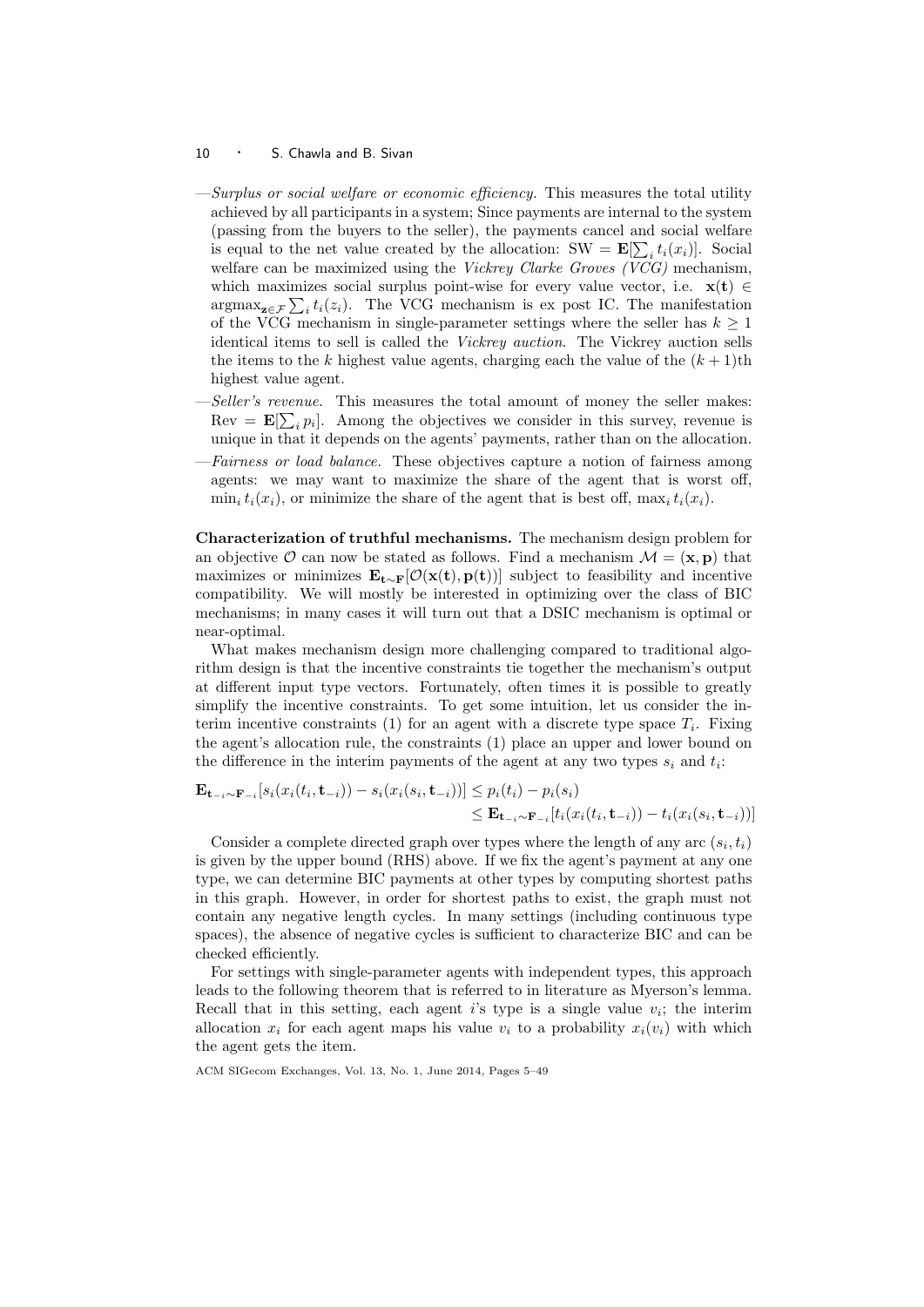Theorem 2.1 ((Myerson, 1981)). In a mechanism design setting with singleparameter agents and independent value distributions, a mechanism  $\mathcal{M} = (\mathbf{x}, \mathbf{p})$ is Bayesian incentive compatible if and only if for all i,

- (1) (**monotonicity**)  $x_i(v_i)$  is monotone non-decreasing, and,
- (2) (payment identity)  $p_i(v_i) = v_i x_i(v_i) \int_0^{v_i} x_i(z) dz + p_i(0)$ .

There are several nice implications of this characterization. First, every weakly monotone allocation function  $x_i$  defines a payment function that satisfies condition (2) and is unique up to the additive term  $p_i(0)$ ;  $p_i(0)$  is usually 0, and we will omit it hereafter. Second, as an implication, in order to check whether an allocation function can be implemented via a BIC mechanism, it is sufficient to check whether the interim allocation is weakly monotone (condition (1)) for every agent. Third, we remark that we can write the agent's interim utility at value  $v_i$  as a function of the allocation rule:  $\int_0^{v_i} x_i(z) dz$ . Consequently, another equivalent characterization of BIC mechanisms is that every agent's interim utility is a convex function of her value. Finally, the same characterization holds for DSIC mechanisms as well, with the interim allocation, payment, and utility replaced by the ex post allocation, payment, and utility respectively.

In general multi-parameter settings, a different characterization of BIC mechanisms can be obtained which, once again, amounts to checking a certain monotonicity condition for the allocation function, and a payment identity (see Rochet (1987) for details). Unfortunately, this condition is generally harder to check algorithmically than the weak monotonicity condition (1) in Theorem 2.1.

Some representative examples. We will repeatedly refer to the following four representative settings to illustrate mechanism design techniques. The first two examples involve single-parameter agents, and the last two involve multi-parameter agents.

Example 1. (Single-item auction.) Here the seller has one item to sell. Each agent has a value for the item. The mechanism asks the agents to report their values, determines who to allocate the item to and what price to charge.

Example 2. (Multi-unit auction.) Here the seller has  $k$  identical copies of an item to sell. Each agent has a value for the item. The mechanism asks the agents to report their values, determines a subset of at most k agents, each of which get one copy of the item, and also determines the price to charge to each agent.

Example 3. (Multi-item unit-demand setting.) Here the seller has multiple copies of  $m$  different items to sell. Each agent has different values for different items, but wishes to buy at most one of the items. The mechanism asks the agents to report their values, determines which item to allocate to whom (if at all, and satisfying the supply constraint), and what prices to charge.

Example 4. (Multi-item additive setting.) Here the seller has multiple copies of m different items to sell. Each agent has different values for different items. An agent's value for obtaining a bundle (i.e. subset) of items is the sum of values of the items in that bundle. The mechanism asks the agents to report their values, determines which items to allocate to whom (if at all, and satisfying the supply constraint), and what prices to charge.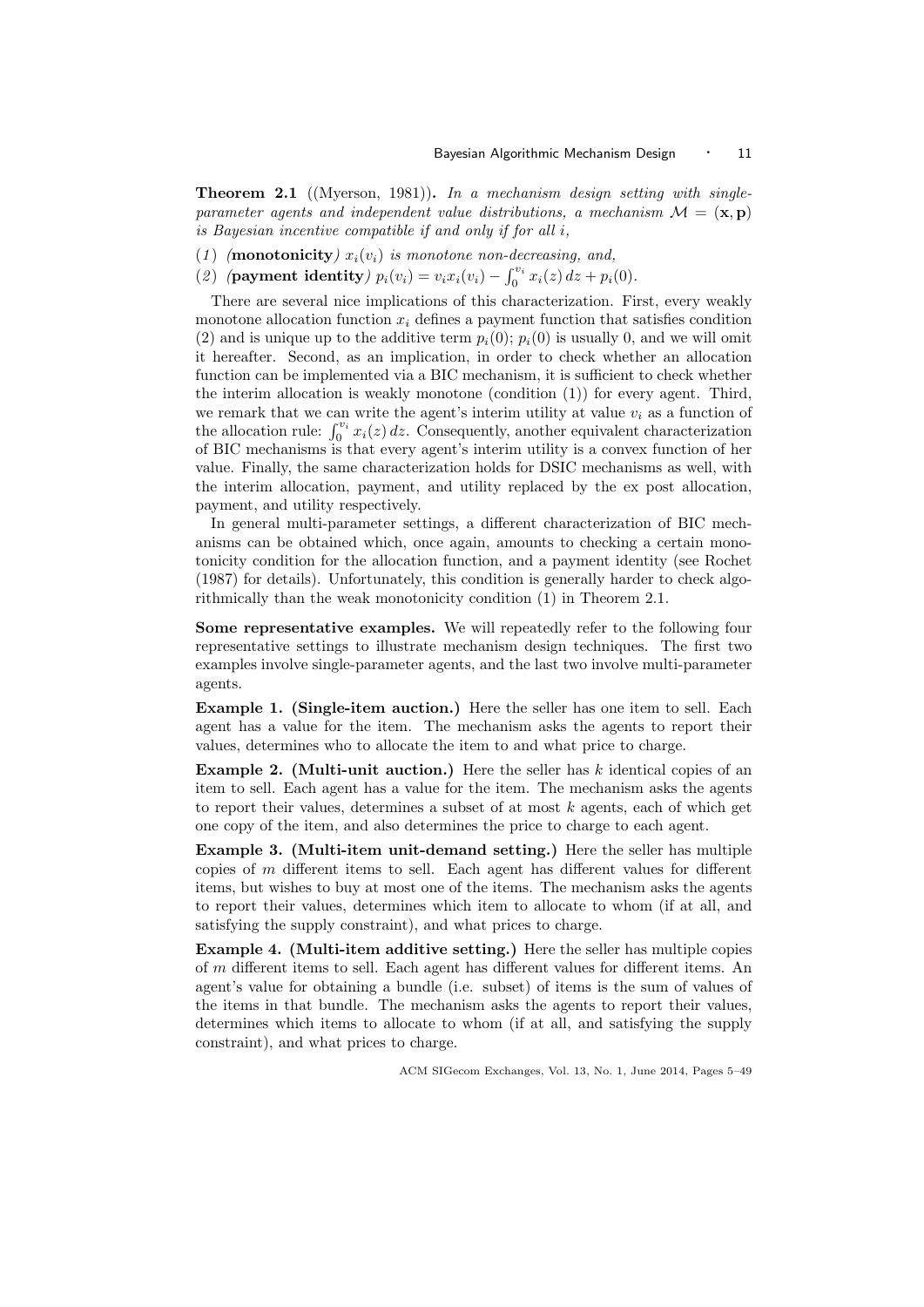# 3. REVENUE MAXIMIZATION FOR SINGLE-PARAMETER AGENTS

In this section we will focus on the objective of revenue for the seller, in other words the optimal mechanism design problem. We will assume that the seller is risk neutral, so that his goal is to maximize his revenue (i.e. the payments made by the buyers to the mechanism) in expectation over the buyers' types as well as any randomness in the mechanism. We will optimize for expected revenue over the class of all BIC mechanisms; in some cases it will turn out that the optimal BIC mechanism is actually DSIC.

In this section, we consider settings where all of the agents are single-parameter, that is, they only care about the probability with which they get allocated or served, but don't distinguish between how they are served. In the following section we will consider settings where agents have different values for different allocations, i.e. the multi-parameter setting.

#### 3.1 One singe-parameter agent

We begin with the simplest case of a single buyer interested in a single item. This buyer's type is given simply by his value  $v$  for the item, drawn from a known distribution  $F$ . As we mentioned earlier, in this setting, there is a unique mapping between the agent's value v and the quantile  $q = 1 - F(v)$  of this value with respect to the distribution  $F$ . We will, accordingly, write allocation and payment rules for mechanisms interchangeably as functions of quantile or value. A deterministic mechanism for this setting either allocates the item to the agent or not, that is,  $x(q) \in \{0, 1\}$ . Recall that in order for this mechanism to satisfy BIC, the allocation rule should be weakly increasing in  $v$ , or equivalently, weakly decreasing in  $q$ . In other words, there is some threshold quantile above which  $x(q)$  is 0 and below which it is 1. We can thus refer to deterministic mechanisms in this setting by their threshold quantile. Let  $\tau_q$  denote the mechanism (and allocation rule) with a threshold q. Note that this mechanism will allocate the item to the agent if his value exceeds  $F^{-1}(1-q)$ , and will charge the agent  $F^{-1}(1-q)$ . The expected revenue obtained by  $\tau_q$  is therefore  $qF^{-1}(1-q)$ .

Let us now talk about randomized mechanisms. The allocation rule of a randomized mechanism maps the quantile of an agent to the probability with which the agent gets the item, that is,  $x(q) \in [0,1]$ . For BIC, we require  $x(q)$  to be a weakly decreasing function of  $q$ . Can randomized mechanisms obtain more revenue than deterministic mechanisms in this setting? Myerson (1981) and Riley and Zeckhauser (1983) were the first to show that they do not: in this simple setting, deterministic mechanisms are in fact optimal for revenue. We now present an elementary proof of this.

First, for intuition, consider the example where  $x(q)$  is a function with two steps:  $x(q) = 1$  for  $q \le 0.3$ ,  $x(q) = 0.5$  for  $0.3 < q \le 0.6$ , and  $x(q) = 0$  for  $q > 0.6$ . Then, we can equivalently write  $x$  as the average of two threshold allocation rules:  $\tau_{0.3}$  and  $\tau_{0.6}$ . That is,  $x(q) = \frac{1}{2}\tau_{0.3}(q) + \frac{1}{2}\tau_{0.6}$  for all  $q \in [0,1]$ . More generally, any weakly monotone allocation function  $x(q)$  can be written as a distribution over deterministic allocation rules:

$$
x(q) = \int_{z=0}^{z=1} (-x'(z)) \tau_z(q) \, dz,
$$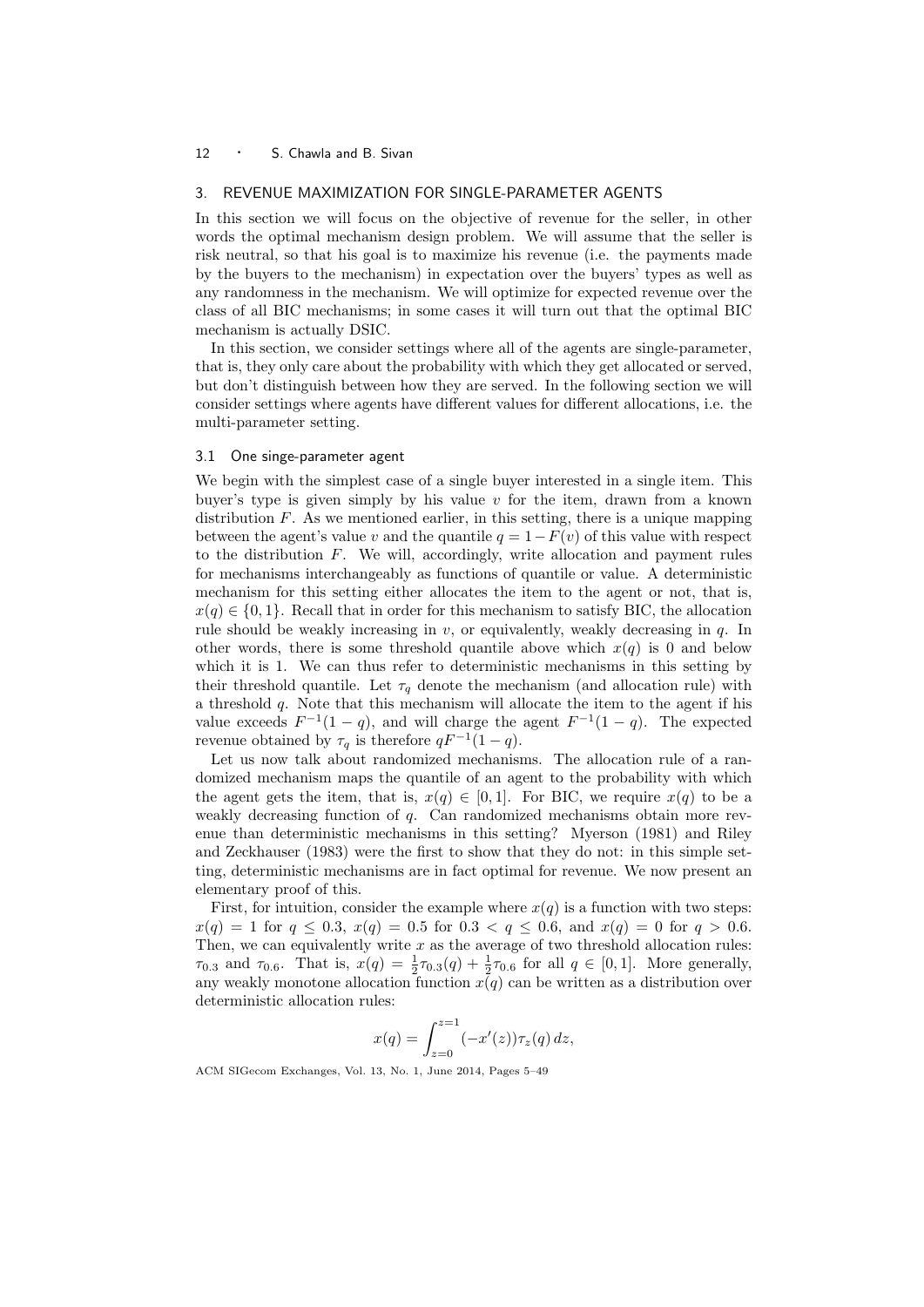where  $x'(\cdot)$  is the derivative of the allocation function with respect to the quantile and  $\int_{z=0}^{z=1} -x'(z) dz = 1$ .

What does this imply about the expected revenue obtained by  $x$ ? Since the agent's payment is linearly related to his allocation probability via the payment identity  $(2)$  in Theorem 2.1), the expected revenue generated by x is likewise a weighted average of the revenues generated by deterministic allocation rules:

$$
Rev(x) = \int_{z=0}^{z=1} (-x'(z)) Rev(\tau_z) dz.
$$

Henceforth, we will use  $R(q)$  as shorthand for  $\text{Rev}(\tau_q)$ ; the function  $R(q)$  is called the *revenue curve* corresponding to the distribution  $F$ . Then, the revenue of *any* mechanism in this setting is a convex combination of points on the revenue curve. This immediately implies that the mechanism maximizing revenue is the deterministic mechanism  $\tau_q$  corresponding to the quantile q that maximizes  $R(q)$ . We call the threshold price corresponding to this quantile the *monopoly reserve price* for the distribution F.

# 3.2 Many single-parameter agents

Next we consider a setting with  $n > 1$  buyers, each of whom is interested in a single item. Buyer i's type is given by his value  $v_i$  drawn from independent distribution  $F_i$ . The seller faces a feasibility constraint specified by a set system  $\mathcal{F} \subseteq 2^{[n]}$ ; the (randomized) allocation made by the seller at any value vector must lie in  $\mathcal F$  (with probability 1). Once again the seller's goal is to maximize his expected revenue, or the expected total payment of all buyers.

As mentioned earlier, a challenge in mechanism design is that the incentive constraints bind together the mechanism's outcomes at different input value vectors. Myerson (1981) presented a solution to the revenue maximization problem for single-parameter agents that decomposes the overall optimization problem into many smaller optimization problems, one for each value vector  $\mathbf{v}$ ; Each of these problems can then be solved without taking incentive constraints into account. We will now describe Myerson's approach.

Consider any BIC mechanism  $(x, p)$ . Note that for any agent i, the interim allocation and payment rules  $(x_i, p_i)$  define a BIC single-agent mechanism for i. As described above, we can write the revenue of this single agent mechanism as  $\mathbf{E}_q[-x_i'(q)R_i(q)]$ , where  $R_i(q)$  is the revenue curve corresponding to agent i's value distribution  $F_i$ . This is precisely agent i's contribution to the revenue of the mechanism  $(x, p)$ .

Myerson's insight was that we can express this term as a linear function of the allocation  $x_i$  by integrating by parts:

$$
\int_0^1 (-x_i'(q)) R_i(q) dq = x_i(0) R_i(0) - x_i(1) R_i(1) + \int_0^1 x_i(q) R'_i(q) dq
$$
  
=  $\mathbf{E}_q[x_i(q) R'_i(q)]$ 

where  $R_i'(q)$  denotes the derivative of the revenue curve. The last equality follows by the convention  $R_i(0) = R_i(1) = 0$ , and by noting that the quantile of any agent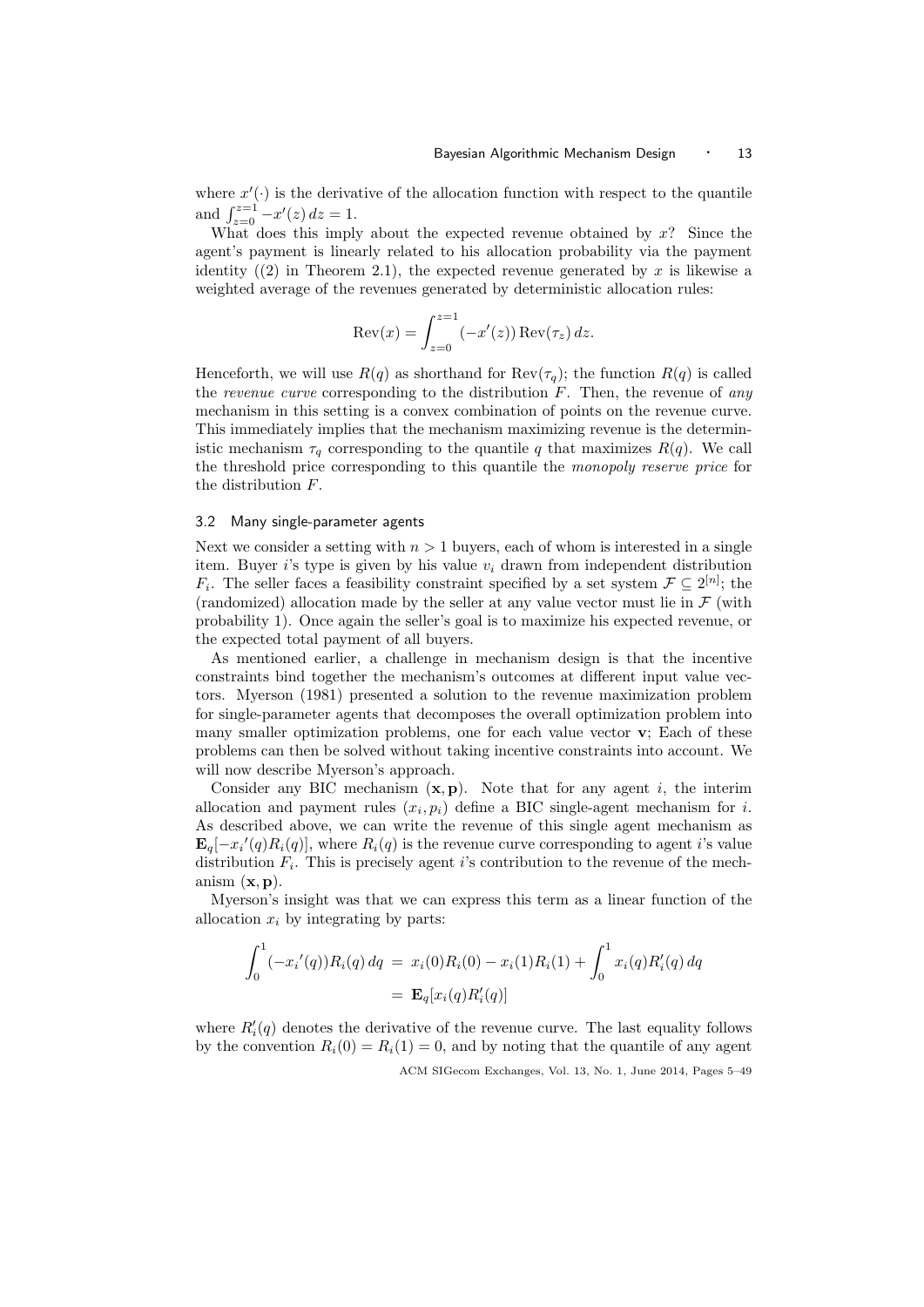is distributed uniformly at random between 0 and 1.<sup>6</sup>

Let us denote  $R_i'(\cdot)$  by  $\phi_i(\cdot)$ , and note that this function depends only on agent *i*'s distribution  $F_i$  and not on others' values or distributions. By convention, we express  $\phi_i$  as a function of the agent's value (although it is equal to the derivative of the revenue curve with respect to the quantile). We can then sum up the contributions of all of the agents and write the revenue of a mechanism x as:

$$
Rev(\mathbf{x}) = \mathbf{E}_{\mathbf{v}}[\sum_{i} x_i(\mathbf{v}) \phi_i(v_i)]
$$
\n(3)

The function  $\phi_i(v_i)$  is called the *virtual value* function, and is given by the following expression, where  $f_i$  is the probability density function associated with the distribution  $F_i$ .

$$
\phi_i(v_i) = v_i - \frac{1 - F_i(v_i)}{f_i(v_i)}
$$

Correspondingly, the quantity  $\sum_i x_i(\mathbf{v})\phi_i(v_i)$  is called the *virtual surplus* of the allocation x at vector v. Note that virtual values are always smaller than the corresponding values; furthermore they can some times be negative. Bulow and Roberts (1989) argue that the difference  $v_i - \phi_i(v_i)$  can be interpreted as an informational rent that a mechanism has to pay the agent in order to induce truth-telling.

Now let us get back to the problem of finding the mechanism  $x$  that maximizes the expression (3) subject to being BIC. A natural approach for doing so is to choose the allocation rule **x** that maximizes the virtual surplus  $\sum_i x_i(\mathbf{v})\phi_i(v_i)$ pointwise, i.e. for each valuation vector  $\mathbf{v}$ , subject to feasibility. Ignoring incentive constraints, this clearly maximizes the overall expected revenue  $Rev(\mathbf{x})$ . When the virtual value functions  $\phi_i$  are weakly increasing functions of  $v_i$ , this also produces a weakly monotone allocation rule and is therefore BIC. In other words, the optimal mechanism for this special case is a virtual surplus maximizer.

**Regularity.** Distributions  $F_i$  that generate a weakly increasing virtual value function are called regular. Several common distributions, e.g., the uniform, exponential, and normal distributions, as well as several other unimodal distributions, are regular. Since  $\phi_i(\cdot)$  is the derivative of the revenue curve  $R_i(\cdot)$ , regularity is equivalent to the revenue curve being concave as a function of the quantile.

Ironing. In nonregular settings, maximizing the virtual surplus pointwise may lead to a non-BIC allocation rule. To form further intuition about this setting, let us go back to the case of a single-agent. Recall that in a single-agent setting, the revenue of any mechanism is a convex combination of points on the revenue curve. When the agent's value distribution is regular, the revenue curve  $R(q)$  is concave, and so the revenue of any randomized mechanism lies below the curve. When the agent's distribution is nonregular, the curve is not concave everywhere, and there are some randomized mechanisms with revenue that lies above the curve. Informally, we can capture the revenues of all optimal single-agent randomized mechanisms by taking the concave upper envelope of  $R(q)$ ; denote this  $\bar{R}(q)$ . (See Figure 1.) We call this the ironed revenue curve. Just as the derivative of the revenue curve is the virtual

 ${}^{6}$ By the definition of the term "quantile", every quantile is equally likely.

ACM SIGecom Exchanges, Vol. 13, No. 1, June 2014, Pages 5–49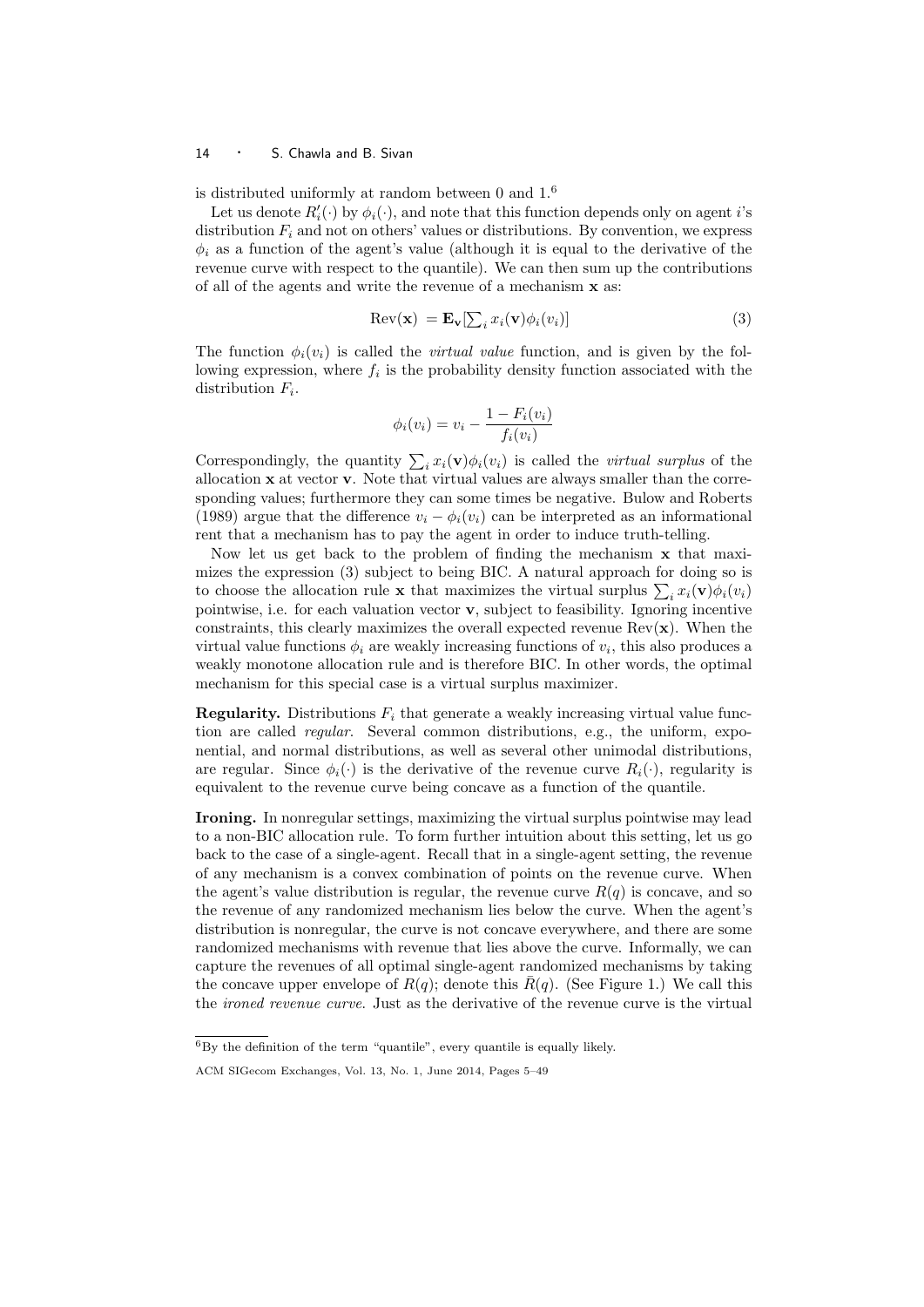

Fig. 1. An example of ironing: the ironed revenue curve is the concave upper envelope of the revenue curve. Notice that over any contiguous interval of quantiles where  $R(q)$  and  $\overline{R}(q)$  are not equal,  $\bar{R}(q)$  is linear, and so,  $\bar{\phi}(q)$  is constant.

value of the agent, we call the derivative of the ironed revenue curve his ironed *virtual value*, denoted  $\bar{\phi}$ .

Now, let us get back to the multi-agent setting and consider the following thought experiment. Pretend that agent i's revenue curve is  $\overline{R}_i(q)$  rather than  $\overline{R}_i(q)$ , and let us choose the allocation rule that pointwise maximizes the agents' ironed virtual surplus rather than their virtual surplus, subject to feasibility. Then, since the ironed revenue curves are concave, the ironed virtual values are weakly increasing functions and the resulting mechanism is BIC. What about the expected revenue it achieves? Since  $\bar{R}_i(q)$  is always larger than  $R_i(q)$ , the expected ironed virtual surplus of the mechanism is no smaller than the optimal achievable revenue, but its expected virtual surplus may be smaller. We need to account for each agent  $i$ for the difference  $\mathbf{E}\left[(-x_i'(q))(\tilde{R}_i(q)-R_i(q))\right]$ . Now comes a sleight of hand. With Figure 1 in mind, note that over any contiguous interval where  $\overline{R}_i(q)$  and  $R_i(q)$ differ, the agent's ironed virtual value is constant. In other words, our proposed mechanism treats different values in this interval the same, and the interim allocation function stays constant over this "ironed" interval<sup>7</sup>. In other words,  $x_i' = 0$ over such an interval. Consequently, the contribution of this interval to the above difference is 0: the true revenue of  $x$  is the same as its ironed revenue. We therefore obtain the following description of the optimal mechanism: pick an allocation to maximize ironed virtual surplus, breaking ties consistently. We call this Myerson's

 $7$ We need to be a little careful in situations where it is necessary to break ties between two agents with the same ironed virtual value. As long as the tie breaking is also independent of the actual values of the agents, the statement that the allocation function is constant over the ironed interval holds true.

ACM SIGecom Exchanges, Vol. 13, No. 1, June 2014, Pages 5–49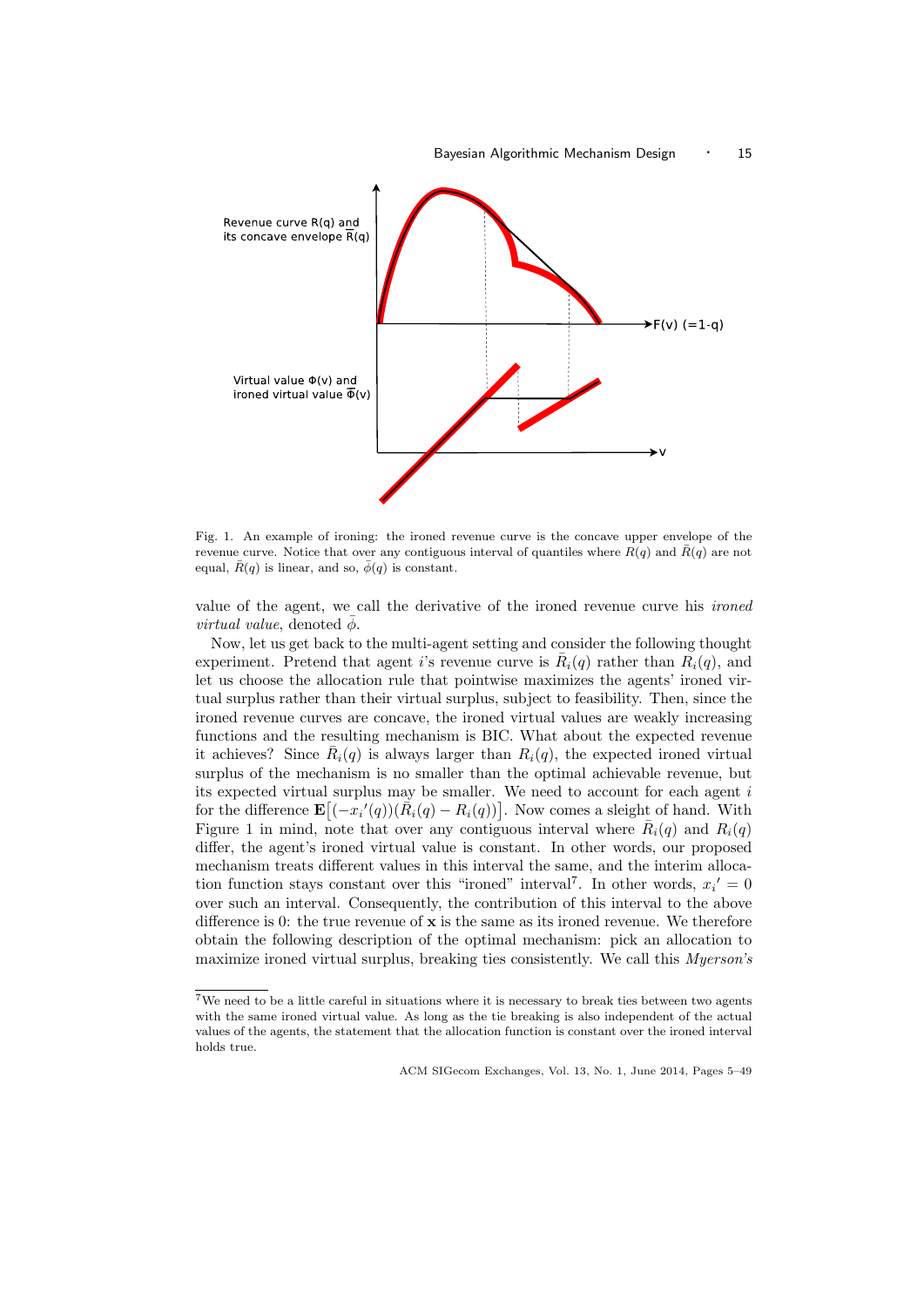#### mechanism.

Theorem 3.1 (Myerson (1981)). The optimal BIC mechanism for single-parameter agents computes the ironed virtual value for each agent and allocates to a subset of agents that maximizes the ironed virtual surplus subject to feasibility, breaking ties consistently and charging each agent her threshold value for getting served.

An important point to notice about Myerson's mechanism is that it is deterministic and dominant strategy incentive compatible. In other words, in single-parameter settings, the optimal BIC mechanism is in fact DSIC! As we will see later, this property does not hold generally for multi-parameter settings.

Let us apply this theorem to Examples 1 and 2 from Section 2. First, consider a single-item auction setting, and assume that the agents' values for the item are drawn independently from identical regular distributions. Then the virtual value functions  $\phi_i$  for all of the agents are identical. The optimal mechanism allocates the item to the agent with the highest virtual value as long as his virtual value is non-negative. Observe: (1) The agent with the highest virtual value is also the agent with the highest value; (2) The condition that an agent's virtual value is non-negative is equivalent to his value being above the monopoly reserve price for his value distribution that we defined in Section 3—the value at which the revenue curve attains its maximum. In other words, the optimal mechanism is a Vickrey auction with a reserve price. For example, if the agents' values are drawn uniformly from the interval  $[0, 1]$ , then the optimal auction serves the highest value agent if his value is at least  $1/2$ . Likewise, in a multi-unit auction setting with k items and i.i.d. regular agent values, the optimal mechanism is a  $k$ -unit Vickrey auction with a reserve price. On the other hand, the optimal mechanism for the singleitem setting with i.i.d. nonregular values is not necessarily a Vickrey auction with a reserve price. This is because when two agents are tied for the highest ironed virtual value, the Vickrey auction breaks ties in favor of the higher value agent, whereas the optimal auction breaks ties independently of the agents' values.

What happens when the agents' values are not identically distributed? Suppose we have two agents with  $v_1$  drawn from Unif[0, 1] and  $v_2$  drawn from Unif[0.5, 1.5]. Then, the reader can verify that the optimal single-item mechanism serves the second agent if his value is at least max $\{0.75, v_1 + 0.25\}$  and serves the first agent if his value is at least max $\{0.5, v_2-0.25\}$ . The two agents face different reserve prices, and moreover, sometimes the lower value agent is served. In settings with a more general feasibility constraint, even when agents' values are identically distributed, the optimal mechanism can be similarly complex.

Assigning payments. In our discussion so far, we have focused on the form of the allocation function and ignored how to assign payments to agents. For Myerson's mechanism this turns out to be simple, because the mechanism is deterministic: for every fixed value vector of other agents, the allocation rule for an agent is a step function; We assign the agent a payment corresponding to the threshold for that step function.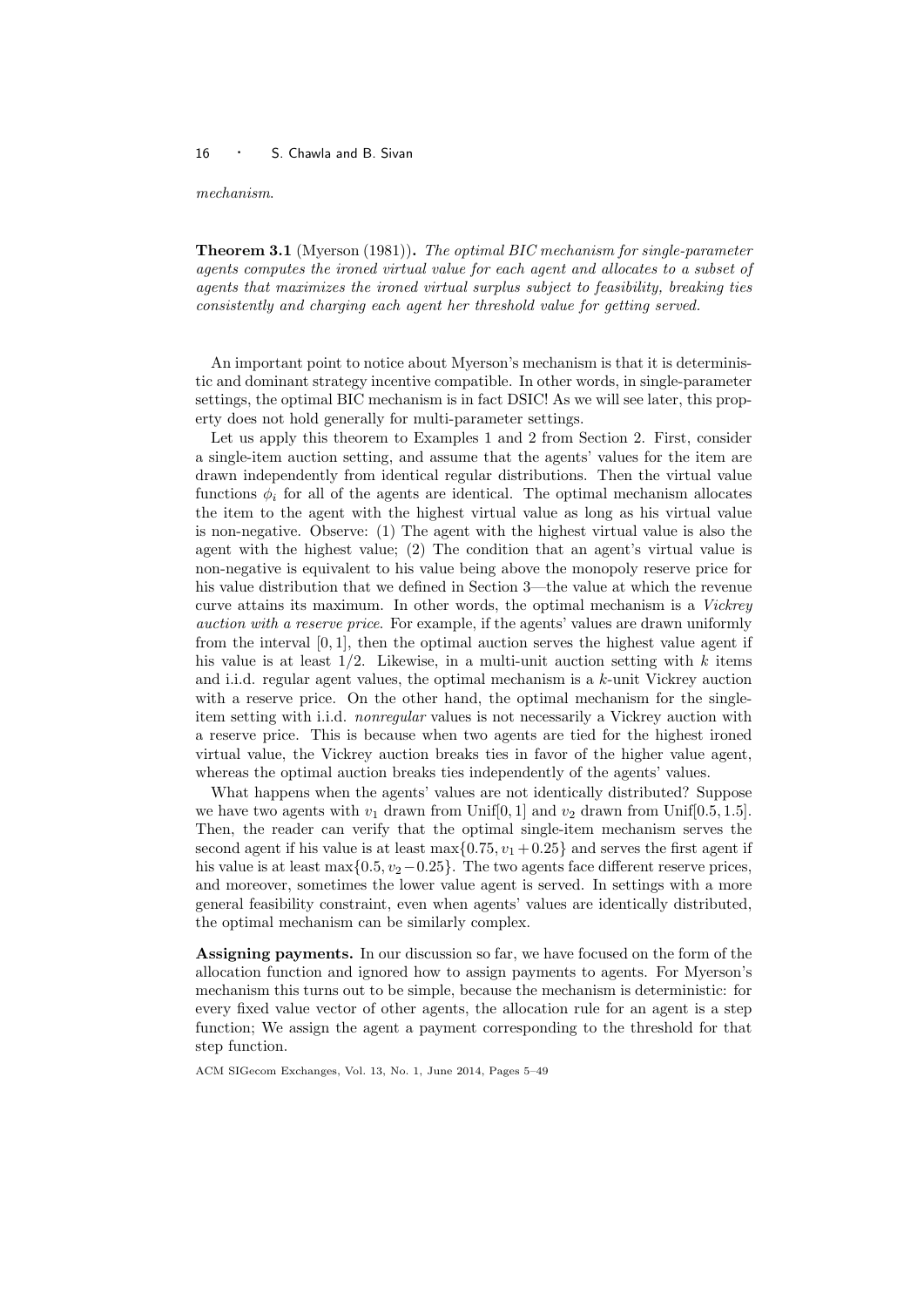#### 3.3 Simple near-optimal mechanisms for single-parameter agents.

While in the regular i.i.d. single-item auction setting (as in the example above) the optimal mechanism is the Vickrey auction with a reserve price, in general the optimal mechanism can be quite complex to understand and implement. Hartline and Roughgarden (2009) initiated an investigation into whether simple mechanisms can approximate the performance of the optimal mechanism. There are several approaches for designing simple approximately-optimal mechanisms.

VCG based mechanisms. Recall that the VCG mechanism chooses at any type vector the feasible allocation maximizing surplus, whereas Myerson's optimal mechanism chooses the feasible allocation maximizing virtual surplus. Chawla et al. (2007) first observed that in single-item regular settings, if we first remove all agents with values below their respective monopoly reserve prices  $r_i^*$  and run the VCG mechanism over the remaining, we obtain an expected revenue that is at least half of the optimal expected revenue. The intuition behind this is simple: if VCG allocates the item to an agent  $i$  who is different from the agent, say  $j$ , with the highest virtual value, then agent  $i$  needs to pay at least agent  $j$ 's value which is at least j's virtual value. In other words, either VCG gets a high virtual surplus (by allocating to the highest virtual value agent), or it gets a high revenue (by charging at least the highest virtual value). Setting reserve prices for each agent ensures that VCG never serves an agent with negative virtual value. This analysis is tight. In particular, consider the following one-item two-agent example due to Hartline and Roughgarden (2009). One of the agents has a fixed value of 1, whereas the other has a value drawn from the c.d.f.<sup>8</sup>  $F(v) = 1 - 1/v$  for  $v \ge 1$ , then the VCG mechanism with any reserve price gets a revenue of at most 1. On the other hand, the optimal mechanism obtains a revenue close to 2, by first offering the item to the second agent at a very high price (say  $1/\epsilon$  for some  $\epsilon > 0$ ), and if he refuses, offering the item to the first agent at a price of 1.

Hartline and Roughgarden showed that this VCG with monopoly reserves mechanism provides a 2-approximation to the optimal revenue in fairly general settings: in regular settings when the feasibility constraint is a matroid<sup>9</sup> and for arbitrary downwards closed feasibility constraints when the value distributions have a monotone hazard rate<sup>10</sup>. The approximation factor of 2 is tight in both cases. On the other hand, no constant factor approximation holds in nonregular settings even with a single item, or in general downwards closed settings even with regular distributions. They further showed that in single-item regular settings, an even simpler

<sup>&</sup>lt;sup>8</sup>This distribution, known as the *equal revenue distribution* has the special property that its revenue curve is a constant function. In other words, for a single-agent setting with the agent's value drawn from this distribution, all threshold mechanisms get the same expected revenue. This distribution is particularly handy in constructing bad examples for revenue maximization.

<sup>9</sup>A matroid is a set system with the nice property that a greedy algorithm can optimize over it: selecting elements greedily in order of decreasing value produces a maximum value feasible set. Matroid environments include as special cases single-item and multi-item settings. We refer the reader to Brualdi (1969) for further details.

<sup>&</sup>lt;sup>10</sup>The hazard rate of a distribution with c.d.f. F and density function f is the function  $f(v)/(1 F(v)$ ). Roughly speaking, distributions with monotone non-decreasing hazard rate (a.k.a. MHR) have tails no heavier than that of an exponential distribution. MHR distributions are regular.

ACM SIGecom Exchanges, Vol. 13, No. 1, June 2014, Pages 5–49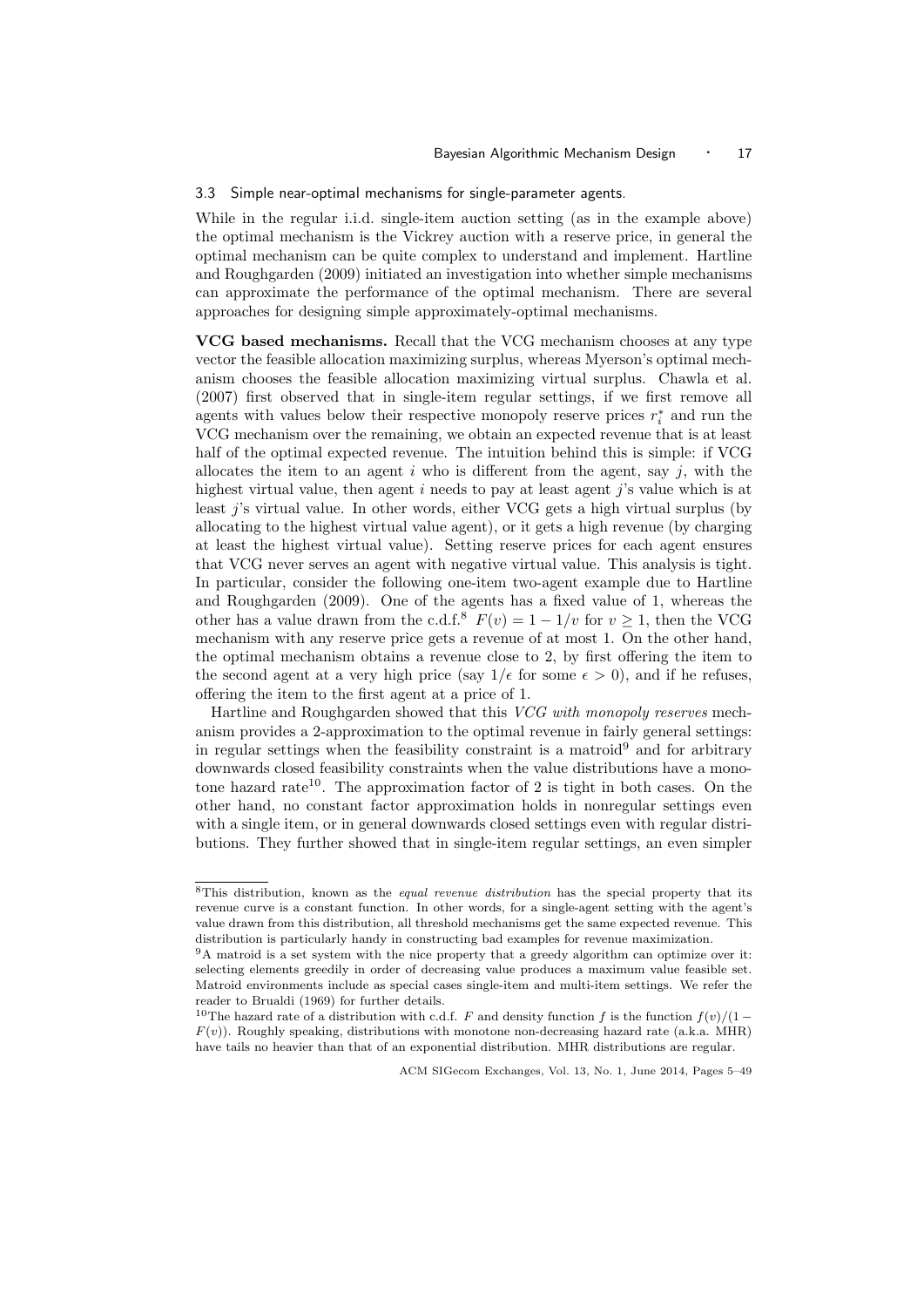mechanism gives a 4-approximation: VCG with anonymous reserves, namely where the same reserve price is used for each of the agents even when their value distributions differ. This result does not extend beyond single-item settings, however: even in k-item regular settings, the gap between the optimal revenue and the revenue of VCG with an anonymous reserve can be as large as  $\Omega(\log k)$ .

Lookahead auctions. As mentioned earlier, VCG with monopoly reserve prices can perform very poorly when the value distributions are nonregular. Consider, for example, a single-item auction setting where every agent has a value of 1 with probability  $1-1/H$  and  $H/2$  with probability  $1/H$ , where  $H > 0$  is sufficiently large. The monopoly reserve price for this distribution is 1. The Vickrey auction with a monopoly reserve price therefore gets a revenue of roughly  $1 + (H/2) {n \choose 2} (1/H)^2 =$  $1 + O(n^2/H)$ . The optimal auction on the other hand sets a reserve price of  $H/2$ , and gets a revenue of  $(H/2)(n)(1/H) = n/2$ . With  $H = n^2$ , we get a gap of  $\Omega(n)$ between the revenues of the two auctions. In this case, if only we set the reserve price for the Vickrey auction correctly, we would be able to obtain all of the optimal revenue. Ronen (2001) introduced a VCG-type auction for single-item settings that he called the Lookahead auction. This auction serves the item to the highest value agent, but charges the agent the monopoly reserve price for his value distribution conditioned on being the highest value. When the agent's value distribution is regular, this conditioning simply sets a price for the agent that is the maximum of the second highest value and the monopoly reserve price for his original value distribution. When the value distribution is nonregular, as in the example above, the conditional reserve price can be different. Ronen showed that this mechanism achieves a 2-approximation for arbitrary single-item settings (in fact, even when the agents' values are correlated). Chawla et al. (2014) generalized Ronen's argument to general single-parameter matroid settings with correlated agent values, again obtaining a 2-approximation.

Posted pricing. The third approach for simple near-optimal mechanisms does away with auctions altogether and just uses posted prices. In several settings, auctions are not an option and posted pricing is the only available method for sale. Furthermore, posted-price mechanisms reduce the strategic burden on the bidder by not requiring him to reveal his private value and instead requiring only to accept or reject a posted price. We will see in Section 4 that they also give an approach for approximation in certain multi-parameter settings. Chawla et al. (2010) defined the notion of a sequential posted price mechanism: the mechanism fixes reserve prices for serving each of the agents, and serves any feasible subset of the agents willing to pay their corresponding reserve price. They showed that these posted price mechanisms achieve constant factor approximations in many environments, such as uniform or partition matroid environments, for regular and nonregular value distributions. Furthermore, a constant factor approximation can be obtained for general matroid as well as matroid-intersection environments if the mechanism is allowed to serve the best feasible subset over agents willing to pay their reserve: the subset that maximizes the sum of reserves. Yan (2011) explained the reason behind these results by relating the performance of posted price mechanisms to the concept of correlation gap, and also presented tighter analyses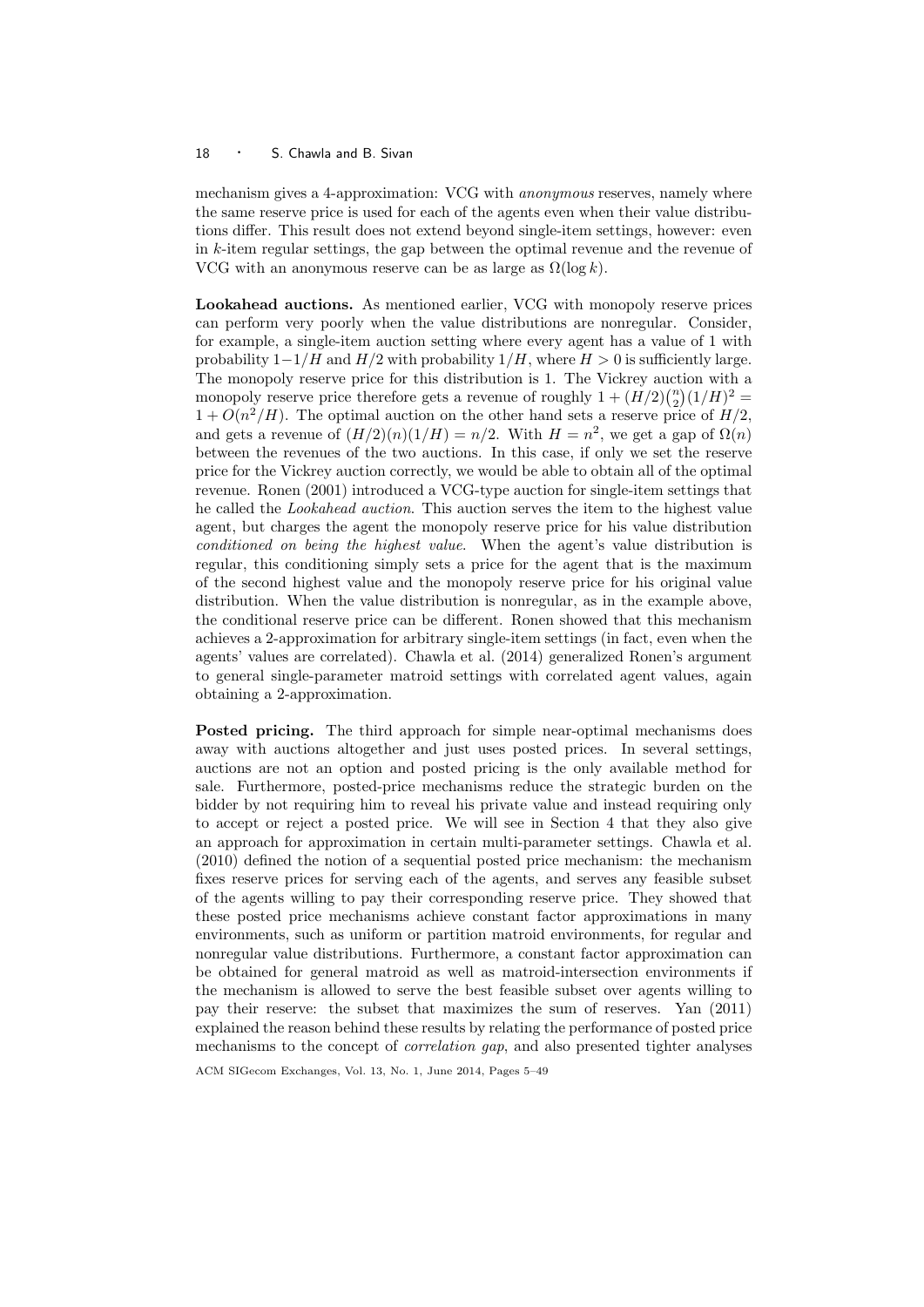of these mechanisms. Chakraborty et al. (2010) developed a PTAS for computing the optimal posted price mechanism in certain multi-unit auction environments.

Single sample mechanisms. Another kind of simple mechanisms do away entirely with dependence on the agents' value distributions. This line of work began with Bulow and Klemperer (1996) who proved that in a single-item setting when all of the agents have identically distributed regular values, the VCG mechanism over  $n + 1$  agents obtains a higher expected revenue than the optimal mechanism over n agents. In other words, recruiting an extra bidder is more beneficial than setting the right reserve price. Inspired by this, Dhangwatnotai et al. (2010) showed that in regular i.i.d. settings with a matroid feasibility constraint, the following single sample mechanism obtains a 2-approximation: pick a random agent and use his value as a reserve price; run the VCG mechanism with that reserve price over the remaining agents<sup>11</sup>. This mechanism also gives a 4-approximation in downwards closed MHR settings. Note that the single sample mechanism does not need to know about the agents' value distributions at all; all it needs to obtain a good approximation is that the agents have identically distributed values. A variant of the mechanism obtains a good approximation even in non-i.i.d. settings as long as for every agent there is at least one other with an identically distributed value. Sivan and Syrgkanis (2013) show that these results extend also to a large class of nonregular value distributions.

Other mechanisms. Another kind of mechanisms inspired by Bulow and Klemperer (1996) are supply limiting mechanisms. These work in multi-item (and some times multi-parameter) settings, and obtain a good approximation by artifically limiting the number of items available to be sold. The reader is referred to Roughgarden et al. (2012); Devanur et al. (2011) for details. Finally, Azar et al. (2013) present approximately-optimal mechanisms that rely only on a few statistics such as the means of the value distributions.

#### 4. REVENUE MAXIMIZATION FOR MULTI-PARAMETER AGENTS

We now consider the revenue maximization problem in settings with multi-parameter agents. The optimal mechanism design problem becomes more complex when buyers do not just care about whether or not they are served, but have different preferences over different outcomes. Revenue maximization in single-parameter contexts is very well understood as we describe in Section 3: We understand properties of the optimal mechanism (it is a virtual value maximizer, and is deterministic, DSIC); We can find the optimal mechanism efficiently (as long as we can optimize for virtual surplus); We understand the power of simple and robust mechanisms. Unfortunately, many of these properties fail to extend to multi-parameter domains.

 $11$ The intuition behind why this works is as follows. Consider a single agent with a regular value distribution, in other words, a concave revenue curve, and consider picking a random quantile q and running the threshold mechanism  $\tau_q$  for this agent. The revenue of this randomized mechanism is  $\mathbf{E}_q[R(q)]$ . Since the revenue curve is concave, this expectation turns out to be at least half of  $\max_q R(q)$ . But running  $\tau_q$  with a random q is the same as setting a reserve price for the agent drawn from his own value distribution. With some work, this argument can be made to extend to arbitrary matroid i.i.d. settings.

ACM SIGecom Exchanges, Vol. 13, No. 1, June 2014, Pages 5–49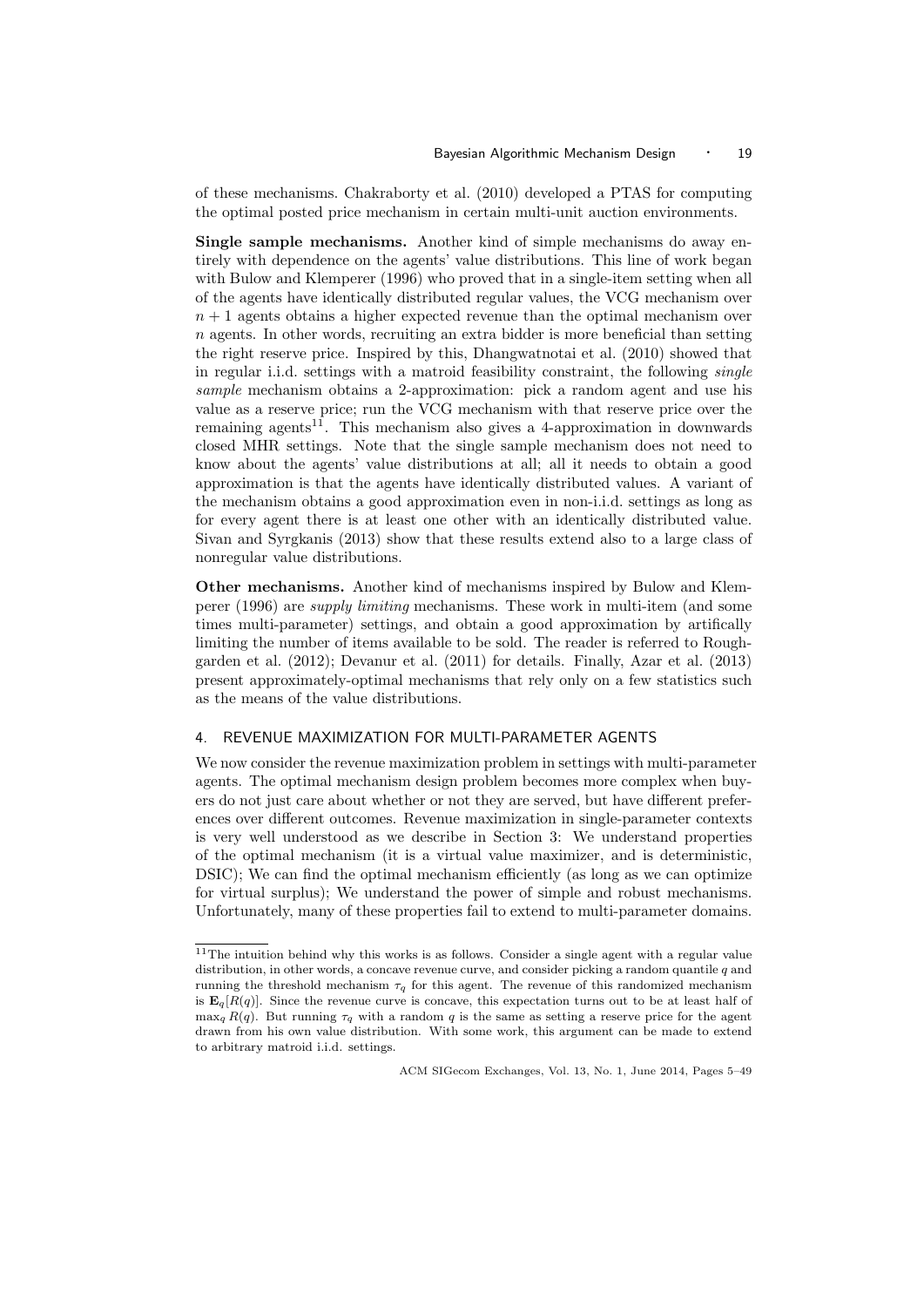Optimal multi-dimensional mechanisms are not always deterministic, and do not seem to permit succinct descriptions (Rochet and Chone, 1998; Manelli and Vincent, 2007).

Our focus in this section will primarily be computational: how do we efficiently find optimal or near optimal mechanisms? As a side effect, we will be able to prove interesting properties of optimal or near-optimal mechanisms in some settings. For example, we will show that the optimal mechanism can always be written as a convex combination of polynomially<sup>12</sup> many virtual value maximizers. Furthermore, in some settings, posted pricing based mechanisms obtain constant factor approximations.

We will focus on settings where the seller has many different items to offer, and the buyers have different values for different bundles of items. A natural assumption for the buyers' value functions is that they are monotone increasing in the item bundles: allocating an extra item to an agent weakly increases his value. However, we will need further assumptions in order to be able to approximate the optimal mechanism. Note that with  $m$  items under sale, the agent's value function is a  $2^m$ -dimensional vector. At a minimum the buyer should be able to efficiently communicate this vector to the seller. Two approaches have been considered in the literature to address this<sup>13</sup>: (1) Each agent's type space is small and known to the seller, so that the agent merely needs to communicate his type to the seller, and not necessarily explicitly specify his value for each possible outcome. Here we will design mechanisms in time polynomial in the sizes of the type spaces,  $\sum_i |T_i|$ ; (2) Each agent's type is succinctly representable, e.g. the agent is only interested in buying singleton items, or his value is additive over items in which case it suffices to specify the per-item values. Here we will design mechanisms in time polynomial in the size of the representation.

Randomized versus deterministic mechanisms. An important difference between the single-parameter and multi-parameter mechanism design problems is that in the latter case mechanisms can benefit from using a new kind of randomization, namely selling random allocations. Let us consider the mechanism design problem with a single agent. A deterministic mechanism for a single agent prices each out $com<sup>14</sup>$  at a certain price, and lets the buyer choose which outcome he prefers. A utility maximizing buyer chooses the outcome that maximizes his value for the outcome minus the corresponding price. A randomized mechanism can set a random price for each possible outcome. But, interestingly, in addition it can also price random allocations or lotteries. A lottery is a distribution over outcomes. For example,

 $12$ We mean polynomial in the natural parameters of the problem: the number of agents, the number of items, the sizes of the type spaces, and the description complexity of the types.

 $13$ In prior-free welfare maximization literature, a third approach has been studied, which uses demand or value queries to elicit relevant parts of the agents' value functions; we refer the reader to Blumrosen and Nisan (2009).

<sup>&</sup>lt;sup>14</sup>Here an outcome is a bundle of items allocated to the buyer. A deterministic mechanism assigns an outcome and a price to each type of the agent. For incentive compatibility, different types mapped to the same outcome must pay the same price. Furthermore, no type should prefer the (outcome, price) pair at another type to its own. Therefore, we can interpret the mechanism as creating a menu of all the (outcome, price) pairs that it wants to allocate at some type, and letting the agent choose which one he prefers most at his given type.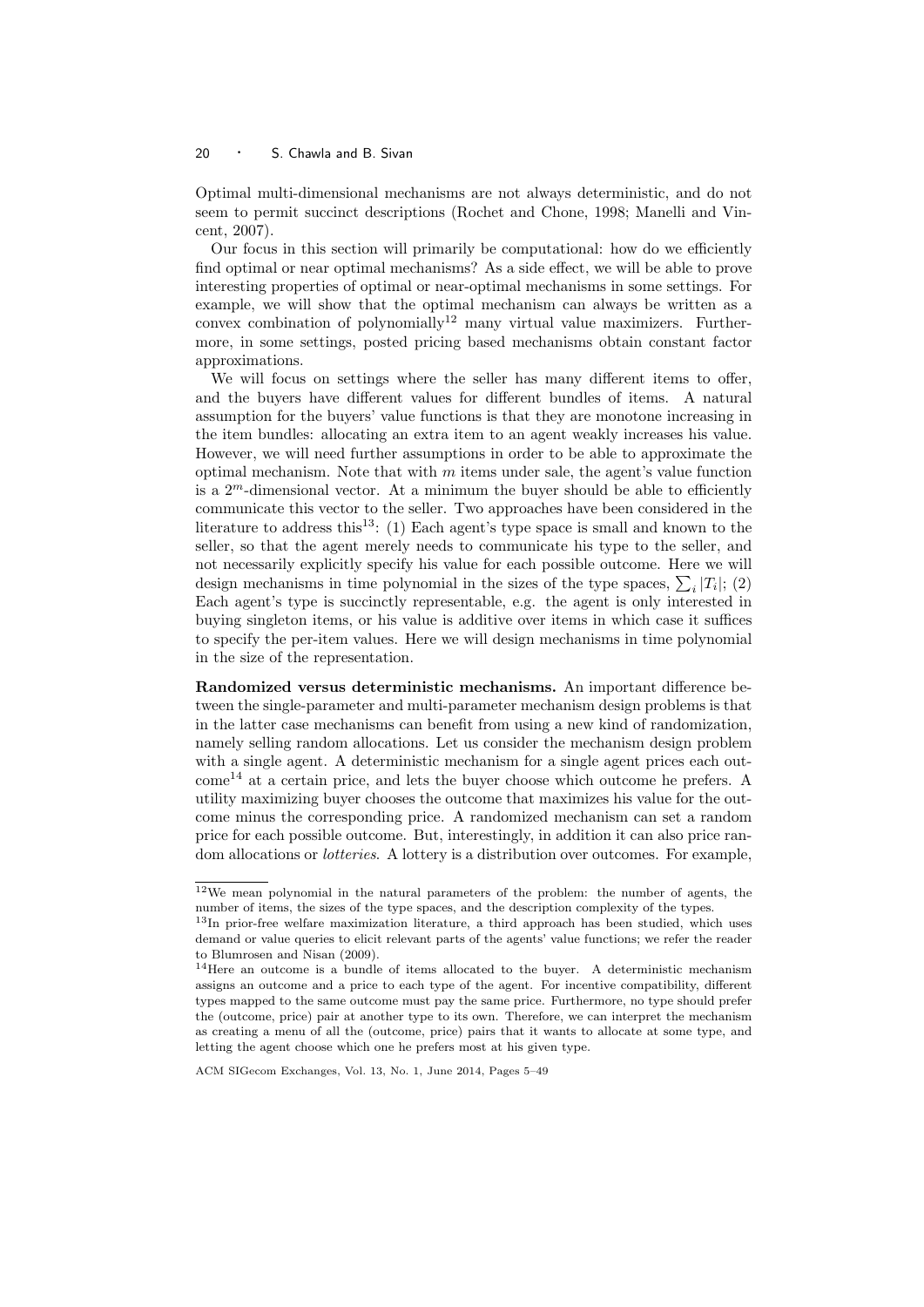for a buyer interested in obtaining one of two different items, a  $(1/2, 1/2)$  lottery would allocate to the buyer the first item with probability 1/2 and the second item with probability  $1/2$ . When a buyer buys a lottery, we assume that the outcome of the lottery is determined after the sale is completed. In particular, his value for a lottery is his expected value for an outcome drawn from the corresponding distribution (assuming that the buyer is risk neutral). A randomized mechanism is a menu of lotteries along with a price for each; The buyer is offered the menu and can choose which lottery he wants to buy.

We emphasize that mechanisms that sell lotteries cannot necessarily be expressed as distributions over deterministic mechanisms<sup>15</sup>. Lotteries are therefore to be thought of as new outcomes that are distinct from (albeit derived from) the original set of deterministic outcomes. This is in contrast to single-parameter settings where all randomized BNE mechanisms are distributions over deterministic BNE mechanisms. A consequence is that selling lotteries can improve the seller's expected revenue. Pavlov (2011a) gives a simple example exhibiting this. Consider a setting with two items for sale; The unit-demand buyer has three equally likely types with values  $(1, 0), (0, 1),$  or  $(1/2, 1/2)$  for the two items. In other words, the buyer either values only one of the items at 1, or is indifferent between the two items at 1/2. Then, an optimal item pricing for this setting is to price both items at 1. A buyer with the first or the second type buys an item; A buyer with the third type does not. So, the expected revenue of the item pricing is 2/3. Now consider adding a lottery to this menu that allocates one of the two items with equal probability, and is priced at  $1/2$ . A buyer with the first or the second type will not want to switch to such a lottery, because it does not bring him any benefit. A buyer with the third type, however, will now be willing to buy this lottery, as opposed to not buying anything at all. So, the new mechanism obtains a revenue of 5/6, which is 25% higher than that of the item pricing. Such a gap between deterministic and randomized revenue exists also when the buyer's values for the two items are independently distributed (Thanassoulis (2004) presents an example).

From the revenue maximization viewpoint, there are three questions of interest:

- (1) What do optimal randomized mechanisms look like and how do we optimize for revenue over this class?
- (2) How do we optimize for revenue over the class of deterministic mechanisms?
- (3) What is the power of randomization, i.e., how much better are randomized mechanisms over deterministic mechanisms with respect to revenue?

<sup>15</sup>One "proof" of this statement is as follows. Consider any deterministic mechanism for selling one of two items to a single unit-demand buyer. This mechanism sets a price for each item and lets the agent buy his favorite item. Note that fixing the item prices, if the buyer's value for item 1 decreases, he is equally or more likely to buy item 2. Now consider selling a  $(1/2, 1/2)$  lottery over the items at some fixed price. Suppose the buyer has a high value for item 1 and low value for item 2, so that he is willing to pay the price for the lottery. As the buyer's value for item 1 decreases, at some point, he stops buying the lottery and no longer receives item 2. In other words, decreasing the buyer's value for item 1 decreases his allocation for item 2, and we cannot express the outcome of the lottery mechanism as a distribution over outcomes of the pricing mechanisms. Mathematically, the lottery mechanism charges a single price for a distribution over the items; It is not possible to distribute this price across the individual items in a way that preserves the purchasing behavior for all possible types of buyers.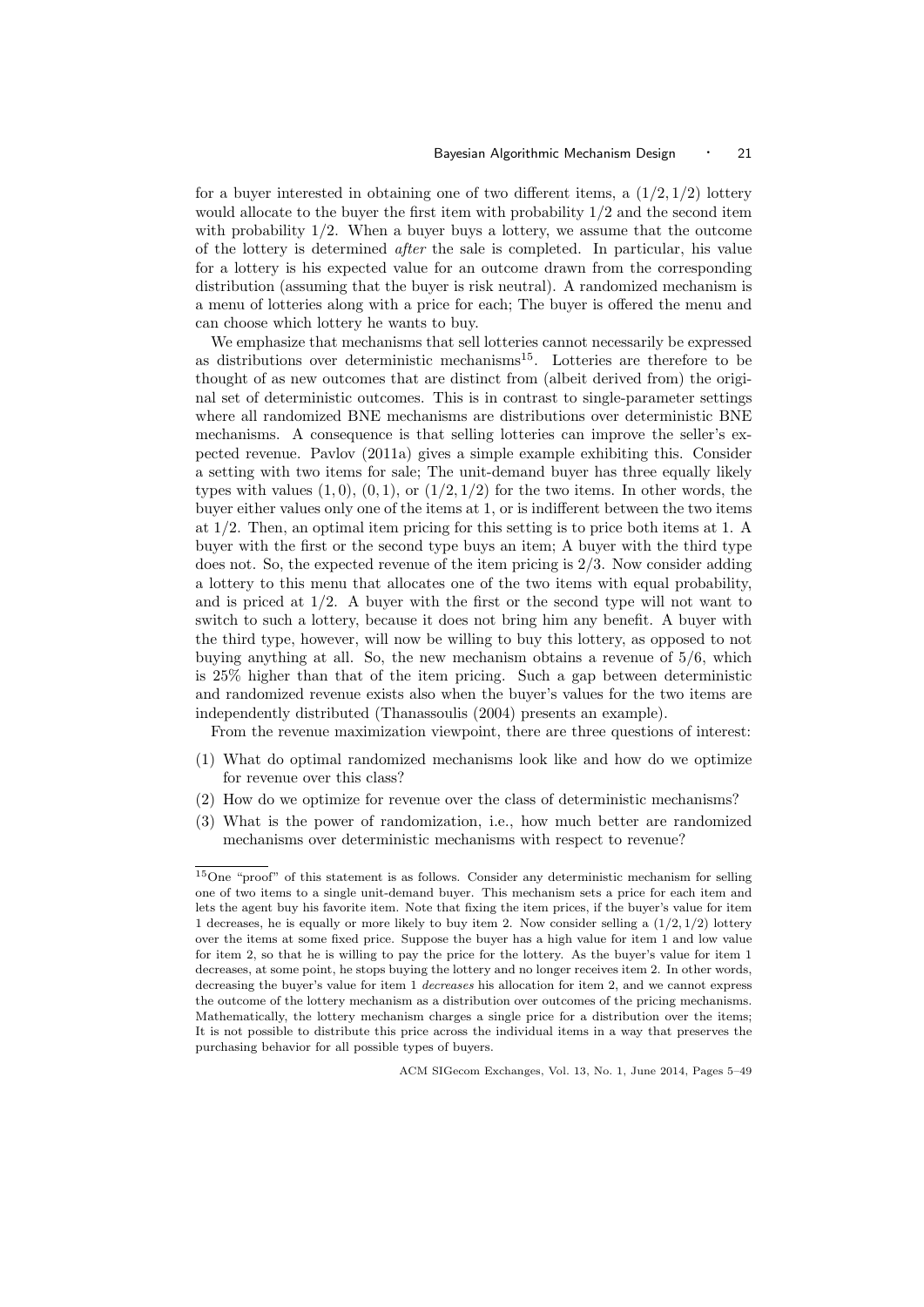We begin by discussing these questions for agents with succinctly represented type spaces.

# 4.1 Multi-parameter agents with succinctly representable types

Two kinds of settings with succinctly representable types are known to be tractable for revenue maximization: unit-demand agents, and agents with additive values. A unit-demand agent is only interested in buying a single item: his value for a set of items is equal to the value for the most desirable item in that set; This is the setting in Example 3. An additive value agent is interested in buying as many items as he can: his value for a set of items is the sum of the values of items in that set; This is the setting in Example 4. In both cases, the agent's type can be described succinctly using  $m$  numbers, one per item, where  $m$  is the number of items. Both of these settings are quite natural. Unit-demand preferences apply, for example, when the seller is selling houses or cars or a luxury item. Additive preferences may apply when the items for sale have very different uses from each other, for example, a buyer may buy a pair of shoes or a box of cereal or both and buying one does not increase or decrease her value for the other. As we will see, the revenue maximization problem for a unit-demand buyer can be quite different from that for an additive buyer, although similar approximations are known in either case.

One unit-demand agent with correlated item values. We have previously seen from Pavlov's example that randomized mechanisms can be more powerful than item pricings in this setting. What is the worst-case ratio between the maximum expected revenue of a randomized mechanism and that of an item pricing? Recall that a randomized mechanism is a menu of lotteries, each associated with a price; once again, the agent is free to select any lottery from the menu at the given prices. It is easy to see that the gap between lottery pricings and item pricings can be no larger than the number of distinct types of the buyer. In fact, it is no larger than the number of distinct lotteries sold by the optimal mechanism, the so-called *menu size complexity* of the optimal mechanism<sup>16</sup>. In settings with an unbounded type space, can we bound it in terms of the number of items? Surprisingly, the answer is no: this gap can be unbounded even when there are just two distinct items (Briest et al., 2014; Hart and Nisan, 2013); In particular, there is a setting with just two items where a lottery pricing obtains infinite expected revenue, whereas the revenue of any item pricing is bounded by a constant. Briest (2008) showed that the optimal deterministic mechanism a.k.a. item pricing cannot be approximated to within any subpolynomial factor.

One unit-demand agent with independent item values. These results motivate considering special cases where the item pricing and lottery pricing problems are tractable. One such setting was considered by Chawla, Hartline, and Kleinberg (2007) and Chawla, Malec, and Sivan (2012). Recall that the unit-demand agent's

<sup>&</sup>lt;sup>16</sup>To see this, note that for a mechanism selling k distinct lotteries, there is another mechanism selling just one lottery with at least a  $1/k$  fraction of the former's revenue. But we can obtain the revenue of a single lottery by selling each item individually at the same price as that of the lottery; A unit-demand buyer that wants to buy the lottery would want to buy at least one item at the same price.

ACM SIGecom Exchanges, Vol. 13, No. 1, June 2014, Pages 5–49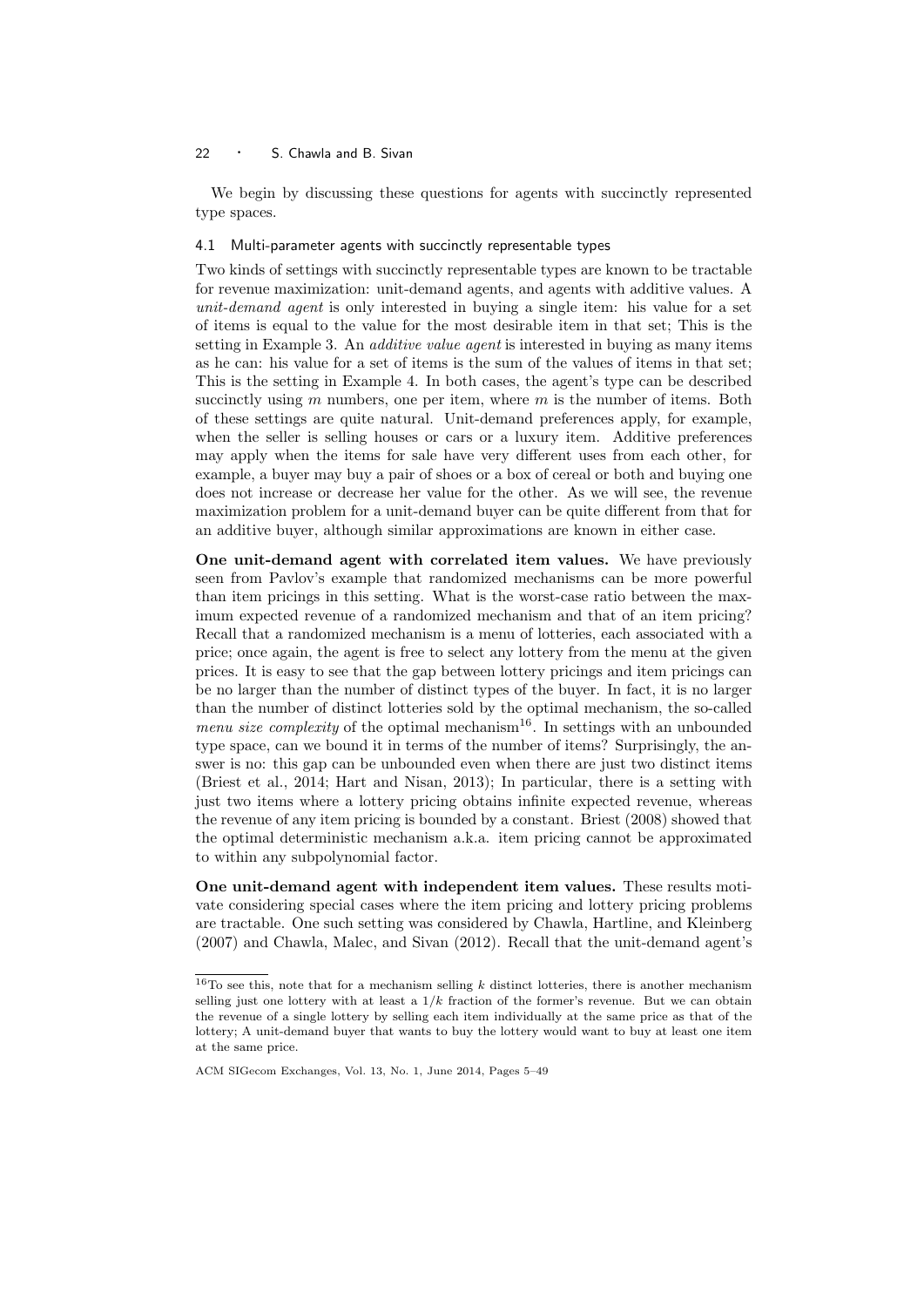type is given by a value for each different item. These papers assume that the agent's values for different items are independent. Under this assumption, the first paper presented an algorithm to compute an item pricing that obtains at least half the revenue of the optimal item pricing. The second showed that the same pricing is a 4-approximation to the optimal lottery pricing, and as a consequence the revenue of the optimal lottery pricing is no more than a factor of 4 times the revenue of the optimal item pricing, regardless of the number of items.

We will first describe Chawla, Hartline, and Kleinberg (2007)'s approach for designing an approximately optimal item pricing for a single unit-demand agent. The key element in this approach is to interpret the unit-demand item pricing problem as a single-parameter mechanism design problem with colluding agents. In particular, let  $\mathcal I$  denote an instance of the unit-demand pricing problem where the agent's value  $v_i$  for item i is drawn from independent distribution  $F_i$ . On the other hand, let  $\mathcal I$  denote an instance of the single-item auction problem (i.e. Example 1) with m agents, where agent i has a value  $v_i$  drawn from independent distribution  $F_i$ . Note that the two instances are quite similar in the type vectors they take as input. What makes them different is how the agents in the two settings react to the rules of the mechanism. Let us suppose, as a thought experiment, that the unit-demand agent in the instance  $\mathcal I$  has m representatives that he sends to participate on his behalf in a mechanism for the instance  $\mathcal{I}$ . Representative i wants to buy item i on behalf of the unit-demand agent, and is not interested in any other item. However, in order to represent the unit-demand agent faithfully, the representatives collude so as to maximize their collective utility rather than their individual utilities. Then it holds that any mechanism for the instance  $\tilde{\mathcal{I}}$  with colluding agents can be converted to a mechanism for the instance  $\mathcal I$  with the same equilibrium outcome. In other words, we can think of deterministic mechanisms for the unit-demand instance  $\mathcal I$  as collusion-robust mechanisms for the single-parameter instance  $\hat{\mathcal{I}}$  and vice versa<sup>17</sup>. On the other hand, the optimal mechanism (namely, Myerson's mechanism) for  $\bar{\mathcal{I}}$  is not collusion robust (in the sense that collusion among agents can hurt its revenue guarantee), and gets more expected revenue. To summarize, the optimal revenue achievable by an item pricing for  $\mathcal I$  is: (1) no more than the revenue of Myerson's mechanism for  $\mathcal{I}$ , and, (2) no less than the revenue of a collusion robust mechanism for  $\mathcal{I}$ . This motivates designing a collusion robust mechanism for  $\mathcal{I}$  that gets nearly as much revenue as Myerson's mechanism for the same setting.

Before we describe such a mechanism, we will take a detour to describe a related problem from optimal stopping theory called the gambler's problem): a gambler is presented with  $m$  boxes, each of which has a reward in it. The reward in box  $i$ is drawn from a known distribution. The gambler opens the boxes in succession. Upon opening box  $i$ , the gambler either decides to keep it, in which case the game ends and no more boxes are opened, or he decides to leave it, in which case he can never reclaim that reward. The gambler competes against a prophet who knows the instantiations of all of the rewards in advance and can therefore obtain the

<sup>&</sup>lt;sup>17</sup>This correspondence does not work with randomized mechanisms, because, for example, if a randomized mechanism for  $\mathcal I$  allocates a lottery over some set of items to the buyer at some price, there is no good way to distribute this price across the representatives corresponding to the set of items.

ACM SIGecom Exchanges, Vol. 13, No. 1, June 2014, Pages 5–49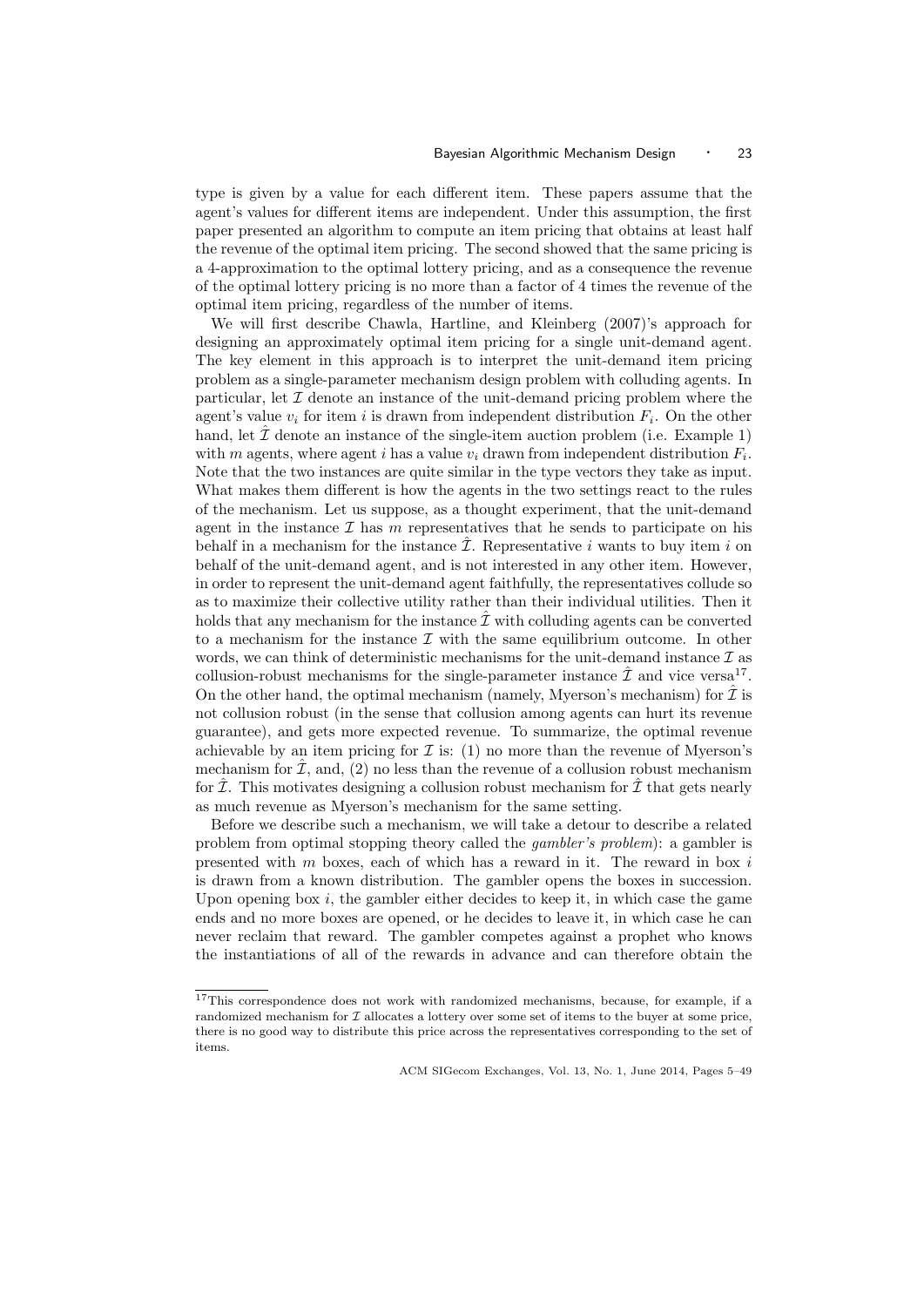largest one. The gambler's problem is to determine a strategy that obtains nearly as much reward as the prophet. A priori it is not clear whether any approximation to the prophet's expected reward is achievable. Samuel-Cahn (1984) presented a very simple threshold strategy for this problem that obtains half of the prophet's expected reward in expectation: the gambler picks a threshold  $r$  such that the probability that at least one of the rewards exceeds this threshold is *exactly*  $1/2$ ;<sup>18</sup> He then accepts the first reward that exceeds this threshold, if any. This result is called a prophet inequality. At first it is a little strange that the gambler achieves a 2-approximation to the prophet's reward given that with  $1/2$  probability he does not accept anything at all. This is because when the gambler fails to obtain any reward, the prophet's reward is also low; On the other hand, when the gambler does win the reward, with a good probability, this is the only reward that exceeds r and is therefore equal to the reward that the prophet obtains. A very nice property of this threshold strategy that is especially useful for us in the mechanism design context is that the solution does not depend upon the ordering of the rewards; Indeed the gambler does not even need to know the ordering in advance. In fact we may as well assume that the gambler obtains the smallest reward that exceeds the threshold, and the 2-approximation continues to hold.

Let us now get back to the problem of designing a collusion robust mechanism for the single-item auction problem. Recall from Section 3.2 (Equation (3)) that the expected revenue of any BIC mechanism is equal to its expected virtual surplus, or in the single-item setting, the expected virtual value of the agent that wins the item. Consider an instance of the gambler's problem described above with the rewards being the virtual values corresponding to the agents in the single-item auction. The optimal mechanism for the single-item auction behaves like the prophet: it collects the maximum virtual value as long as it is nonnegative. We argue, on the other hand, that we can convert the threshold strategy of Samuel-Cahn into a collusion robust mechanism that obtains as much revenue as that strategy. Let  $r$  denote the gambler's threshold. Precisely, we allocate the item to the agent corresponding to the reward picked by the gambler. We charge the agent the value at which his virtual value equals the threshold r. Note that this mechanism is BIC: the higher that the virtual value of an agent, the higher is his probability of getting the item. It obtains as much expected revenue as the gambler's expected reward. Since the threshold  $r$  depends only on the reward distributions, and not the actual rewards, the price paid by an agent is also independent of others' reported values. Finally, by colluding, the agents can merely affect which agent with a virtual value above the threshold gets the item but cannot affect the price that this agent pays. As noted earlier, the gambler's reward, equivalently the mechanism's revenue, is robust to such a collusion. Therefore, the mechanism corresponding to Samuel-Cahn's threshold strategy is a collusion-robust 2-approximation to  $\mathcal{I}$ . What does this mechanism look like? It picks a threshold on virtual values; This threshold corresponds to a price  $p_i$ , one for each agent i. Of the agents that have values exceeding their corresponding prices, the agents can collude and decide who wins

 $18$ We assume the reward distributions are continuous so that r always exists. Other thresholds work when this assumption does not hold. In fact there is a continuum of thresholds that gives the same approximation.

ACM SIGecom Exchanges, Vol. 13, No. 1, June 2014, Pages 5–49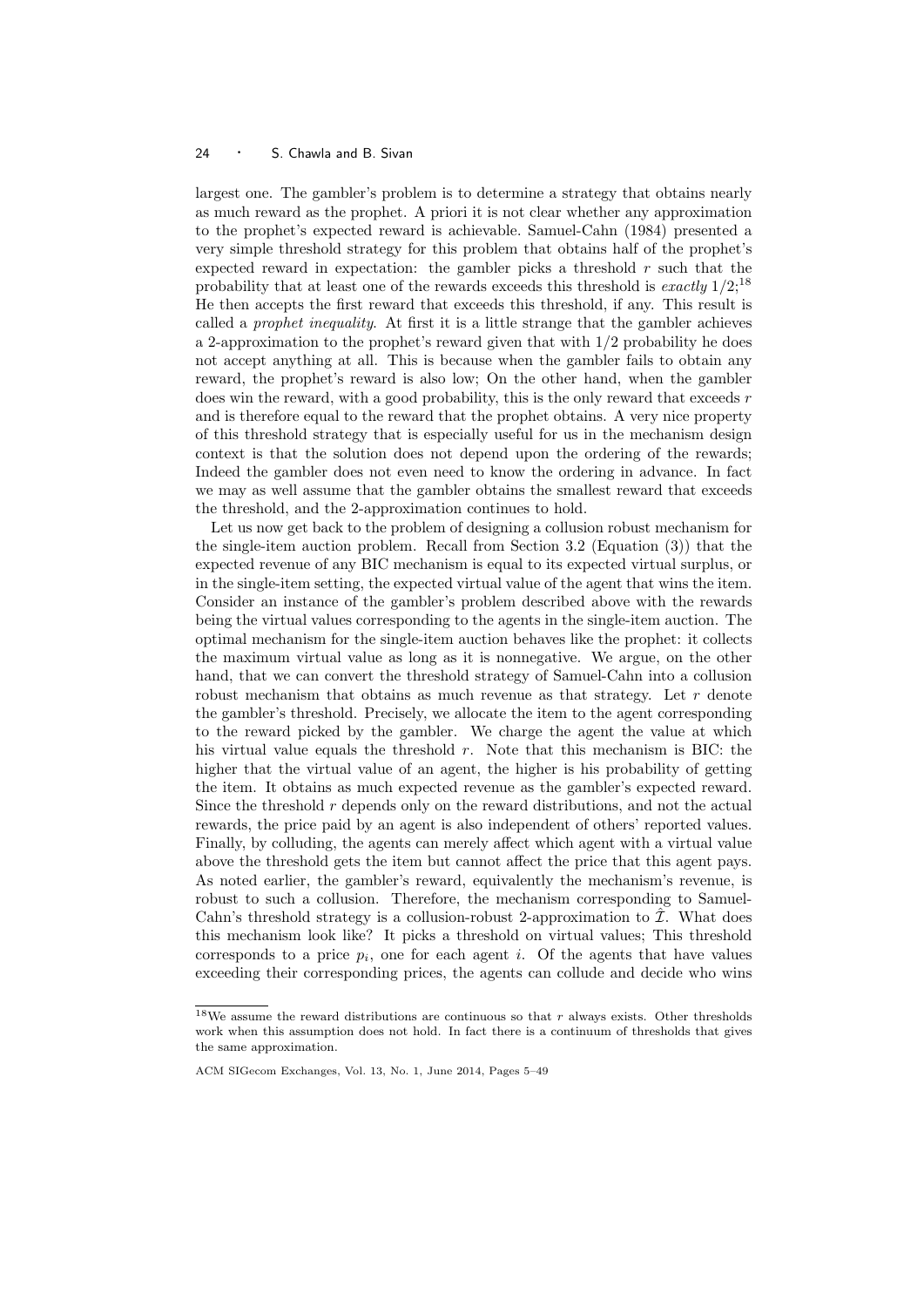the item. In the unit demand setting  $I$ , this corresponds to an item pricing  $\bf{p}$  offered to the unit-demand agent; The agent can then pick whichever item he desires. We therefore obtain a 2-approximation to the unit-demand item pricing problem<sup>19</sup>.

While this approach leads to a 2-approximation for item pricing in the unitdemand setting, it does not immediately give an approximation to the optimal lottery pricing. The problem is that the expected revenue of a lottery pricing for  $\mathcal I$ can exceed that of the optimal mechanism for  $\hat{\mathcal{I}}$ . Chawla, Malec, and Sivan (2012) show, however, that the difference between the two can be charged to the expected revenue of the Vickrey auction over representatives in  $\mathcal{I}$ . This leads to a bound of 4 on the gap between the revenue of the optimal randomized and the optimal deterministic mechanism in this setting.

Cai and Daskalakis (2011) consider the same unit-demand pricing problem and design a PTAS to the optimal pricing scheme when the distributions are independent and satisfy the monotone hazard rate (MHR) condition, and obtain a quasi-PTAS when the distributions are independent and regular.

New prophet inequalities. The connection between collusion robust mechanism design and the gambler's problem extends to more general feasibility constraints, and has spurred an interest in prophet inequalities and led to new results for the gambler's problem. See, e.g., Chawla et al. (2010); Alaei (2014); Kleinberg and Weinberg (2012); Azar et al. (2014).

Many unit-demand agents with independent item values. Chawla, Hartline, Malec, and Sivan (2010) generalize the approach of Chawla et al. (2007) to multi-agent settings where agents are unit-demand and their values for different items are independent. In this setting, they assume that the seller faces a general downwards closed feasibility constraint on the allocations that he can make. As in the single-agent setting, they upper bound the revenue of the optimal deterministic mechanism in the multi-parameter unit-demand setting by the revenue in a related single-parameter setting where every multi-parameter agent is replaced by several single-parameter representatives. The representatives corresponding to a single multi-parameter agent collude among themselves. Any mechanism that is collusion-robust can then be ported back into the original multi-parameter setting without loss in performance. It remains then to design collusion robust mechanisms for the corresponding single-parameter setting. They introduce sequential posted price mechanisms, that we previously discussed in Section 3.3, and show that these mechanisms are both collusion robust and provide constant factor approximations to the optimal expected revenue for many kinds of feasibility constraints. As for the single-agent unit-demand setting, Chawla, Malec, and Sivan (2012) extend the reach of posted-price mechanisms and show that they also approximate the optimal randomized mechanism's revenue.

A different approach for extending the single-agent unit-demand result to multiagent settings is given by Alaei (2014). He considers the following generalized single-agent problem: given a vector  $\bf{v}$  of probabilities, find the revenue optimal

<sup>19</sup>While the item pricing that we describe is due to Chawla et al. (2007), that paper only proved that it achieves a 3-approximation; The connection to the gambler's problem and the improved approximation factor of 2 is due to Chawla et al. (2010).

ACM SIGecom Exchanges, Vol. 13, No. 1, June 2014, Pages 5–49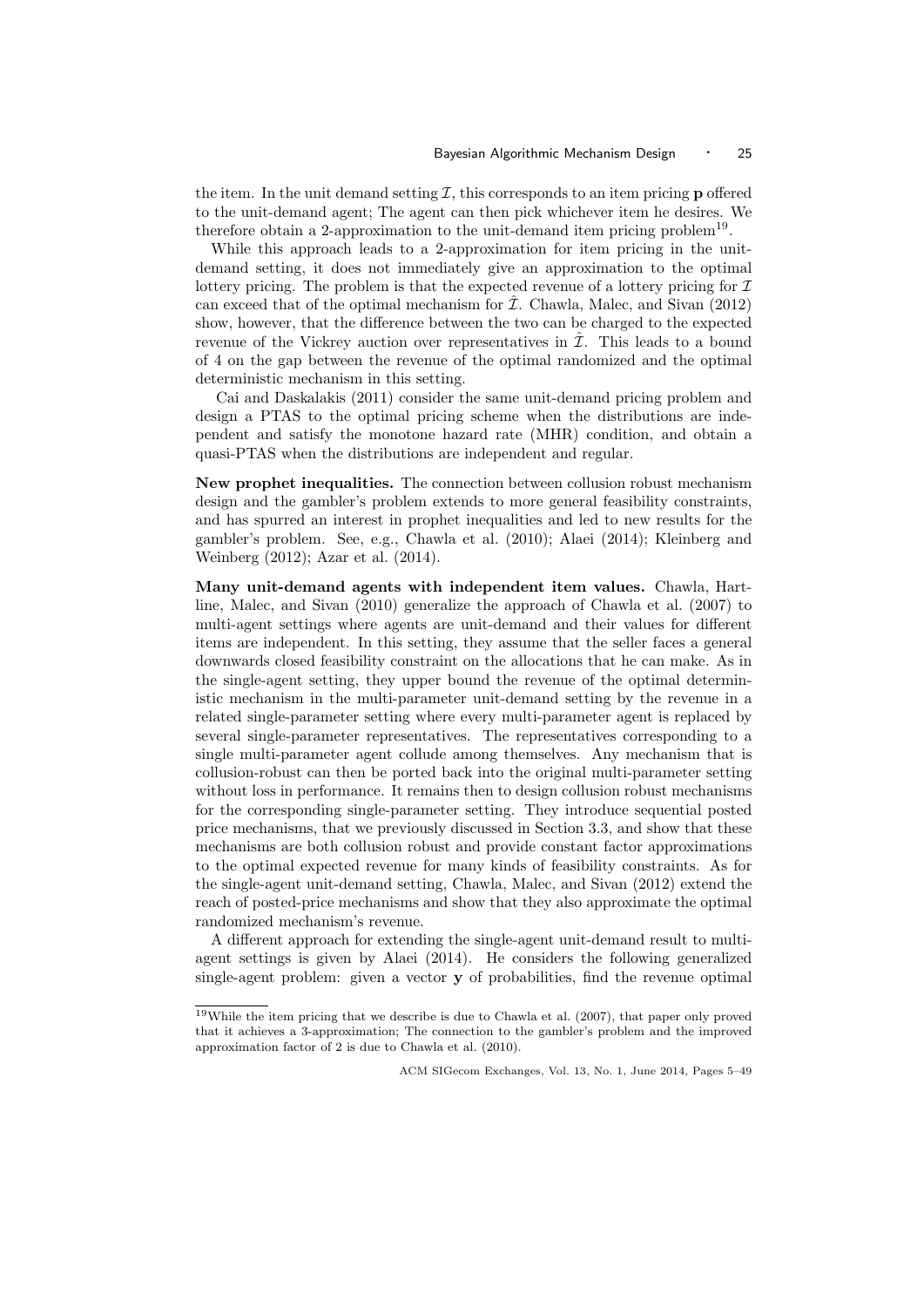mechanism for a single unit-demand agent such that for all items  $j$ , the ex ante probability with which the mechanism allocates item  $j$  to the agent is no more than the probability  $y_i$ . He argues that if it is possible to solve the above singleagent problem efficiently, then under a large class of downwards closed feasibility constraints, it is possible to approximate the multi-agent problem. Let  $R_i(\mathbf{y}_i)$ denote the optimal revenue that can be obtained from agent  $i$  given the ex ante constraint  $y_i$ . Now we can proceed as follows: (1) We find ex ante allocations to each agent that maximize the sum of the corresponding revenues. In other words, Alaei shows how to solve the program: maximize  $\sum_i R_i(\mathbf{y}_i)$  subject to  $\sum_j y_{ij} \leq 1$  for all items  $j^{20}$  (2) Given the solution to this program, we solve the per-agent mechanism design problem for the optimal ex ante allocations, that is, for each agent i, given  $y_i$  find single-agent mechanisms  $M_i$  that obtain revenue  $R_i(\mathbf{y}_i)$  subject to the constraint of selling an item j with ex ante probability at most  $y_{ii}$ ; (3) Finally, we convert the per agent mechanisms to an overall multiagent mechanism satisfying supply constraints. That is, if at some type vector, the mechanisms  $\{M_i\}$  collectively allocate more than one copy of some item, then we need to deallocate some items without losing too much revenue. Alaei shows that this approach leads to improved constant factor approximations in some settings.

One additive agent. Next we consider the case of an additive buyer and assume as before that the buyer's values for different items are independent. As in the unit-demand case, a deterministic mechanism for an additive buyer may set prices, one for each individual item, and allow the agent to buy the set he desires. Since the agent's value for sets of items is additive over the items, his buying decisions and therefore also the mechanism's pricing is independent across items. One may suspect that the optimal deterministic mechanism is of this format. Surprisingly, this is not true. Suppose, for example, that the buyer's value for each item is distributed uniformly between 0 and 1. Then an item pricing prices each item at 0.5 and obtains on average 0.25 per item. On the other hand, when the number of items m is large enough, selling the entire set of items at a price of  $m/2 - \epsilon$  obtains a revenue of nearly 0.5 per item, doubling the seller's revenue. Selling the items together as a set reduces the uncertainty in the buyer's value, leading to better revenue extraction.

The optimal deterministic mechanism may in fact specify a price for each possible bundle of items, allowing the agent to select his favorite bundle. Consequently, it may not permit a succinct representation. We therefore further ask: is there a succinctly representable mechanism that approximates the optimal deterministic or the optimal randomized mechanism?

Early work on this problem (e.g., Manelli and Vincent, 2006, 2007; Pavlov, 2011a,b) focused on specific value distributions. Daskalakis et al. (2013) and Wang and Tang (2014) studied the special case of only two items. The first general approximation to the optimal mechanism was provided by Hart and Nisan (2012). They showed that selling all items separately yields an  $O(\log^2 m)$  approximation to the optimal randomized revenue, where  $m$  is the number of items. Further improvements were obtained by Li and Yao (2013) and Babaioff et al. (2014) culminating in

<sup>20</sup>Here we assume, for simplicity of exposition that we have one copy of each item available.

ACM SIGecom Exchanges, Vol. 13, No. 1, June 2014, Pages 5–49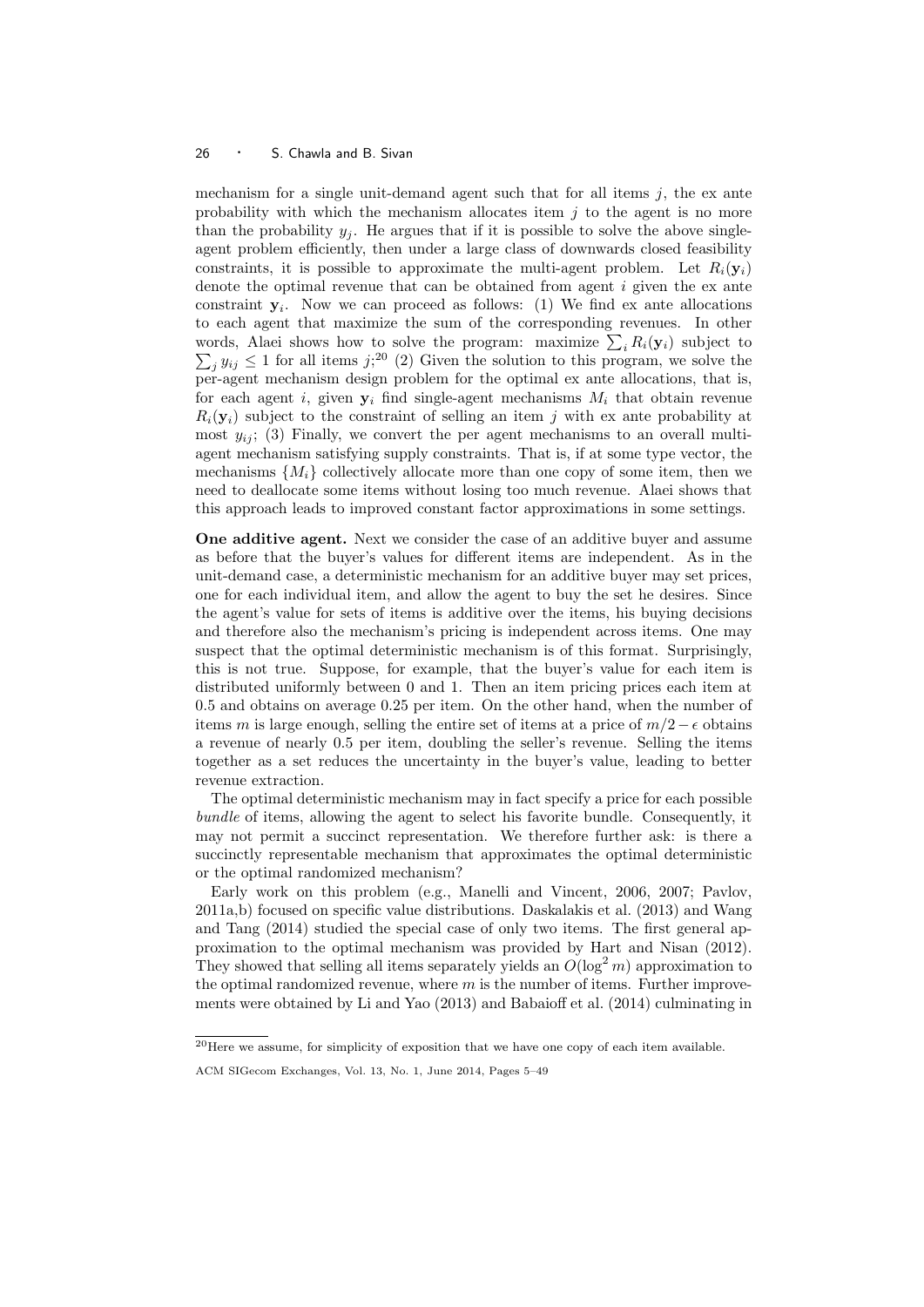a constant factor approximation to the optimal revenue. Babaioff et al. essentially showed that the only reason that pricing each item independently may not be a good idea is when the sum of values for all the items is concentrated. In particular, one of the following two simple mechanisms obtains a constant factor approximation: (1) price each item separately, and, (2) price just the "grand bundle" of all items.

To summarize, in both unit-demand and additive settings, when the agent's values for individual items are independent, a simple item pricing or bundling approach gives a constant factor approximation to the optimal randomized revenue. Does this property extend to other linear value functions with independent item values, e.g. values that are additive up to bundles of size  $k$ ? We believe the answer should be yes, but no results are known for such settings.

Many additive agents and beyond. Extending the work of Babaioff et al. (2014) to more than one agent or to more general value functions (e.g. additive up to k items) remains open. Cai and Huang  $(2013)$  tackle a special case of many additive agents: i.i.d. agents and all value distributions are MHR. Using properties of MHR distributions along the lines of Cai and Daskalakis (2011), they design a PTAS for this problem using second-price and VCG allocation rules.

#### 4.2 Multi-parameter agents with small type spaces

Next we consider settings where the agents' type spaces are discrete and small in size. The key to optimal mechanism design in this case is to express the problem in the form of a compact linear or convex program. For concreteness, we will consider a seller with  $m$  items. A buyer's type will then consist of  $2^m$  different values, one for each bundle of items. We will make the simplifying assumption that each buyer's type is linear over the items. We address the setting of non-linear types towards the end of this section. Formally, an agent i's type as well as allocation will be m-dimensional vectors,  $v_i$  and  $x_i$  respectively, with the *j*th component  $v_{ij}$ specifying the value that the agent derives from item  $j$  alone, and the  $j$ th component  $x_{ij}$  specifying the probability with which item j is allocated to the agent. For allocations that are feasible according to a given feasibility constraint,  $x_i \in \mathcal{F}$ , the agent's value will be given by  $\mathbf{v}_i(\mathbf{x}_i) = \mathbf{v}_i \cdot \mathbf{x}_i = \sum_j v_{ij} x_{ij}$ . The feasibility constraint allows us to encode agents of different kinds, e.g. unit-demand agents that only desire one item ( $\mathcal F$  includes all vectors with  $\ell_1$  norm at most 1), and agents that desire up to k items but have additive values over them  $(F$  includes all vectors with  $\ell_1$  norm at most k).

Recall that we use  $T_i$  to denote the set of types for agent i. Our goal will be to find a (near-)optimal mechanism in time polynomial in  $\sum_i |T_i|$ .

The special case of a single agent. For a single agent, the optimal mechanism design problem can be expressed as a linear program. The variables in the program are the allocations  $\mathbf{x}(v)$  and prices  $p(v)$  at each type v. The revenue objective can be written as:  $\sum_{\mathbf{v}\in T} \Pr[\mathbf{v}] p(\mathbf{v})$ . The following constraints encode Bayesian IC and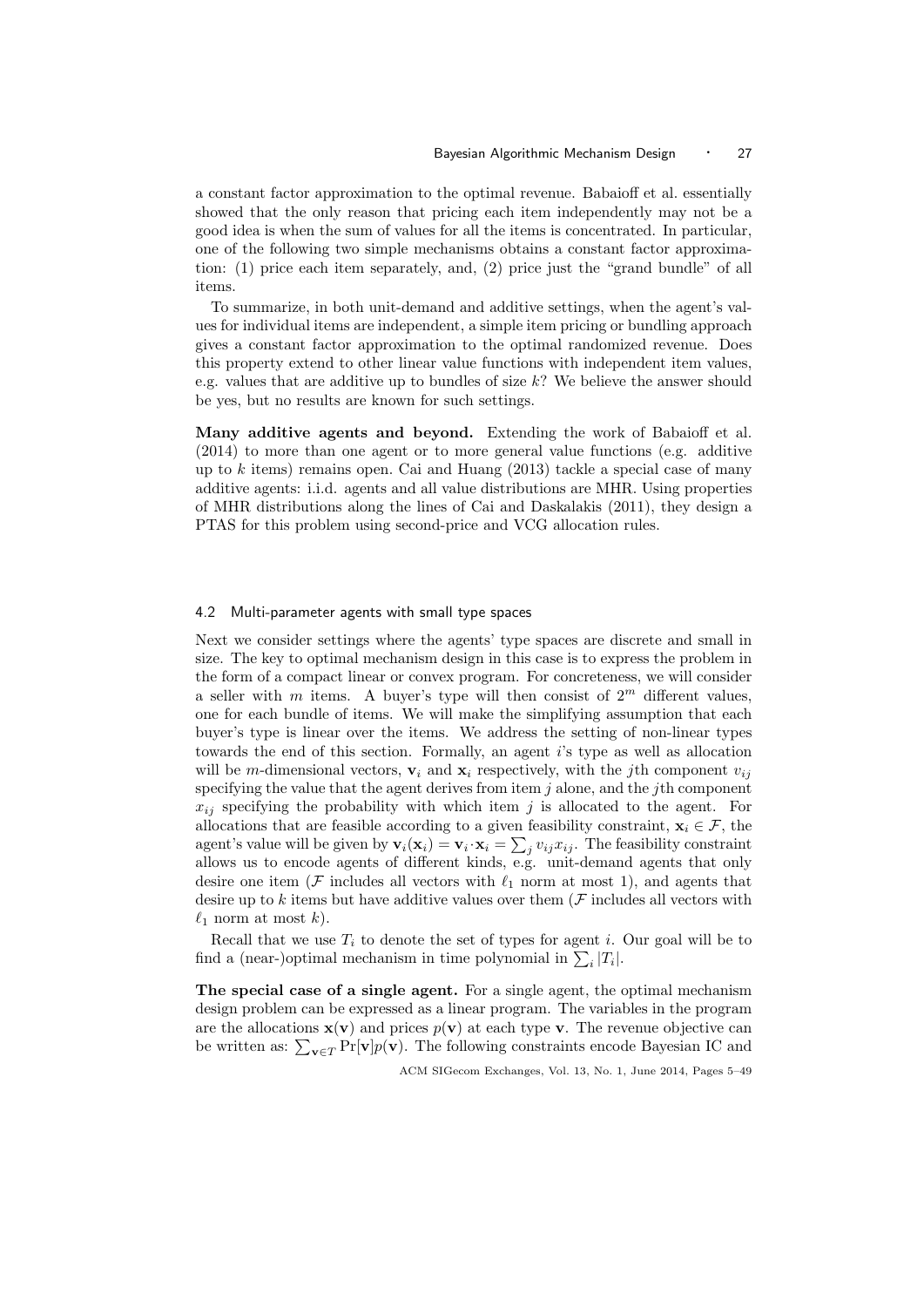IR respectively.

$$
\mathbf{v} \cdot \mathbf{x}(\mathbf{v}) - p(\mathbf{v}) \ge \mathbf{v} \cdot \mathbf{x}(\mathbf{v}') - p(\mathbf{v}')
$$
 for all types  $\mathbf{v}, \mathbf{v}' \in T$  (4)  
\n
$$
\mathbf{v} \cdot \mathbf{x}(\mathbf{v}) - p(\mathbf{v}) \ge 0
$$
 for all types  $\mathbf{v} \in T$  (5)  
\nfor all types  $\mathbf{v} \in T$  (5)

Here we are implicitly assuming that the feasibility constraint  $\mathcal F$  can be expressed via (a few) linear constraints. The optimal mechanism can therefore be found in time polynomial in the size of the type space. We remark that the linear program optimizes over randomized BIC mechanisms. An implication is that the size of the menu of the optimal mechanism is no larger than the number of distinct types of the buyer.

Multiple agents: reduced forms. In principle, we can write a linear program for revenue maximization with multiple agents just as we did for a single agent. The problem is that we now need to select outcomes for each possible tuple of values of all agents, the number of which is  $\prod_i |T_i|$ , and not  $\sum_i |T_i|$ . To get around this issue, we will write the linear program in terms of agents' interim allocations and payments, rather than their ex post allocations and payments. For BIC it suffices to express the constraints (4) and (5) in terms of the interim quantities. We call these interim functions the reduced form of the mechanism.

Going from ex post allocations to interim allocations necessarily involves some loss in information about the mechanism. Given an interim allocation function, what is the (distribution over) ex post allocation rule(s) that implements it? Can every interim allocation rule be expressed as a convex combination over ex post rules? In other words, given some interim allocation rule  $\mathbf{x}(\cdot)$ , can we find ex post allocations  $y(v)$  at every tuple of values v that have the right "marginal sums"  $x_{ij}(\mathbf{v}_i) = \mathbf{E}_{\mathbf{v}_{-i}}[y_{ij}(\mathbf{v})]$  for all  $i, j$ ?

The answer to this question is no, even in single-item settings. Consider for example a single-item auction setting with two agents, and suppose that both agents have two equally likely values  $v_1$  and  $v_2$ . We want to implement the following interim allocation function:  $x_1(v_1) = 0.8$ ,  $x_1(v_2) = 0.4$ ,  $x_2(v_1) = 0.6$ , and,  $x_2(v_2) =$ 0.3. Our only constraint is that at any vector of values, the ex post probabilities with which we allocate the item to the two agents sum up to no more than 1. The reader can verify through trial and error (or by setting up linear equations over 8 variables, each corresponding to the ex post allocation for one of the two agents for one of the four possible value vectors) that this is not possible. An easy way to see why is that the ex ante probability of allocation to agent 1 is  $(0.8 + 0.4)/2 = 0.6$ , and the ex ante probability of allocation to agent 2 is  $(0.6+0.3)/2 = 0.45$ , and these two probabilities sum up to more than 1. That is, we are trying to allocate more than one item on average, and so any ex post allocation matching these marginals must become infeasible at some value vector.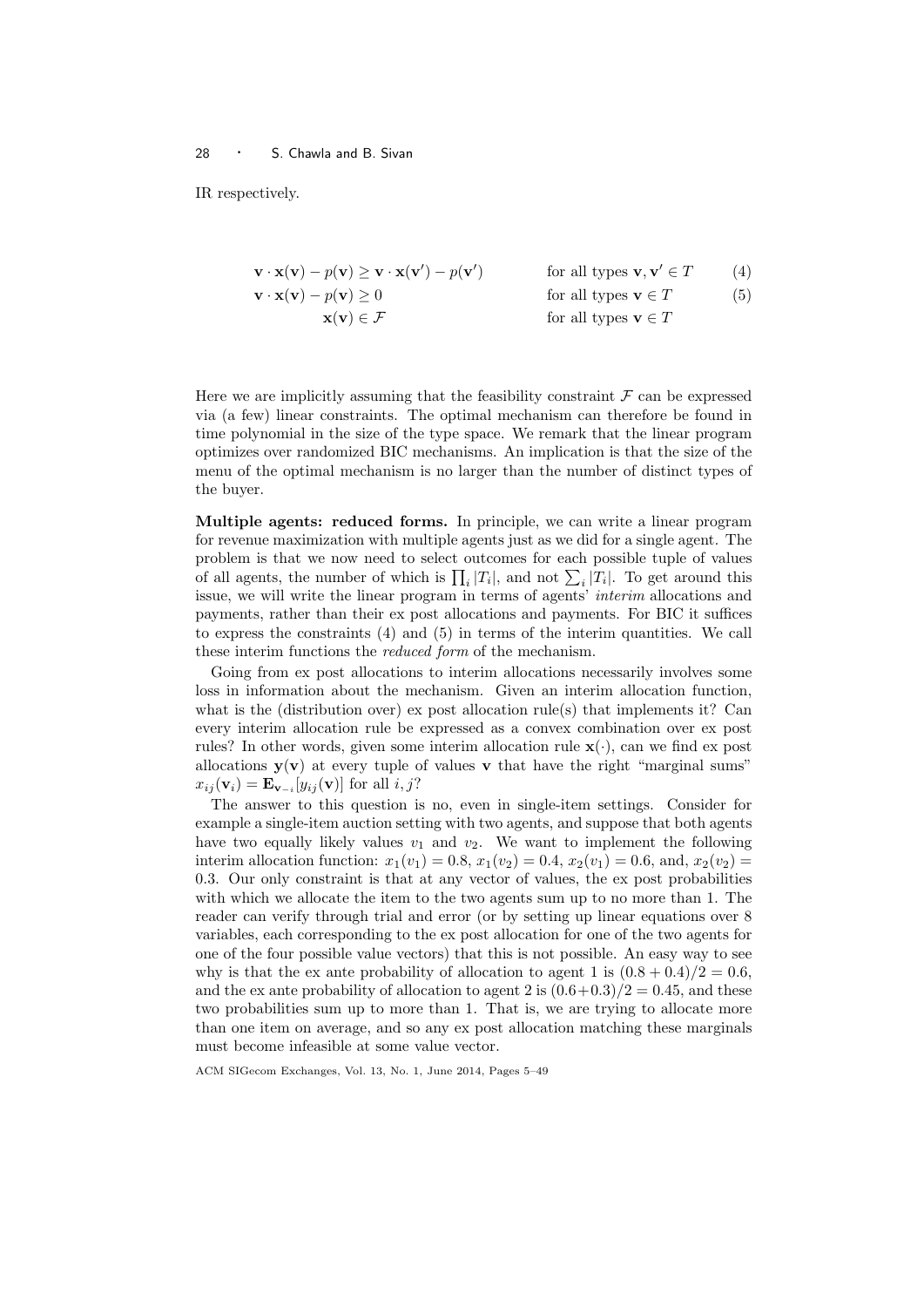We can now summarize our reduced form program (RF-LP) as follows.

maximize 
$$
\mathbf{E}_{\mathbf{v}} \left[ \sum_{i} p_i(\mathbf{v}_i) \right]
$$
 subject to  
\n
$$
\mathbf{v}_i \cdot \mathbf{x}_i(\mathbf{v}_i) - p_i(\mathbf{v}_i) \ge \mathbf{v}_i \cdot \mathbf{x}_i(\mathbf{v}'_i) - p_i(\mathbf{v}'_i) \qquad \forall i, \mathbf{v}_i, \mathbf{v}'_i \in T_i
$$
\n
$$
\mathbf{v}_i \cdot \mathbf{x}_i(\mathbf{v}_i) - p_i(\mathbf{v}_i) \ge 0 \qquad \forall i, \mathbf{v}_i \in T_i
$$
\n
$$
\mathbf{v}_i \cdot \mathbf{x}_i(\mathbf{v}_i) - p_i(\mathbf{v}_i) \ge 0 \qquad \forall i, \mathbf{v}_i \in T_i
$$

$$
\exists \text{ feasible rule } \mathbf{y} \text{ such that, } x_{ij}(\mathbf{v}_i) = \mathbf{E}_{\mathbf{v}_{-i}}[y_{ij}(\mathbf{v})] \qquad \forall i, j, \mathbf{v}_i \in T_i \qquad (6)
$$

Letting  $P$  be the set of all interim allocation rules<sup>21</sup> that are both feasible with respect to  $\mathcal F$  and expressible using feasible ex post allocation rules, we can write constraint (6) more succinctly as:

$$
\mathbf{x}(\cdot) \in \mathcal{P} \tag{7}
$$

The challenge now is to solve the above program with the constraint (7). A priori it is not clear whether the above program is a linear or even convex program. We describe two approaches for checking constraint (7) for a given interim allocation rule x. The first approach is combinatorial but has limited applicability. The second argues that  $P$  is a convex polytope and uses the ellipsoid method to solve the program. We briefly mention a third approach for solving (RF-LP) directly towards the end of this section.

Border's approach for reduced form feasibility in a single-item auction. As mentioned above, in a single item auction setting, at a minimum, the interim allocation rule x should satisfy the property that the ex ante allocation probabilities for all of the agents sum up to no more than 1. More generally, consider a set of values  $S_i \subseteq T_i$  for agent i. The probability that the agent has a value that belongs to  $S_i$  and is allocated the item is  $\sum_{v_i \in S_i} \Pr[v_i] x_i(v_i)$ . The probability that the item goes to some agent i with a value in  $S_i$  is the sum of these quantities over all agents:  $\sum_i \sum_{v_i \in S_i} \Pr[v_i] x_i(v_i)$ . It must be true, trivially, that this sum is no more than the total probability that some agent  $i$  has a value in  $S_i$ . The latter probability is just  $1 - \prod_i \Pr[v_i \notin S_i] = 1 - \prod_i (1 - \sum_{v_i \in S_i} \Pr[v_i])$ . Border (2007) and Che et al. (2013) independently proved that checking this condition for all possible choices of the sets  $S_i$  is, in fact, sufficient to guarantee the feasibility of an interim allocation rule in the single-item setting<sup>22</sup>:

$$
\sum_{i} \sum_{v_i \in S_i} \Pr[v_i] x_i(v_i) \le 1 - \prod_{i} \left( 1 - \sum_{v_i \in S_i} \Pr[v_i] \right)
$$

These conditions reduce the feasibility checking for a reduced form from solving a set of equations on  $n \prod_i |T_i|$  variables to checking merely  $\sum_i 2^{|T_i|}$  equations. For large type spaces, this is still undesirable. Cai et al. (2012a) and Alaei et al.

<sup>21</sup>We remark that this set depends on any feasibility constraints the designer faces, such as a supply constraint on the items, and also on the distribution over values. As such it should be written as a function of those two arguments. For simplicity of exposition, we do not specify the arguments.

<sup>22</sup>Necessary and sufficient conditions for agents with i.i.d. values were previously given by Border (1991)

ACM SIGecom Exchanges, Vol. 13, No. 1, June 2014, Pages 5–49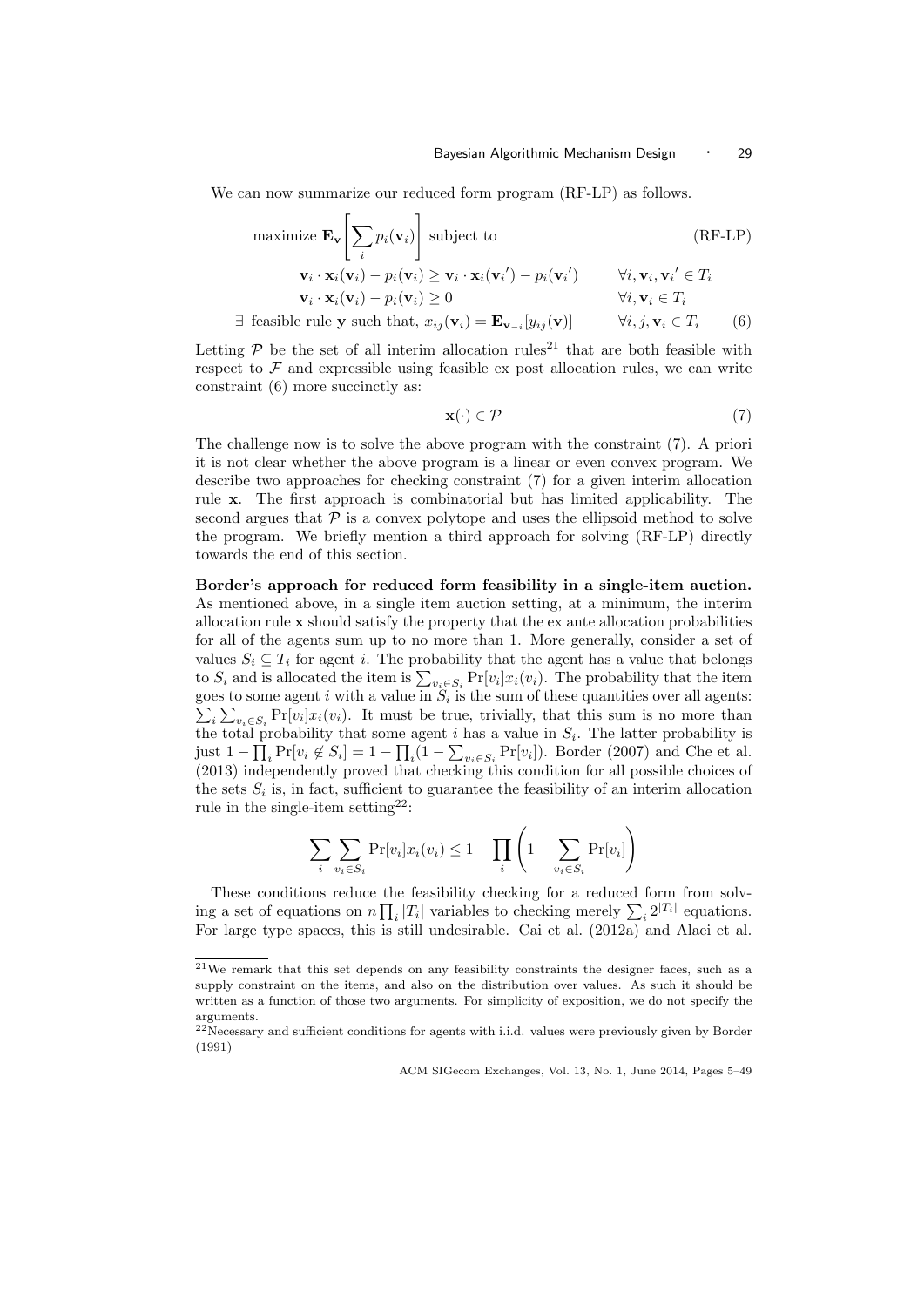(2012) further showed that it is sufficient to check these conditions for only polynomially many different tuples of sets  $\{S_i\}$ . They also gave efficient approaches for decomposing a feasible reduced form into a convex combination over ex post allocation rules. However, beyond single-item settings, it is not clear whether Border's approach can lead to efficient verification of feasibility constraints.

Feasibility checking beyond a single item. The second approach to checking the feasibility of a reduced form was developed in a series of papers by Cai, Daskalakis, and Weinberg (2012b; 2013a; 2013b). Recall that given a reduced form **x**, our goal is to determine whether  $\mathbf{x} \in \mathcal{P}$  (constraint (7)). Observe that the set  $\mathcal{P}$ is a convex set: if two reduced forms are feasible, any convex combination of them is also feasible. In particular,  $P$  is just the convex hull of the reduced forms of all feasible ex post allocation rules.

Cai et al. essentially show that if we can efficiently (approximately) maximize social welfare over  $P$ , then we can use the social welfare maximization algorithm as a subroutine to (approximately) check for the membership of  $x$  in  $\mathcal{P}$ . This allows us to use the ellipsoid algorithm to solve (RF-LP).

We stress that this approach gives a reduction from revenue maximization to social welfare maximization that is black-box (as defined in Section 5) in the sense that the reduction is "generic" and does not need to understand the inner functioning of the algorithm for social welfare. The approach also has similarities with Myerson's approach for single-parameter revenue maximization in that it queries the social welfare algorithm at value vectors that are not the agents' real values, but are functions of the real values; these "fake" values can be thought of as virtual values.

We will now describe this approach in detail.

Checking for membership in  $P$  using a virtual welfare maximizing algorithm. Henceforth we will assume access to an efficient algorithm for maximizing social welfare over feasible ex post allocation rules, equivalently over the set  $\mathcal{P}$ . The algorithm takes as input a distribution over agents' values and returns a feasible ex post allocation rule that maximizes social welfare in expectation over the values. In other words, it solves a problem of the form: maximize  $\mathbf{E}_{\mathbf{v}}\Bigl[\sum_{i,j} w_{ij} x_{ij}(\mathbf{v}_i)\Bigr]$  subject to  $x \in \mathcal{P}$ . Succinctly, we can write this as: maximize  $w \cdot x$  subject to  $x \in \mathcal{P}$ . We can interpret the quantities  $w_{ij}$  as "virtual values", so that, the algorithm maximizes expected virtual surplus subject to feasibility.

Having a virtual surplus maximizing algorithm as above allows us to maximize any linear function over the polytope  $P$ . We can relate this to checking for the feasibility of a reduced form  $x$  in  $\mathcal P$  by noting that a reduced form  $x$  is feasible if and only if for all vectors **w**, we have  $\mathbf{w} \cdot \mathbf{x} \leq \max_{\mathbf{v} \in \mathcal{P}} \mathbf{w} \cdot \mathbf{y}$ .

In particular, given a reduced form **x**, we can determine whether or not it is feasible (and find a violating constraint w, if not) by solving the following program. Here **x** is fixed and **w** are the variables we are optimizing over.

maximize 
$$
\mathbf{w} \cdot \mathbf{x} - W
$$
 subject to  
\n $W \ge \mathbf{w} \cdot \mathbf{y}$  for all  $\mathbf{y} \in \mathcal{P}$  (Separation-LP)

(Separation-LP) can again be solved using the ellipsoid algorithm as follows: given ACM SIGecom Exchanges, Vol. 13, No. 1, June 2014, Pages 5–49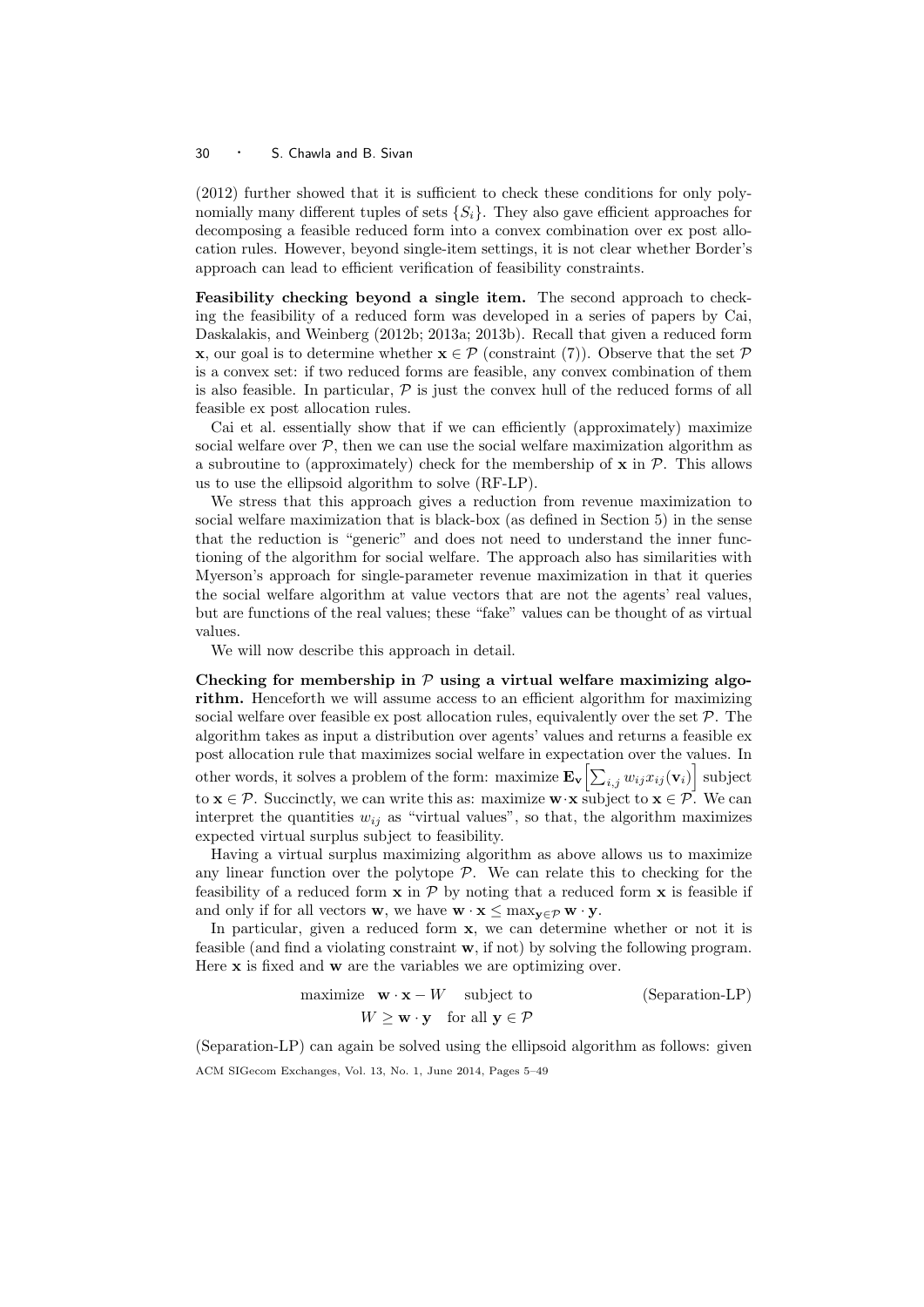a vector **w** we can find  $W = \max_{\mathbf{y} \in \mathcal{P}} \mathbf{w} \cdot \mathbf{y}$  using the virtual surplus maximizing algorithm given to us; This gives us a separation oracle for (Separation-LP) which we can use to solve the program.

To summarize, given a reduced form x, we first solve (Separation-LP) using the virtual welfare maximization algorithm as a black-box. The solution to the program either tells us that  $\mathbf{x} \in \mathcal{P}$ , or gives us a violating constraint **w**. In other words, we get a separation oracle for P.

Solving the linear program (RF-LP). We described how to implement a separation oracle for the constraint (7). Armed with this, we can run the ellipsoid algorithm over (RF-LP) to find an optimal feasible reduced form. Next we need to figure out how to decompose this reduced form into a convex combination over ex post allocation rules. What if the reduced form does not have a succinct decomposition? Fortunately, since reduced forms are  $(m \sum_i |T_i|)$ -dimensional vectors (specifying the interim allocation probability for each item at each possible value of each agent), Caratheodory's theorem implies that they can be written as a convex combination over at most  $m \sum_i |T_i|$  extreme points of  $P$ . Each extreme point, on the other hand, is the solution to a virtual welfare maximization problem, and can therefore be succinctly represented by simply specifying the corresponding virtual values. This implies that every feasible reduced form has a succinct decomposition, and can also be used to find one.

We omitted a couple of details in the above description that we now address:

- —In some settings we only have an approximate virtual welfare maximizing algorithm, and not an exact one. Cai et al. (2013a) show that this is in fact sufficient to obtain an approximate separation oracle for (7) satisfying some nice properties, that further lead to an approximate solution to the linear program. The separation oracle they construct can also be used to decompose feasible points into convex combinations of the extreme points of  $P$ .
- —In order to solve (Separation-LP), we don't just need access to an algorithm that produces a virtual welfare maximizing allocation function, but also need to know the expected virtual welfare that the allocation achieves, in other words, the quantity  $\max_{\mathbf{v} \in \mathcal{P}} \mathbf{w} \cdot \mathbf{y}$  in addition to the allocation y that maximizes it. Estimating this quantity requires sampling from the agents' value spaces and leads to both a small loss in our overall expected revenue and a mechanism that is  $\epsilon$ -BIC instead of BIC.

Beyond linear types. Recall that in order to be able to express the BIC constraints as linear constraints in (RF-LP), we made the assumption that agents' values are linear (additive) over the items. Cai et al. (2013b) show how to move beyond this assumption. Their key insight is to expand the reduced form of a mechanism to specify in addition to the interim allocation function the following two quantities: (1) the value that the agent receives at a particular type from the interim allocation at that type; (2) the value that the agent receives at a particular type by misreporting a different type and obtaining the interim allocation corresponding to the latter type. These quantities are sufficient to encode BIC. The rest of the approach can then be modified to work with the expanded reduced form.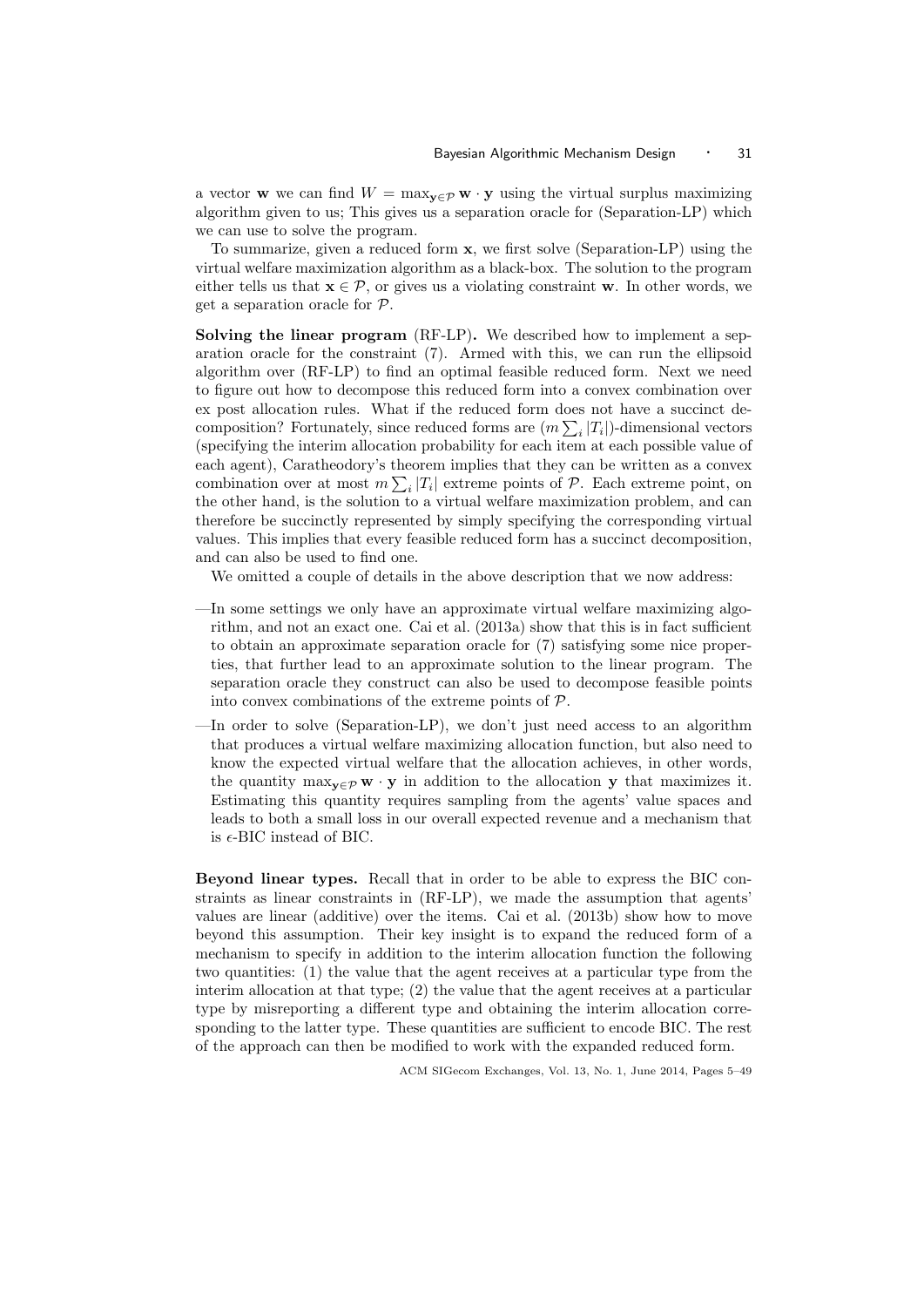An alternate approach to solving (RF-LP). Bhalgat et al. (2013) give an alternative approach for solving the program (RF-LP) by including in the program the exponentially many ex post allocation and payment variables, and expanding the constraint (7) into exponentially many constraints. They then use the multiplicative weights update framework to solve this program in pseudo polynomial time. The advantage of this approach is that it is relatively easy to incorporate variations such as ex post budget constraints and risk aversion for the buyers and the seller. The disadvantage (other than the running time) is that it does not generalize beyond linear value functions and objectives.

#### 4.3 Multi-parameter agents with a single-parameter feasibility constraint

Alaei et al. (2013) consider settings where agents have multi-parameter preferences, i.e. they have different values for different kinds of items or services, but the externality they impose on other agents depends only on the probability with which they get served at all. As a representative example, consider a buyer buying a car at a dealership. The dealership offers to paint the car in one of a variety of different colors. The buyer likes some colors more than others, and as such the dealership can charge different amounts for cars of different colors. However, in terms of how this affects the inventory of cars at the dealership, all that matters is whether or not the buyer buys the car, but not which color he ends up selecting. In other words, the feasibility constraint that the dealership faces depends on the total number of cars they sell, but not the total number for each color. In this example, the buyer has multi-parameter preferences but the feasibility constraint essentially treats him like a single-parameter agent. Alaei et al. show that for such a setting many of the salient features of Myerson (1981)'s approach for single-parameter settings continue to hold. In particular, it is possible to define a revenue curve for each agent specifying the maximum revenue that can be obtained from the agent given an ex ante probability of sale<sup>23</sup>. Then, the optimal mechanism turns out to be a marginal revenue maximizer as in Myerson's setting.

# 5. BLACK-BOX REDUCTIONS FROM MECHANISM TO ALGORITHM DESIGN

We now turn to a central theme in algorithmic mechanism design, namely whether incentives make mechanism design harder than algorithm design and to what extent. In the best case scenario, we would be able to "add on" incentive constraints to algorithms in an oblivious manner – without understanding or modifying the underlying algorithm – and without much loss in performance., From a theoretical viewpoint this would imply that truthfulness is cheap in a computational sense. From a practical viewpoint, this would allow us to design a mechanism as a layer around a previously optimized algorithm. Imagine, for instance, that a practitioner designs an algorithm for a certain setting and optimizes it to over time to suit his specific application. If this practitioner later wants to port his algorithm to a strategic setting, having a generic tool to convert algorithms into incentive compatible mechanisms allows him to avoid re-doing all of the design and optimization work again. In fact, the generic tool would also allow a different practitioner to convert

 $23$ In this respect, this approach has similarities with Alaei (2014)'s approach for unit-demand agents discussed previously.

ACM SIGecom Exchanges, Vol. 13, No. 1, June 2014, Pages 5–49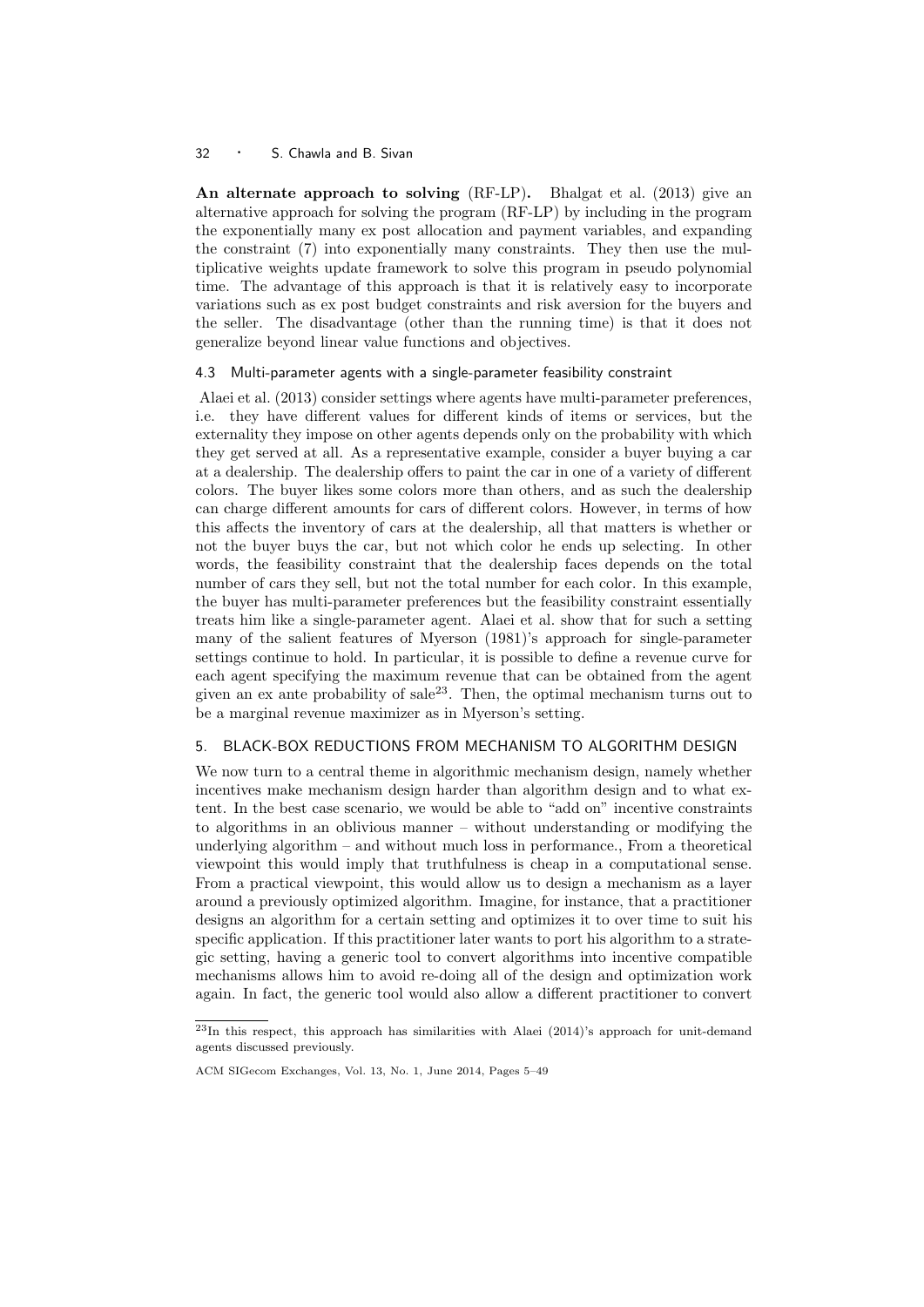the algorithm into a mechanism without having to understand all of the implicit constraints that the algorithm satisfies. Can such a generic tool exist? Although it seems too good to be true, we will show that it is indeed possible in certain Bayesian settings $^{24}$ .

Before we elaborate, let us formalize what we mean by an oblivious or black-box reduction from mechanism design to algorithm design. As an example, suppose the given algorithm's output satisfies monotonicity (Theorem 2.1 and its multiparameter generalization in Rochet (1987)). Then to convert it into a BIC mechanism we simply need to use the payment identity to define BIC payments. Note that the payment identity needs to know the algorithm's output at various different inputs (type vectors), but it does not need to understand how the algorithm generates the output or what constraints it satisfies. It can generate the right payments<sup>25</sup> to accompany the algorithm's output by simply querying the algorithm at multiple inputs. This is what we mean by a black-box reduction.

Using this example as a guide, we will say that a *strong black-box reduction* from mechanism design to algorithm design for a given setting is a transformation procedure that uses black-box access to an algorithm for the same setting, and produces an output that is incentive compatible, with performance that is comparable to that of the given algorithm. There are several points worth noting about this definition: (1) We have intentionally left the definitions of incentive compatibility and performance ambiguous; We will strive to obtain the strongest possible guarantees in both cases. (2) We want the transformation to be "generic" in the sense that it does not need to understand the constraints that the underlying algorithm satisfies; It will satisfy these constraints automatically by returning an output it has seen the algorithm generate (at a potentially different input). (3) This is a "strong" reduction in the sense that it reduces the mechanism design problem in a certain domain to the algorithm design problem in the same domain. The second and third points, in particular, address the practical motivation for a generic tool described at the beginning of this section.

Taking cue from the last point, we define a *weak black-box reduction* from mechanism design to algorithm design as a reduction that employs black-box access to an algorithm for (potentially) a different objective and under an additional set of constraints. The objective and new constraints for the underlying algorithm typically would make this problem harder than the non-strategic version of the original problem. The reduction can nevertheless be quite fruitful: the new algorithmic problem may be much simpler than one with a complete set of incentive constraints; as in the case of strong black-box reductions, here the transformation procedure does

<sup>&</sup>lt;sup>24</sup>There is an extensive literature on the separation between algorithm design and mechanism design in non-Bayesian settings. See Dobzinski and Vondrak (2012) and references there in for the welfare objective, and Nisan and Ronen (2001) and Ashlagi et al. (2009) for the makespan objective. See Dughmi and Roughgarden (2010) and Huang et al. (2011) for black-box reductions for welfare in certain non-Bayesian settings.

<sup>25</sup>We are ignoring the issue that the payment identity requires computing an integral. From a computational viewpoint, this would necessitate discretizing the type space and we may not obtain an exact answer, although a really good approximation would suffice to give an  $\epsilon$ -BIC mechanism for some small  $\epsilon > 0$  (see, e.g., Hartline and Lucier (2010), and the definition of  $\epsilon$ -BIC in Section 2).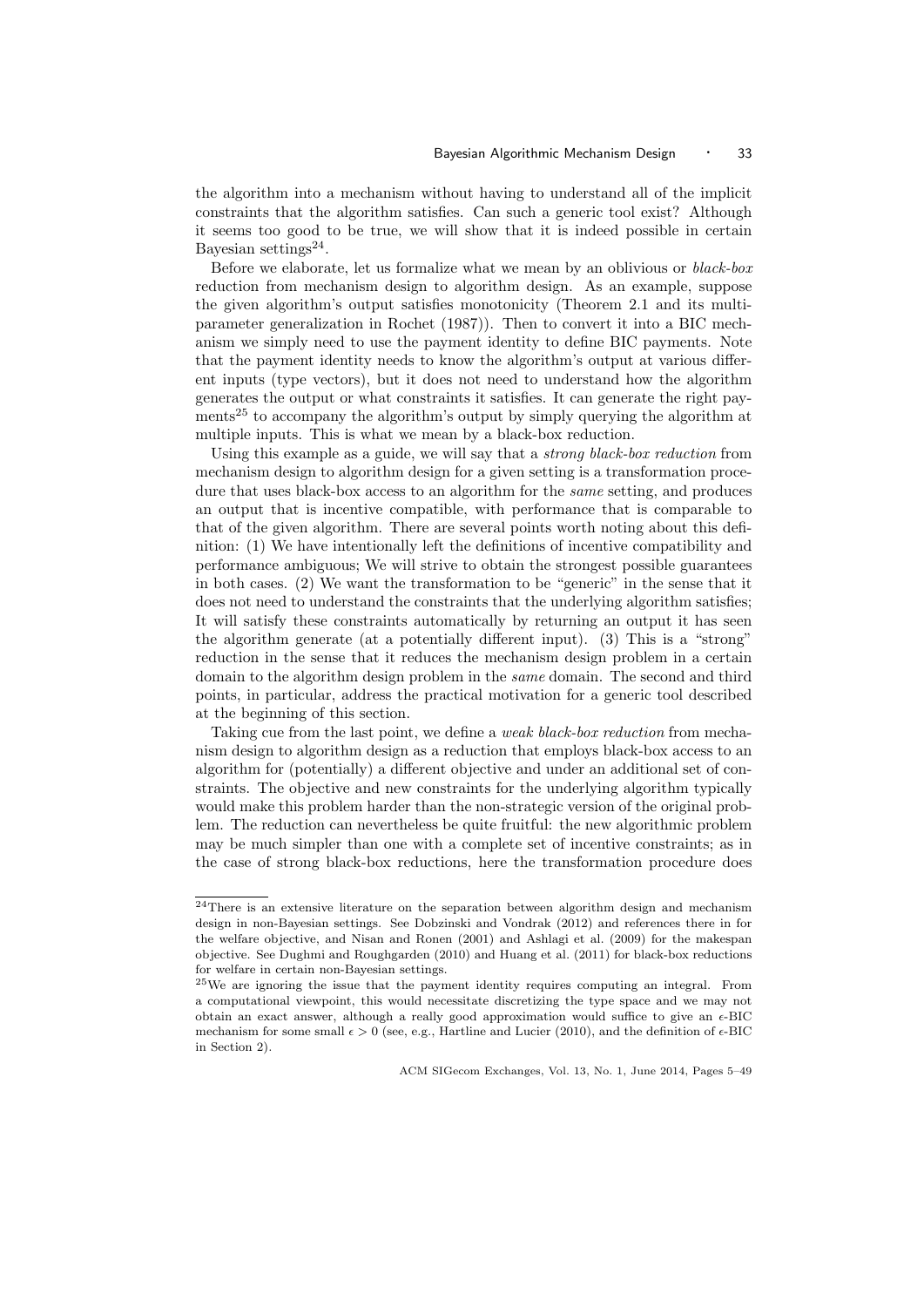not need to understand or even know the underlying feasibility constraints that the given algorithm handles. While this approach does not quite result in the sort of generic tool described at the beginning of this section, it gives us an approach for using the vast theory of algorithm design "as-is" in designing mechanisms. From a theoretical viewpoint it also lets us relate and therefore understand the approximability of a mechanism design problem in terms of the approximability of a related algorithm design problem.

Hartline and Lucier (2010) first showed that strong black-box reductions are possible in Bayesian settings. In particular, they considered the social welfare maximization objective for single-parameter agents and designed a transformation that is BIC and suffers a small additive loss in expected social welfare relative to the algorithm.Hartline, Kleinberg, and Malekian (2011) and Bei and Huang (2011) extended this result to social welfare maximization in an arbitrary multiparameter setting with samplable types. Chawla et al. (2012) showed that these approaches for social welfare do not extend to non-linear objectives. In particular, for the objective of minimizing makespan (which is similar to the load balancing objective; see Section 2) no strong black-box reduction can preserve the averagecase performance of the underlying algorithm to within a subpolynomial factor (in the number of agents). Fortunately, weak reductions provide an avenue for obtaining positive results for nonlinear objectives. Cai et al. (2013b) provide one such approach that is an extension of their work on revenue maximization described in Section 4.

In the remainder of this section we elaborate on the results and techniques of Hartline et al. (2011), Chawla et al. (2012), and Cai et al. (2013b).

#### 5.1 Black-box reductions for social welfare

We now focus on the social welfare maximization problem and describe the approach of Hartline and Lucier (2010), Bei and Huang (2011) and Hartline et al. (2011) at a high level. Recall that we are given an algorithm  $A$  that maps type vectors of agents to feasible allocations for the agents. We are also given access to the distribution on agents' types; in particular, we can obtain samples from this distribution. Our goal is to design a transformation procedure that queries the algorithm and the distribution, and produces a mechanism mapping type vectors to feasible allocations and payments; The mechanism should be  $\epsilon$ -BIC, and obtain expected social welfare close to that of the algorithm  $A$ . We will focus on the problem of generating a monotone allocation function and ignore the supporting payments. We will ensure the feasibility of the allocation function produced by the transformation by requiring that at any input type vector t the transformation returns an allocation that it has seen the algorithm output at some (potentially different) type vector s. In doing so, the transformation will not need to understand the underlying feasibility constraint at all, and will satisfy it trivially. As such we will interpret the behavior of the transformation as mapping input type vectors  $\bf{t}$  to other (potentially random) type vectors s; We call the latter the surrogate types.

Let us now focus on this mapping from types to surrogate types. Call this mapping  $\sigma$ . Then, at a type vector **t**, the mechanism returned by the transformation will generate the allocation  $\mathbf{x}(t) = \mathcal{A}(\sigma(t))$ . Formally, we want to find a (potentially random) mapping  $\sigma$ , such that the function  $\mathcal{A}(\sigma(\mathbf{t}))$  satisfies the monotonicity

ACM SIGecom Exchanges, Vol. 13, No. 1, June 2014, Pages 5–49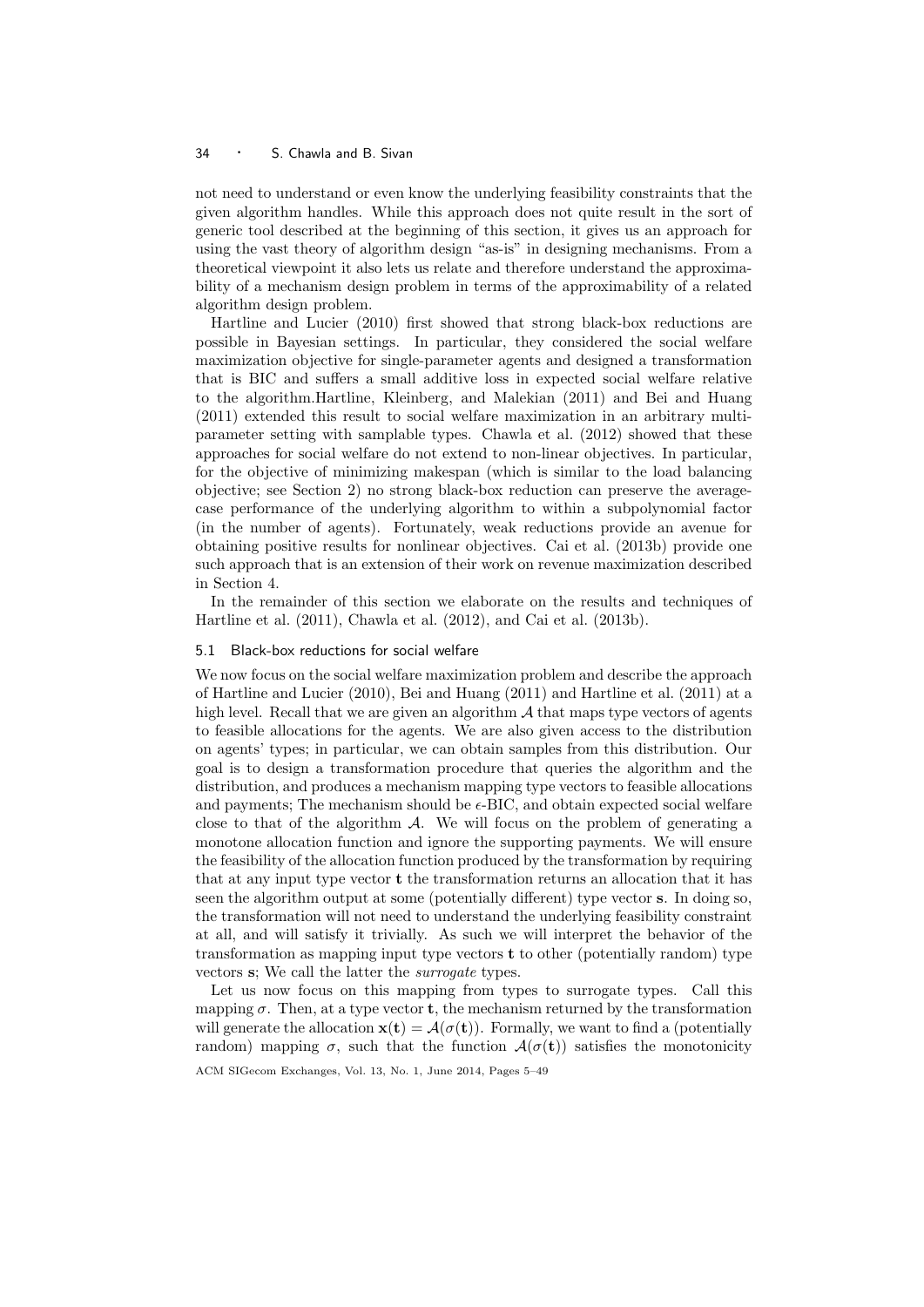condition from Theorem 2.1 or its generalization from Rochet (1987), as applicable. Furthermore, the expected social welfare of the new allocation function  $\mathcal{A}(\sigma(t))$ should be close to or better than that of the original allocation function  $\mathcal{A}(t)$ . Finally, finding such a mapping  $\sigma$  should be computationally efficient.

The key to computational efficiency is that we will construct  $\sigma$  from agent-specific mappings  $\sigma_i$ , that is, we will find a mapping from types to surrogate types for each agent individually based solely on the interim allocations that the algorithm makes to these agents, and ignoring the actual types of other agents. Two things enable this: (1) in order to obtain BIC, it suffices to look at an agent's interim allocation, rather than their ex post allocation; (2) the social welfare objective is separable across agents, so that if the individual contribution of every agent to the expected social welfare is preserved by the transformation, then the overall performance is also preserved. There is one potential challenge, however. We will construct a mapping  $\sigma_i$  from types to types for an agent i by looking at his interim allocation function, assuming that all other agents' types stay the same. However, when we likewise apply the mapping for other agents' types, this could alter agent  $i$ 's interim allocation, potentially undoing our work in improving i's allocation. In order to ensure that this does not happen, we need one other property from the mapping  $\sigma_i$ : for every agent i, the distribution of types  $\sigma_i(t_i)$  should be identical to the original distribution over types  $t_i$ . This would imply that the mapping for any agent preserves the interim allocation function of any other agent.

Let us now restate our new goal for an individual agent i. Let  $\mathcal{A}_i(t_i)$  denote the interim allocation that the algorithm makes to agent i at type  $t_i$  when other agents' types are distributed according to their underlying distribution. We want to construct a mapping  $\sigma_i$  from i's type space to itself with the following properties: (1)  $A_i(\sigma_i(t_i))$  satisfies the monotonicity condition from Theorem 2.1 or its generalization from Rochet (1987), as applicable; (2) The expected value that agent  $i$ obtains from the new interim allocation  $\mathcal{A}_i(\sigma_i(t_i))$  is (nearly) as large as the expected value that the agent obtains from the old interim allocation  $A_i(t_i);$  (3) The mapping preserves the agent's type distribution, that is,  $\sigma_i(t_i)$  is distributed identically to  $t_i$ . Because the first two properties are properties of the interim allocation,  $\mathcal{A}_i(\sigma_i(t_i))$ , resulting from the mapping, we can equivalently think of  $\sigma$  as mapping types to interim allocations (that we will simply call the algorithm's output), while preserving the distribution of the output (i.e. property (3)).

Why does such a mapping exist? In short, the answer is that social welfare maximization is highly compatible with monotonicity. To understand this, let us consider the simple case of a single-parameter agent with a uniform distribution over k different values  $v_1 \ge v_2 \ge \cdots \ge v_k$ . Let  $a_j = \mathcal{A}(v_j)$  denote the algorithm's interim allocation to the agent at value  $v_j$ . Suppose that this interim allocation function does not satisfy weak monotonicity, that is, there are indices  $j_1 < j_2$  with  $a_{j_1} < a_{j_2}$ . We want to find a mapping from values to outputs satisfying the three properties above. Since the distribution over types and outputs is the uniform distribution by assumption, the mapping is going to be a matching between the  $v_i$  s and the  $a_i$ s. Now let us consider the first two properties of the mapping separately. First, which matching between the  $v_i$ s and the  $a_i$ s achieves monotonicity? The answer is: the matching that matches  $v_j$  to the jth highest allocation in the set  $\{a_1, \dots, a_k\}$ .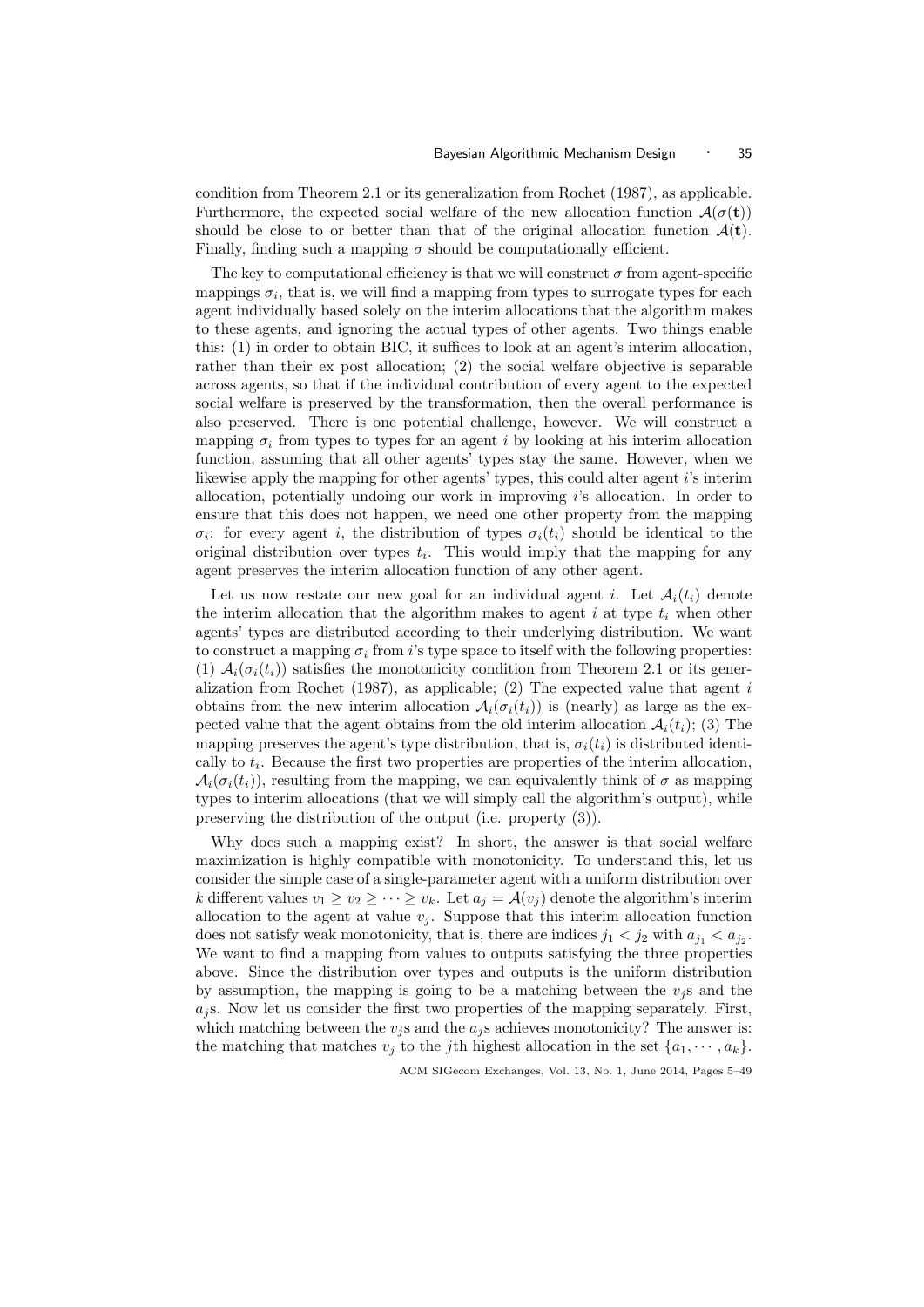Second, which matching between the  $v_j$ s and the  $a_j$ s maximizes expected social welfare? Note that the expected social welfare of the agent is  $1/k$  times the total weight of the matching where the weight of a single matched pair  $(v_j, a_{j'})$  is the product  $v_j a_{j'}$ . So the answer is again: the matching that matches  $v_j$  to the jth highest allocation in the set  $\{a_1, \dots, a_k\}$ . The two answers are identical. In other words, monotonizing an interim allocation rule automatically (weakly) improves the social welfare. The reader can convince herself that this property continues to hold in any single-parameter setting, and not just for the uniform distribution over a discrete type space. In fact it turns out that this property holds also in arbitrary multi-parameter settings because the multi-parameter monotonicity condition of Rochet (1987) can be expressed in terms of maximum weight matchings. This interpretation of the mapping for an agent in terms of maximum weight matchings also gives us a computationally efficient procedure for finding the mapping.

Our discussion ignores many crucial details: the type space of each agent may be prohibitively large, or even unbounded; computing the interim allocations of agents and the corresponding expected values may be challenging. These can be overcome via sampling and by allowing the final mechanism (in some cases) to satisfy  $\epsilon$ -BIC rather than exact BIC.

#### 5.2 Strong black-box reductions for nonlinear objectives

Can the approach of Hartline and Lucier be applied to objectives other than social welfare? In other words, is there a mapping  $\sigma$  from type vectors to type vectors such that  $A(\sigma(\mathbf{t}))$  satisfies monotonicity and preserves the algorithm's performance in expectation with respect to some nonlinear objective? At a minimum, in order to be able to construct the mapping on a per-agent basis, the objective function would have to be additively separable across agents. Suppose that is indeed the case, can we solve the per-agent mapping problem as described in the previous section but with respect to some arbitrary nonlinear objective? Chawla et al. (2012) show that this is not possible: for every nonlinear objective, there is an example with one single-parameter agent where any mapping from the agent's type space to itself that satisfies monotonicity and preserves the distribution over types suffers an unbounded loss in the objective. They further show that for certain nonlinear objectives, no approaches can lead to a strong black-box reduction with small loss in performance.

We first note that not all nonlinear objectives can be aligned with incentive compatibility. Consider, for example, the fairness objective in a single-parameter setting. We have n agents with values  $v_i$  and a single item that can be distributed fractionally among the agents. Our objective is to maximize the minimum value:  $\min_i(v_i x_i)$  subject to  $\sum_i x_i \leq 1$ . Then it is easy to see that optimal or near optimal allocation rules are highly non-monotone: if an agent raises his value, the objective forces us to reduce his allocation in order to balance the distribution of welfare across all agents; Conversely, no monotone allocation rule can obtain a good approximation. This motivates the definition of monotone objectives: objectives for which exact optimization leads to a monotone allocation function. Social welfare is one example. For monotone objectives, the black-box reduction question is essentially about computational efficiency: if we could exactly optimize the objective, then we would have a monotone allocation rule, but we cannot necessarily do so in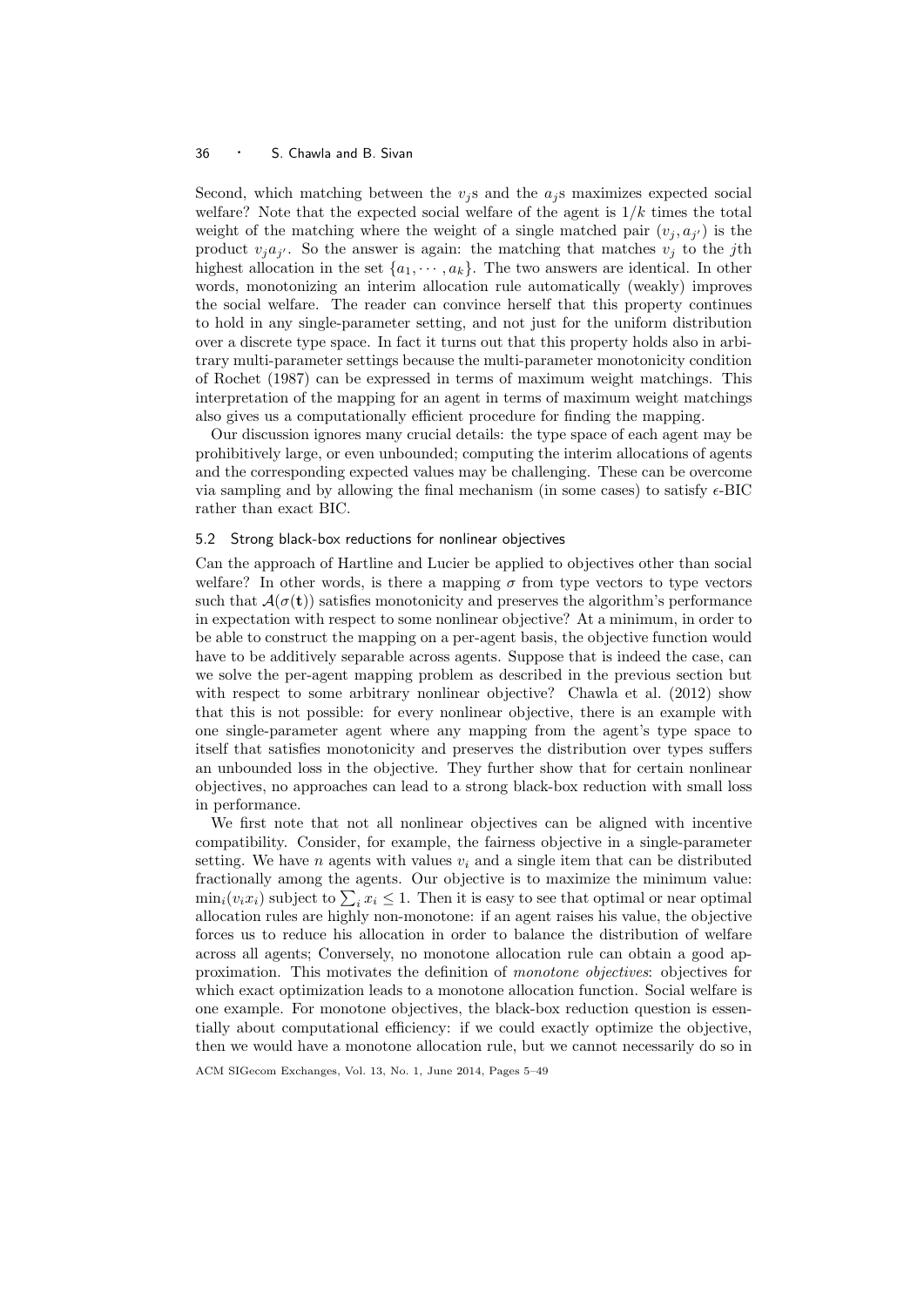a computationally efficient manner.

Chawla et al.'s negative result concerns the makespan minimization problem. Informally, this is the min-max variant of the fairness objective. The setup is that of  $n$  selfish machines, with private speeds  $v$ . The mechanism's goal is to allocate work to the machines, with  $x_i(\mathbf{v})$  being the total amount of work allocated to machine  $i$ . The mechanism's makespan is then the time at which the last machine finishes its work:  $\max_i(x_i(\mathbf{v})/v_i)$ ; we want to minimize this quantity. Note that machines get paid to do work, so this a "reverse auction" setting; the reader can check that BIC in this setting is equivalent to the interim allocation to each machine being monotone weakly increasing in the machine's speed or value  $v_i$ . Chawla et al. showed that there is no strong black-box reduction for this problem where the expected makespan of the mechanism is at most subpolynomially (in  $n$ ) worse than that of the underlying algorithm. We will now describe the high-level intuition behind this result.

Recall that a black-box reduction is a transformation procedure that queries the algorithm at multiple inputs and then creates a new allocation function; this new allocation function should have the property that the output (allocation) at any type vector is an output that the transformation procedure obtained by querying the algorithm at some input. In the case of the makespan minimization problem, the transformation procedure upon querying the algorithm may determine that it needs to change the output at a certain type vector, for example, it may want to lower the allocation to some low speed machines or increase the allocation to some high speed machines. In doing so it must avoid with reasonable probability outputs that lead to a makespan much higher than that of the algorithm. Here is where the problem arises. Since the makespan objective is highly nonlinear (it is the maximum over  $n$  agent-specific makespans), there are many ways to generate a bad output with a high makespan, and few ways to generate a good one. The transformation procedure therefore faces an uphill task: it needs to find an input at which the algorithm produces an output with the desired changes to allocations while avoiding the many ways of increasing the makespan. In fact, there exists an example where in order to do so the transformation would need to make exponentially many queries to the algorithm.

## 5.3 Weak black-box reductions for nonlinear objectives

Cai, Daskalakis, and Weinberg  $(2013b)$  consider arbitrary concave objectives<sup>26</sup> in settings with small type spaces (as in Section 4.2) and provide a weak black-box reduction that runs in time polynomial in  $\sum_i |T_i|$ . Specifically, they reduce the mechanism design problem for an objective  $\mathcal O$  in such settings to an algorithm design problem for a *different* objective  $\mathcal{O}'$ . Given access to such an algorithm, their transformation produces a mechanism that is  $\epsilon$ -BIC, and obtains an approximation factor for  $\mathcal O$  related to the algorithm's approximation factor for  $\mathcal O'$ . Here we define the approximation factor for the mechanism as well as the algorithm with respect to their objective function value in expectation over the type distribution.

<sup>26</sup>Concave objectives are not always monotone in the sense of the definition in Section 5.2; That is, exact optimization of these objectives does not always lead to monotonicity of the allocation function.

ACM SIGecom Exchanges, Vol. 13, No. 1, June 2014, Pages 5–49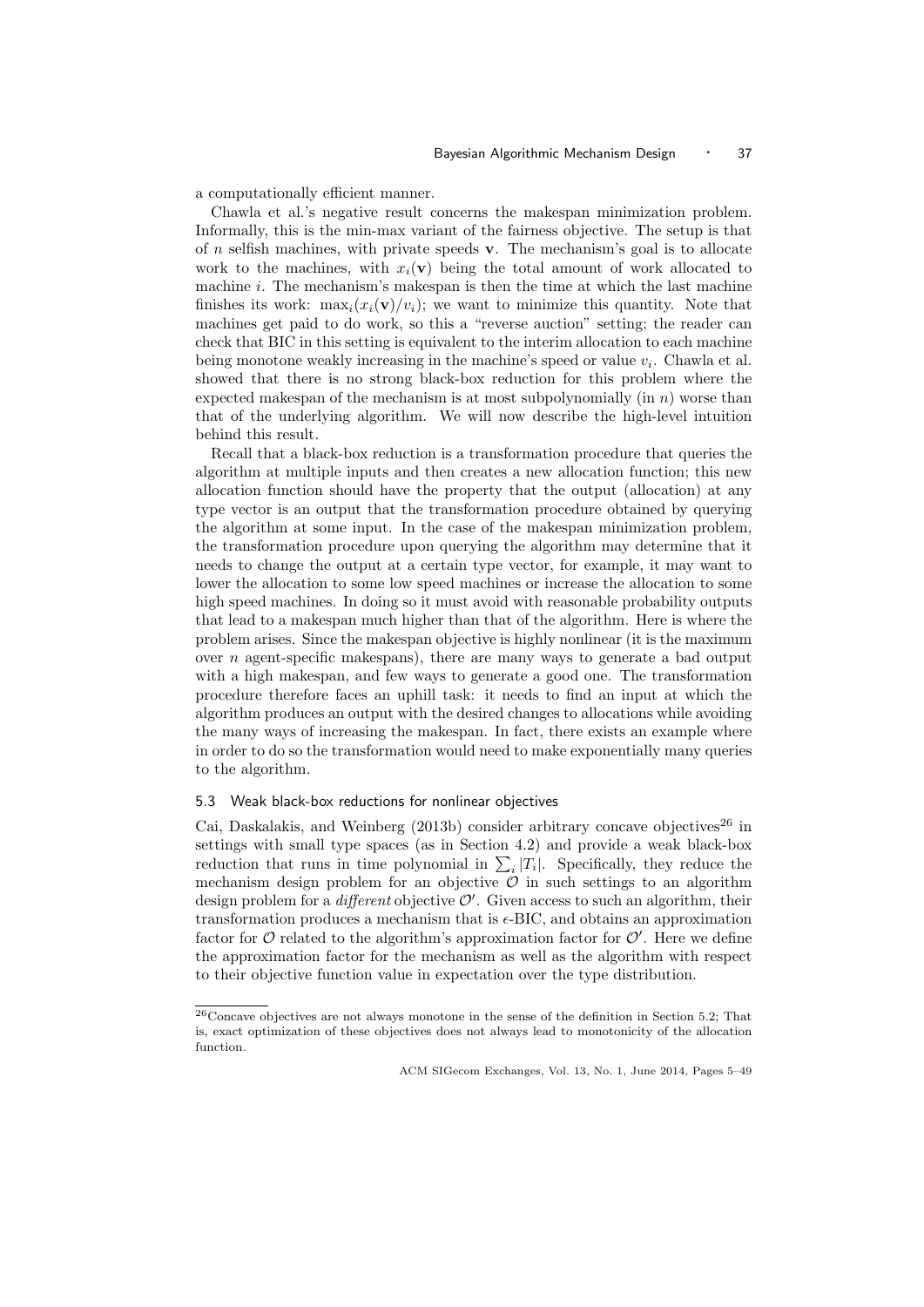There is an important distinction between the weak reduction of Cai et al. for makespan minimization and the strong reduction of Hartline and Lucier (2010) for welfare maximization. In the latter work, the mechanism produced by the transformation achieves nearly the same absolute performance as the underlying algorithm. In the former work, the mechanism achieves nearly the same approximation ratio as the underlying algorithm, where the mechanism's approximation ratio is measured against the performance of the optimal BIC mechanism, while the algorithm's approximation ratio is measured against the performance of the optimal (non-strategic) algorithm. In particular, the mechanism's absolute performance may be far worse than that of the algorithm.

Cai et al.'s approach is similar to and inspired by their solution to the revenue maximization problem in settings with small type spaces that we described in Section 4.2. Recall that for the revenue maximization problem the idea is to set up a compact linear program over the agents' interim allocation and payment rules. While the BIC and IR constraints as well as the revenue objective can be expressed linearly over these interim quantities, the key challenge is to encode and enforce the constraint that the interim allocations are feasible in that they arise from (a distribution over) feasible ex post allocations (see (RF-LP) and constraint (7) in Section 4.2). For non-linear objectives another challenge is that the objective cannot necessarily be expressed as a function of the interim allocations and payments. We will now outline the changes that need to be made to this approach to make it work for arbitrary concave objectives.

Cai et al.'s main insight is to expand the reduced form of the mechanism (which previously included only the interim allocation rule) to include the expected objective function value that the mechanism achieves. Armed with this extra variable, call it o, we can once again express the BIC and IR constraints, and the objective function in the form of a compact linear program. It remains to verify that the reduced form  $(x, o)$  is feasible in that there is a distribution over feasible ex post allocations that implements this reduced form. As in the revenue setting, they show that as long as  $\mathcal O$  is a concave objective, the set of all feasible reduced forms  $(\mathbf x, o)$  is a convex polytope. Linear functions over this polytope now have a component corresponding to the objective function, in addition to a virtual welfare component. Optimizing over the polytope therefore is equivalent to optimizing the objective  $\mathcal{O}' = \mathcal{O}$  plus virtual welfare. Given an algorithm for this generalized objective, they show how to adapt the machinery described in Section 4.2 to obtain an  $\epsilon$ -BIC mechanism for the objective  $\mathcal{O}$ .

An important point is worth mentioning here. The new objective  $\mathcal{O}' = (\mathcal{O} +$ virtual welfare) may be much harder to approximate than the original objective  $\mathcal O$ (in a non-strategic setting). This is especially so because the virtual values corresponding to the welfare component can be positive or negative. In follow-up work, Daskalakis and Weinberg (2014) apply this framework to the makespan minimization problem and observe that the resulting algorithmic problem of minimizing the makespan plus virtual welfare is hard to approximate to within any finite factor. Nevertheless, they show that it is possible to leverage the convex optimization approach via a slightly different approximation. In particular, they show that if the algorithm produces a solution for the objective  $\mathcal{O}'$  such that for some  $\beta > 1$ ,

ACM SIGecom Exchanges, Vol. 13, No. 1, June 2014, Pages 5–49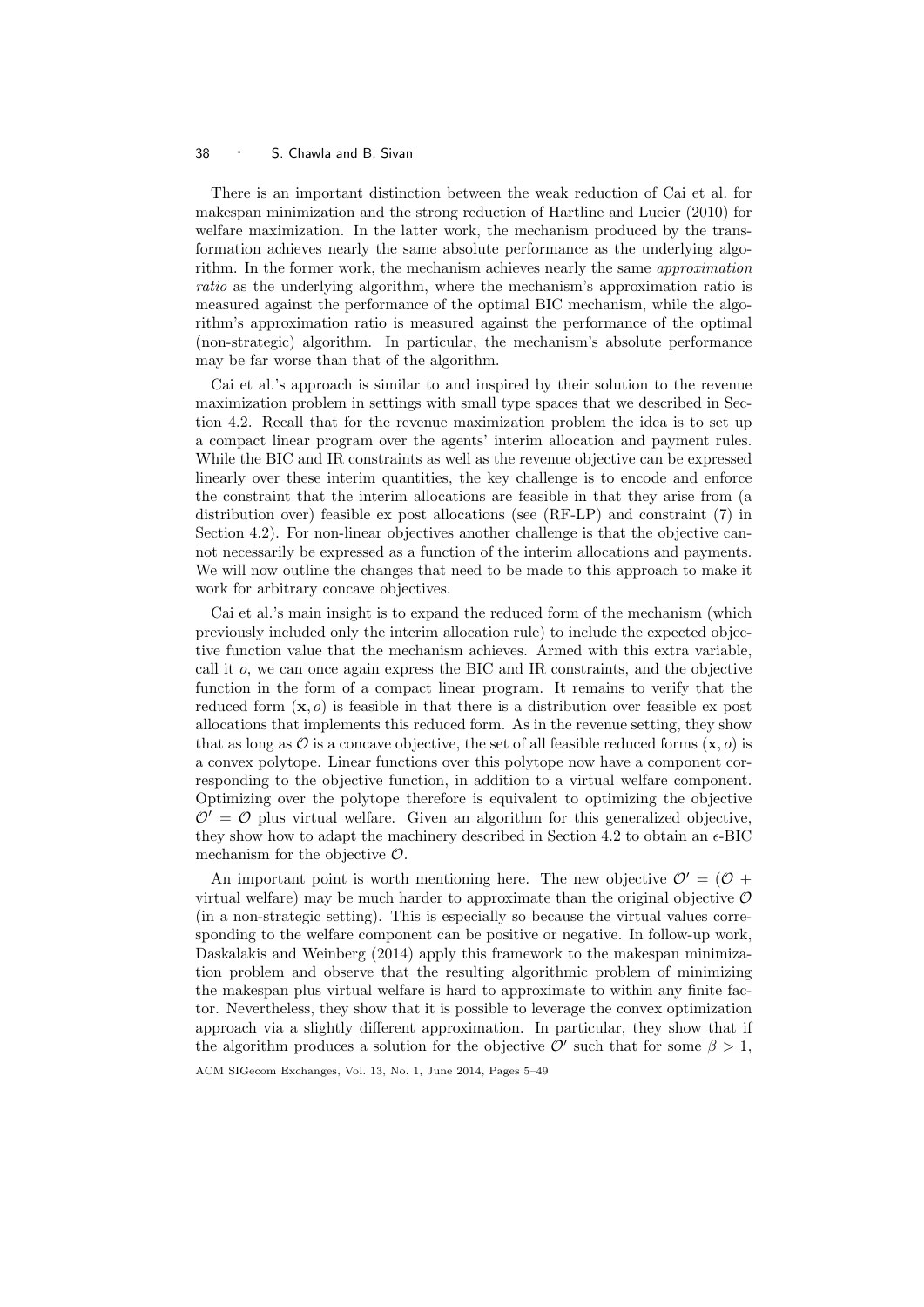$(\beta \mathcal{O} + \text{virtual welfare})$  is an  $\alpha$ -approximation to the maximum value for  $\mathcal{O}'$ , then the machinery of Cai et al. (2013b) can be used to obtain an  $\alpha\beta$ -approximation mechanism for  $\mathcal{O}$ . They instantiate this approach for the makespan minimization objective, obtaining an approximation factor of 2, which, remarkably, matches the best known approximation for the same objective in non-strategic settings.

#### 6. FURTHER DIRECTIONS

We will now briefly survey some other directions of interest in BAMD. The references provided are not meant to be exhaustive; interested readers should use these as a starting point for a literature search into the topic.

Other objectives. We have previously discussed work on social welfare and revenue maximization. Tradeoffs among these objectives have also been studied: Daskalakis and Pierrakos (2011) study the design of mechanisms that simultaneously approximate both objectives; Hartline and Roughgarden (2008) consider a residual surplus objective with the goal of obtaining high social surplus with low monetary transfers. Another objective related to revenue is the so-called maximum payment objective that arises in the context of contest design and crowdsourcing (see, e.g., Chawla, Hartline, and Sivan (2012); Ghosh and Kleinberg (2014)). As mentioned earlier, in a series of works Cai et al. develop general techniques for designing approximation mechanisms for concave objectives. This bounds the approximability of these objectives in strategic settings. A related question is whether the performance of the optimal mechanism for these objectives is close to that of the optimal (non-strategic) algorithm. Chawla, Hartline, Malec, and Sivan (2013) study this question for the makespan objective and present mechanisms that approximate the non-strategic optimum. Finally, new applications in private data analysis have motivated the use of mechanisms for buying private information with the designer's objective being the accuracy of the estimate based on the bought information (see, e.g., Ghosh and Roth (2011)).

Correlated or interdependent agents. Throughout this article we have assumed that agents' types are distributed independently of each other. In the real world this is usually not true. Oftentimes agents' values are informed by a common source or derive from a resale market, as is the case with houses or art. When agents' values are correlated, the revenue maximization problem is computationally intractable even with just 3 agents (Papadimitriou and Pierrakos, 2011). However, good approximations can be obtained in many settings (Ronen, 2001; Ronen and Saberi, 2002; Dobzinski et al., 2011; Chen et al., 2011; Babaioff et al., 2012; Minooei and Swamy, 2013; Fu et al., 2014; Chawla et al., 2014).

A more interesting situation arises when the agents do not know their values precisely. Milgrom and Weber (1982) introduced the following model, which is now standard for this setting: Agents' information about their own value is captured by a signal that they receive from the environment. Agents' signals may be correlated. Further, their true values may depend not only on their own signal, but also on others' signals. Since signals are private, agents may not know their values precisely, and base their actions on the stochastic information they have about others' signals. During the course of a mechanism, agents may learn others' signals, update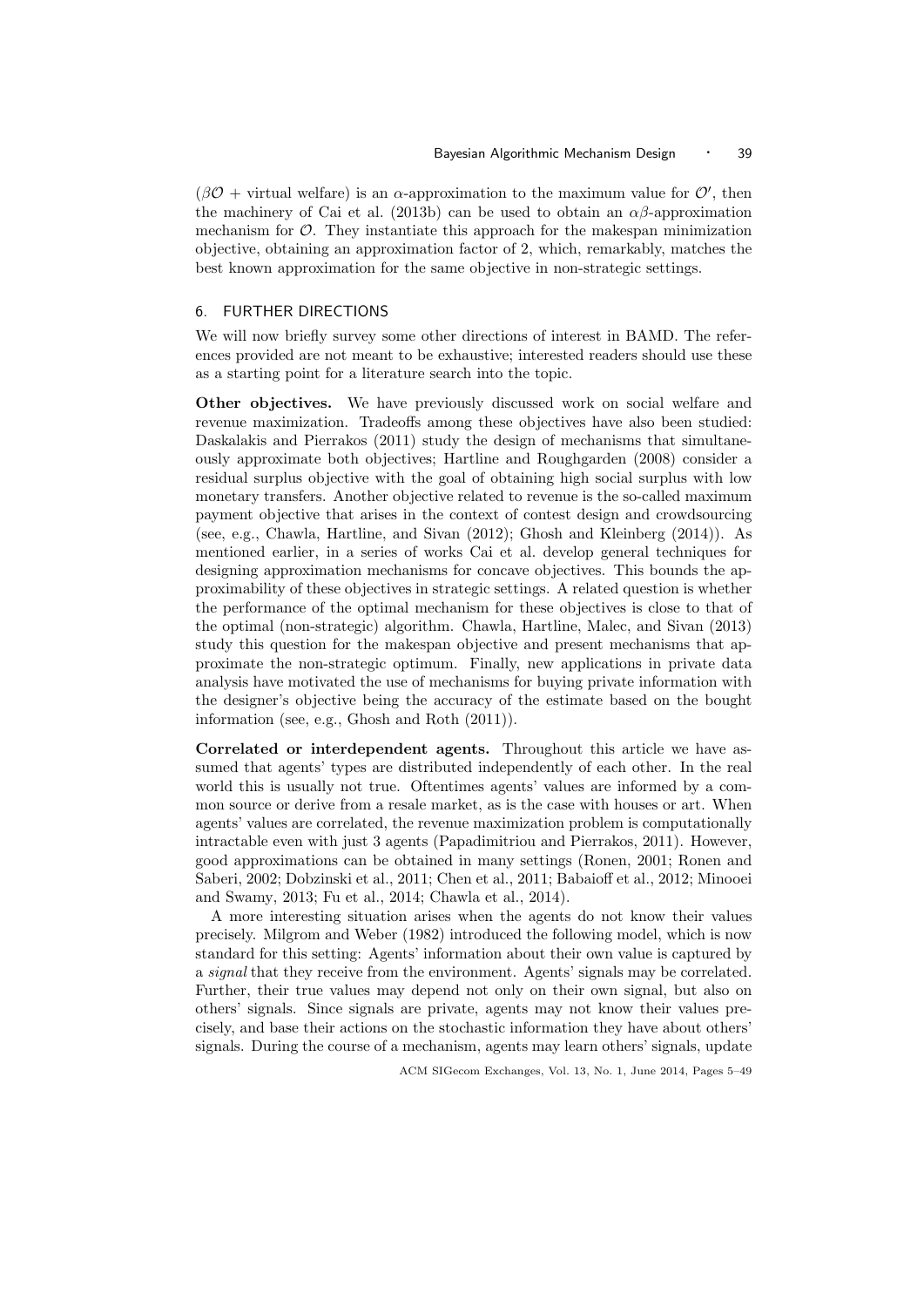their own estimates of their values, and act according to these updated estimates. A classic example of this setting is an auction for the right to drill for oil in a certain location Wilson (1969). The value of an oil lease depends on how much oil there actually is, and the different bidders may have access to different assessments about this. Consequently, a bidder might change her own estimate of the value of the oil lease given access to the information another bidder has. An interesting consequence of this is the breakdown of the revelation principle: mechanisms that don't reveal the agents' signals to each other cannot necessarily implement the same outcome as those that reveal all of the information. Work in this model has consequently focused on ex post equilibria, rather than Bayes-Nash equilibria.

A series of papers (e.g., Chung and Ely, 2006; Vohra, 2011; Csapó and Müller, 2013; Roughgarden and Talgam-Cohen, 2013) characterize optimal ex post IC mechanisms, obtaining in some cases a "revenue equals virtual surplus" type of characterization. Syrgkanis et al. (2013) and Abraham et al. (2013) study the special case of common value settings, that is, where all of the agents have the same (unknown) value. Roughgarden and Talgam-Cohen (2013) and Li (2013) provide prior-independent approximations in certain agent-symmetric settings. Chawla, Fu, and Karlin (2014) provide approximately-optimal mechanisms in quite general settings: they show, in particular, that a simple variant of the VCG mechanism with reserve prices and random admission provides constant factor approximations in matroid environments with few assumptions.

Budgeted agents. The mechanism design problem changes considerably when agents have budgets. Budgets play a role distinct from the value an agent has for an item or service. For example, an agent may value a piece of art greatly but not have the means to pay for it. How a mechanism deals with budget constraints depends on how it handles individual rationality. For mechanisms that are interim individually rational, it suffices to satisfy the budget constraints also in an interim sense, because the agent's payment at a particular type can be redistributed as a function of others' types in order to satisfy the budget constraint ex post. Consequently, optimal budget-feasible interim-IR mechanisms are typically all-pay mechanisms, where an agent makes a payment based on his type to the mechanism regardless of whether or not (or what) he gets allocated. Bhattacharya et al. (2010) and Alaei (2014) present approximation mechanisms for this setting. The linear programming based framework of Cai et al. (2012b) can also easily handle budgets with interim-IR. Mechanisms that are ex post individually rational are far weaker and necessitate different design techniques. Chawla et al. (2011) present simple approximations in this context for succinct types, while Bhalgat et al. (2013) present near-optimal pseudo-polynomial time mechanisms for small type spaces.

Risk aversion. Most work in BAMD assumes that both the agents and the designer are risk neutral, that is, they care about their objective in expectation, and not about how it is distributed. On the other hand, individuals or entities in the real world are often risk averse and would, e.g., prefer a certain reward to a lottery that gives twice the reward with 50% probability, and no reward otherwise. Many of the mechanisms we design use the randomness in the agents' types as well as their own randomness to their advantage. These mechanisms would potentially perform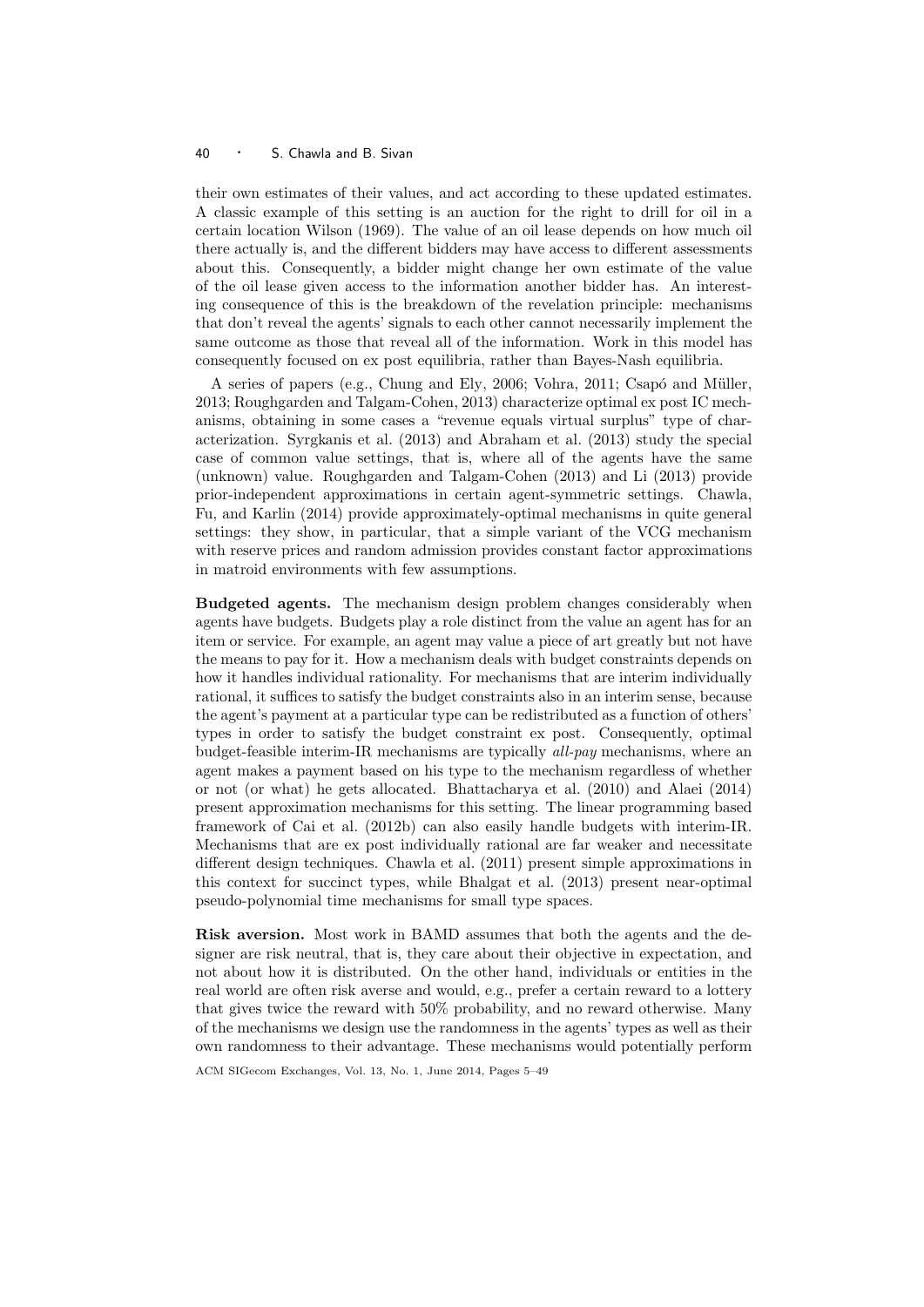quite poorly if one or more of the participants is risk averse. Fu et al. (2013) develop a theory of mechanism design with risk-averse agents. Sundararajan and Yan (2010) and Bhalgat et al. (2012) consider the mechanism design problem faced by a risk-averse seller.

Hardness and inapproximability results. Hardness results for algorithm design in a particular setting immediately carry over to mechanism design in the same setting, as mechanisms face extra constraints. Can mechanisms be hard to approximate in settings where the algorithmic problem is easy? This is indeed the case for revenue maximization in multi-parameter settings. Briest (2008) shows that computing revenue optimal prices for a single-agent unit-demand setting with m items is hard to approximate within  $O(m^{\epsilon})$  when the agent's values for different items are correlated and the distribution is explicitly specified. When the distribution is samplable but not described explicitly, Briest shows hardness of approximation within  $\log(|T|^{\epsilon})$  where  $|T|$  is the size of the type space. Daskalakis et al. (2012) show that this problem remains hard when the agent's values for different items are independent, and the distributions are succinctly described. Chen et al. (2014) settle the complexity of this setting by proving that it is NP-hard to compute the revenue optimal pricing even when the values are independent and every value distribution has a support of size 3.

Moving to additive settings, Daskalakis et al. (2014) show that computing the optimal randomized auction is hard in the single-agent  $m$ -item setting with independently distributed values, even when each item has just two possible values. Papadimitriou and Pierrakos (2011) show that the optimal auction is NP-hard to compute or approximate in single item auctions with 3 agents and correlated distributions. Cole and Roughgarden (2014) study the sample complexity of computing a  $(1 - \epsilon)$  approximation for the revenue optimal single item auction and show that poly  $(n, 1/\epsilon)$  samples are necessary and sufficient for MHR distributions; The sample complexity degrades as we move away from MHR distributions to regular distributions. The necessity of a polynomial dependence on  $n$  is remarkable considering that there is no such dependence when the agents' valuations are i.i.d. regular (Dhangwatnotai et al., 2010), or when only a constant factor approximation is sought (Hartline and Roughgarden, 2009).

Prior independence. A criticism of the Bayesian assumption in mechanism design is that it places a large informational burden on the designer. This designer must somehow obtain an accurate Bayesian prior in order to carry out the optimization. Dhangwatnotai et al. (2010) observed that in many settings the Bayesian prior is not needed to obtain a good approximation, although performance is still measured in expectation with respect to the underlying (unknown) prior. Further techniques in this direction have been developed by Devanur et al. (2011), Roughgarden et al. (2012), and Sivan and Syrgkanis (2013).

Information as a tool. In some settings, the seller or designer may possess more information than the agents, and can wield this knowledge as a tool to further his objective. Miltersen and Sheffet (2012); Emek et al. (2012); Dughmi et al. (2014) develop approaches for sharing information selectively with the agents so as to maximize social welfare or revenue.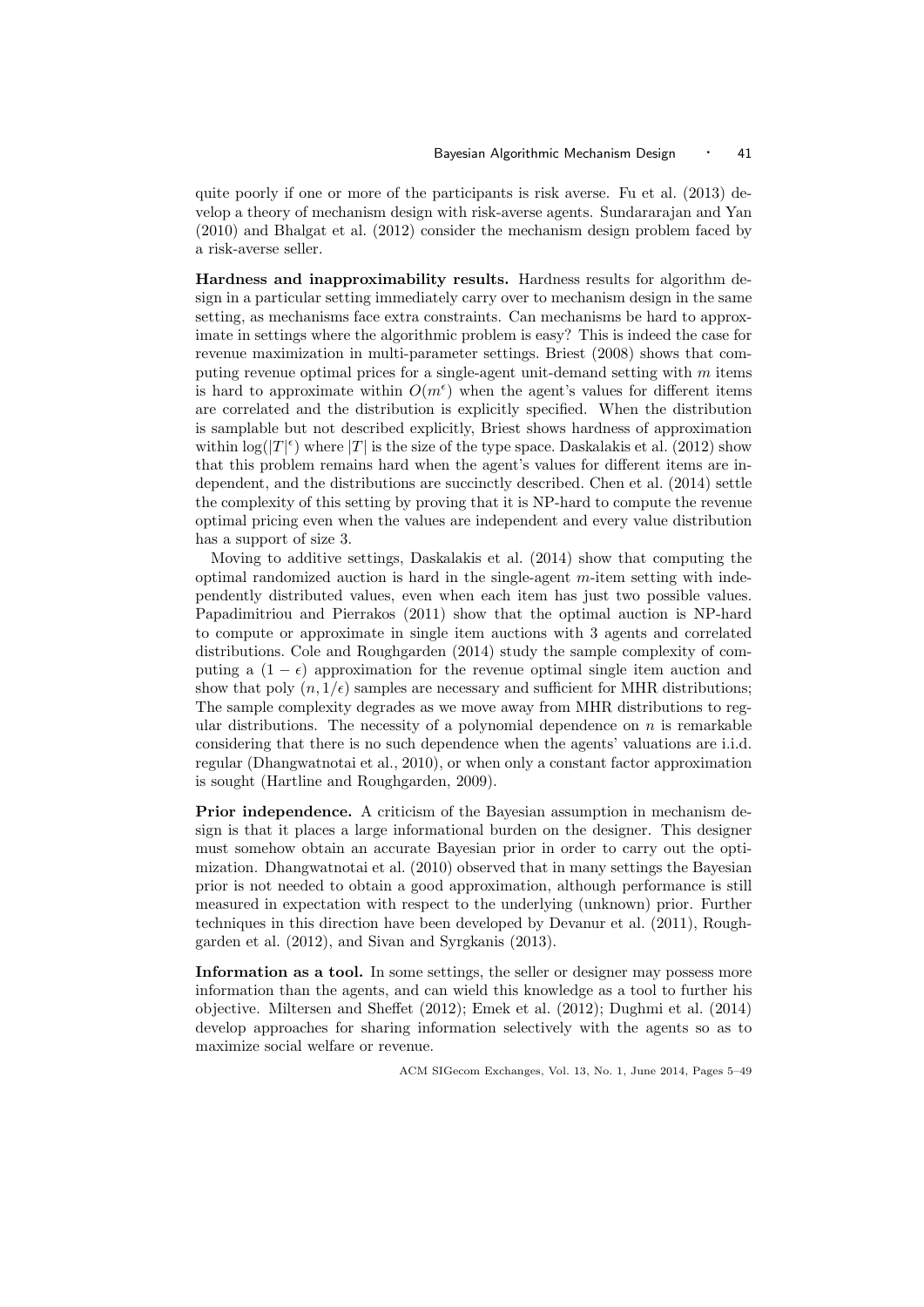Non-truthful mechanisms. We have focused exclusively on direct revelation incentive compatible mechanisms. There is an extensive literature on optimization via non-truthful mechanisms, that studies the performance of these mechanisms in Bayes-Nash equilibria (via the Bayesian prices of anarchy and stability). We refer the reader to Syrgkanis and Tardos (2013) for a brief survey of this literature.

Dynamic auctions. Finally, many of the applications of BAMD are in dynamic online settings where auctions are run repeatedly, and agents arrive and leave over time. The buyer typically has a deadline beyond which he is not interested in buying, and the seller has a fixed supply of items which expires over time. This includes, for example, ad auctions, airline ticket sales, hotel accommodation sales, task scheduling in a cloud computing environment, etc. For a concrete example, consider a seller with  $k$  identical items available over  $T$  time periods. Each buyer is interested in one item and either wants it in the same time period he arrives in, or can wait till the end of the process. If the seller knows the joint distribution over the agents' values and deadlines, what selling mechanism should he use to maximize revenue? Deb and Pai (2013) analyze this simple setting and characterize revenue optimal mechanisms. Several aspects of dynamic settings make them especially challenging: both the buyers and the seller can strategize by reasoning about future events; some of the seller's decisions must be made online, that is without full knowledge of what is to come; buyers may enter or leave as they please; buyers may lie about their deadlines. We refer the reader to Parkes and Duong (2007); Constantin and Parkes (2009); Parkes (2009); Deb and Pai (2013) for a preliminary treatment of this subject.

# 7. A FEW OPEN PROBLEMS

Below we list a few major open directions in BAMD.

Revenue maximization with succinct type spaces. Designing approximately revenue optimal mechanisms for large but succinctly representable type spaces is an area of active research with several open questions. As discussed in Section 4.1, the "easy" cases are the extreme cases where the agent valuations are unit-demand or additive. Even here, for additive valuations, extending the result of Babaioff et al. (2014) to multiple agents is open. Moving beyond the two extremes, e.g., to additive valuations up to  $k$  items is also open, even in a single-agent setting. On a different dimension, moving beyond independence across items for large type spaces has received little attention so far. Coming up with natural models of correlation that can be succinctly represented is the first step here. However, we can't proceed too far in this direction: Cai et al. (2013b) show that unless NP=RP, even with a single agent and submodular valuations, the optimal revenue cannot be approximated to any polynomial factor in time polynomial in the size of type spaces.

Revenue maximization with oracle access to valuations. A challenge for mechanism design in multi-parameter settings is efficiently extracting information from the agents about their (exponentially large) value functions. As we discussed in Section 4, BAMD literature has so far focused on settings with succinct descriptions of value functions or small type spaces. An alternate approach is to have oracle access to the value function via, e.g., value or demand queries; Several positive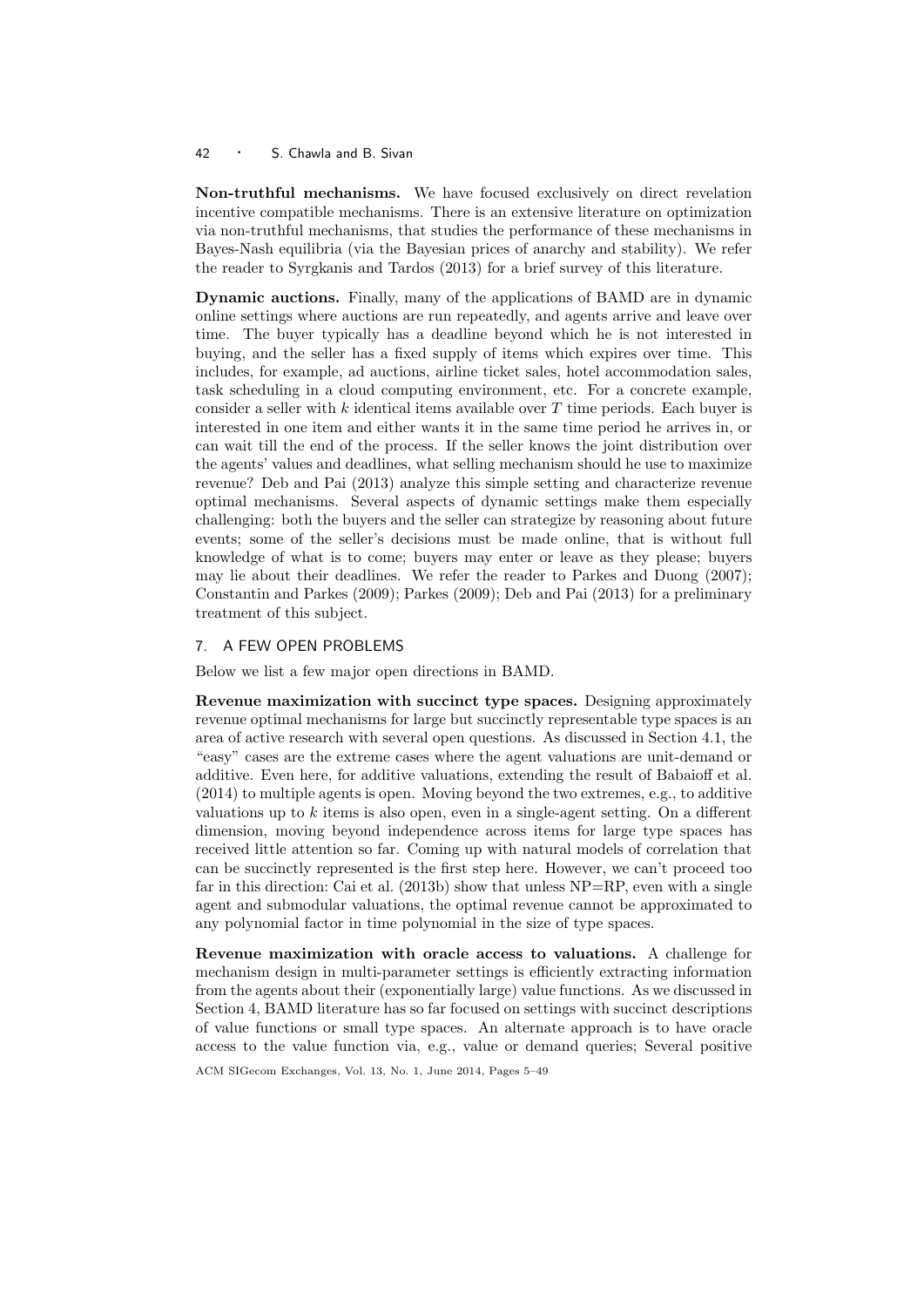results are known for prior-free welfare maximization in such models (see, e.g., Blumrosen and Nisan (2009)). Are there similar models for the Bayesian setting that enable positive results for revenue maximization?

Simple mechanisms for settings with explicit type spaces. Even when type spaces are explicitly given (i.e., the small type spaces setting), developing mechanisms that are simple to understand and implement is still open for several objectives. The framework of Cai, Daskalakis, and Weinberg (2012a,b, 2013a,b) provides a generic solution for arbitrary concave objectives, however, this framework is quite complex and may result in algorithmic problems that are hard to solve. Specific objectives may permit simpler and faster solutions.

Interdependent valuations. As mentioned earlier, most work on settings involving interdependence among agents' types deals with ex post IC mechanisms. BIC mechanisms can in some settings perform much better than EPIC mechanisms (see, e.g., Cremer and McLean (1988); McAfee and Reny (1992)). Can we approximate over this class of mechanisms? Approximation over ex post IC mechanisms is also open for settings beyond matroid constraints for both the social welfare and revenue objectives. Interdependent or correlated settings with multi-parameter agents have not been explored much. While Jehiel et al.  $(2006)$  show strong impossibility results for ex-post implementation in generic multi-parameter settings, reasonable restrictions on value functions may give room for positive results.

Dynamic mechanism design. As mentioned earlier, many of the applications of BAMD are in dynamic or online settings. Characterizing optimal mechanisms in simple dynamic auction settings is a wide open area for research.

#### Acknowledgements

We are grateful to Anna Karlin and Seeun Umboh for comments on an earlier draft of this article.

# REFERENCES

- Abraham, I., Athey, S., Babaioff, M., and Grubb, M. 2013. Peaches, lemons, and cookies: Designing auction markets with dispersed information. In Proceedings of the Fourteenth ACM Conference on Electronic Commerce. EC '13. ACM, New York, NY, USA, 7–8.
- Alaei, S. 2014. Bayesian combinatorial auctions: Expanding single buyer mechanisms to many buyers. SIAM Journal on Computing 43, 2, 930–972.
- Alaei, S., Fu, H., Haghpanah, N., and Hartline, J. D. 2013. The simple economics of approximately optimal auctions. In IEEE Symp. on Foundations of Computer Science. 628–637.
- Alaei, S., Fu, H., Haghpanah, N., Hartline, J. D., and Malekian, A. 2012. Bayesian optimal auctions via multi- to single-agent reduction. In ACM Conf. on Electronic Commerce. 17.
- Ashlagi, I., Dobzinski, S., and Lavi, R. 2009. An optimal lower bound for anonymous scheduling mechanisms. In Proceedings of the 10th ACM Conference on Electronic Commerce. EC '09. 169–176.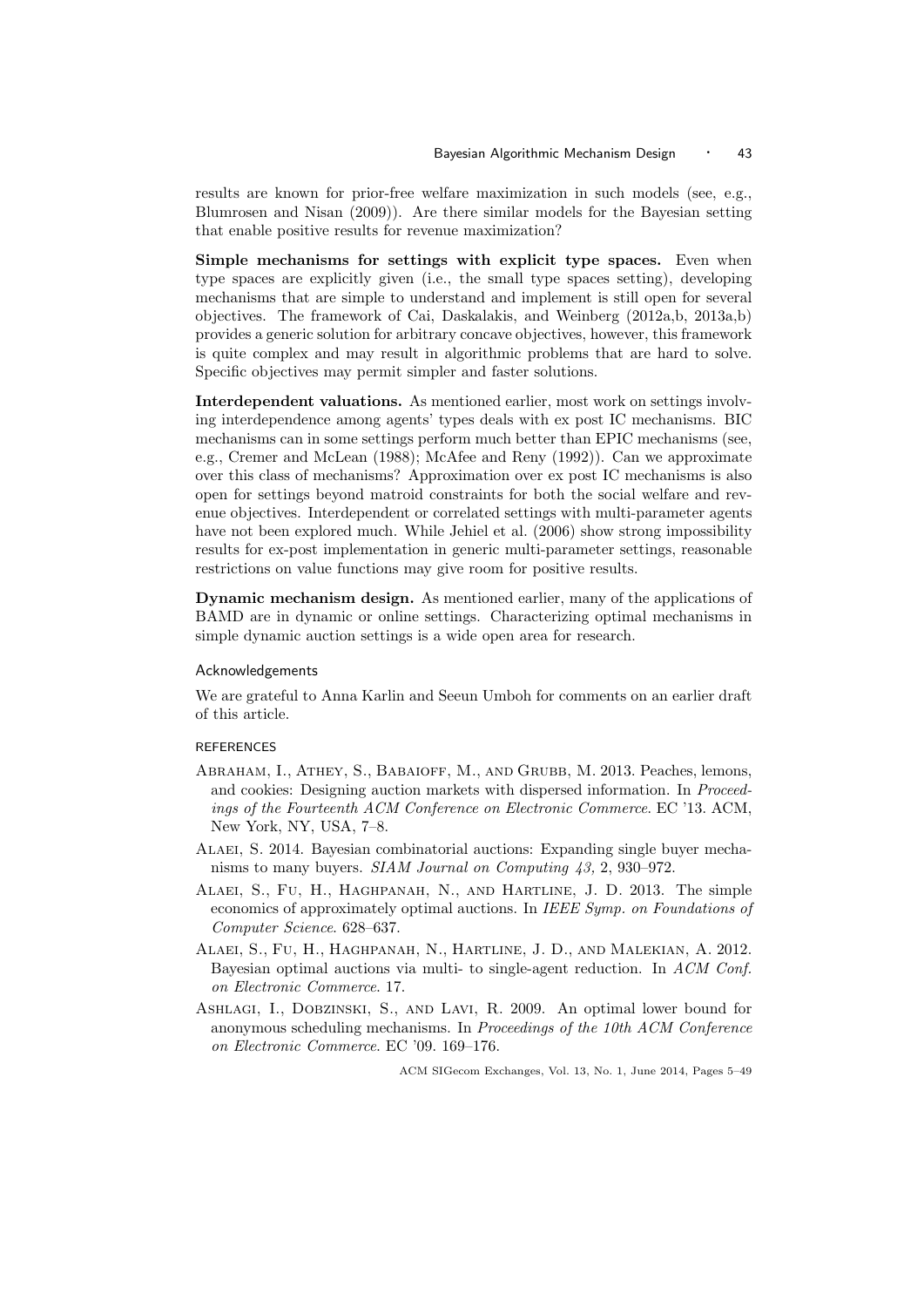- Azar, P. D., Daskalakis, C., Micali, S., and Weinberg, S. M. 2013. Optimal and efficient parametric auctions. In ACM Symp. on Discrete Algorithms. 596– 604.
- Azar, P. D., Kleinberg, R., and Weinberg, S. M. 2014. Prophet inequalities with limited information. In ACM Symp. on Discrete Algorithms. 1358–1377.
- Babaioff, M., Immorlica, N., Lucier, B., and Weinberg, S. M. 2014. A simple and approximately optimal mechanism for an additive buyer. arXiv:1405.6146.
- Babaioff, M., Kleinberg, R., and Leme, R. P. 2012. Optimal mechanisms for selling information. In ACM Conf. on Electronic Commerce. 92–109.
- Bei, X. and Huang, Z. 2011. Bayesian incentive compatibility via fractional assignments. In ACM Symp. on Discrete Algorithms. 720–733.
- Bhalgat, A., Chakraborty, T., and Khanna, S. 2012. Mechanism design for a risk averse seller. In Workshop on Internet and Network Economics (WINE). 198–211.
- Bhalgat, A., Gollapudi, S., and Munagala, K. 2013. Optimal auctions via the multiplicative weight method. In ACM Conf. on Electronic Commerce. 73–90.
- Bhattacharya, S., Goel, G., Gollapudi, S., and Munagala, K. 2010. Budget constrained auctions with heterogeneous items. In ACM Symp. on Theory of Computing. 379–388.
- Blumrosen, L. and Nisan, N. 2009. On the computational power of demand queries. SIAM J. Comput. 39, 4, 1372–1391.
- BORDER, K. 2007. Reduced form auctions revisited. *Economic Theory 31*, 1, 167–181.
- Border, K. C. 1991. Implementation of reduced form auctions: A geometric approach. Econometrica 59, 4, 1175–87.
- BRIEST, P. 2008. Uniform budgets and the envy-free pricing problem. In *ICALP*. 808–819.
- Briest, P., Chawla, S., Kleinberg, R., and Weinberg, S. M. 2014. Pricing randomized allocations. Journal of Economic Theory. To appear.
- BRUALDI, R. A. 1969. Comments on bases in dependence structures. Bulletin of the Australian Mathematical Society 1, 161–167.
- Bulow, J. and Klemperer, P. 1996. Auctions vs negotiations. American Economic Review 86, 1, 180–194.
- BULOW, J. AND ROBERTS, J. 1989. The simple economics of optimal auctions. The Journal of Political Economy 97, 1060–90.
- Cai, Y. and Daskalakis, C. 2011. Extreme-value theorems for optimal multidimensional pricing. In IEEE Symp. on Foundations of Computer Science. 522–531.
- Cai, Y., Daskalakis, C., and Weinberg, S. M. 2012a. An algorithmic characterization of multi-dimensional mechanisms. In ACM Symp. on Theory of Computing. 459–478.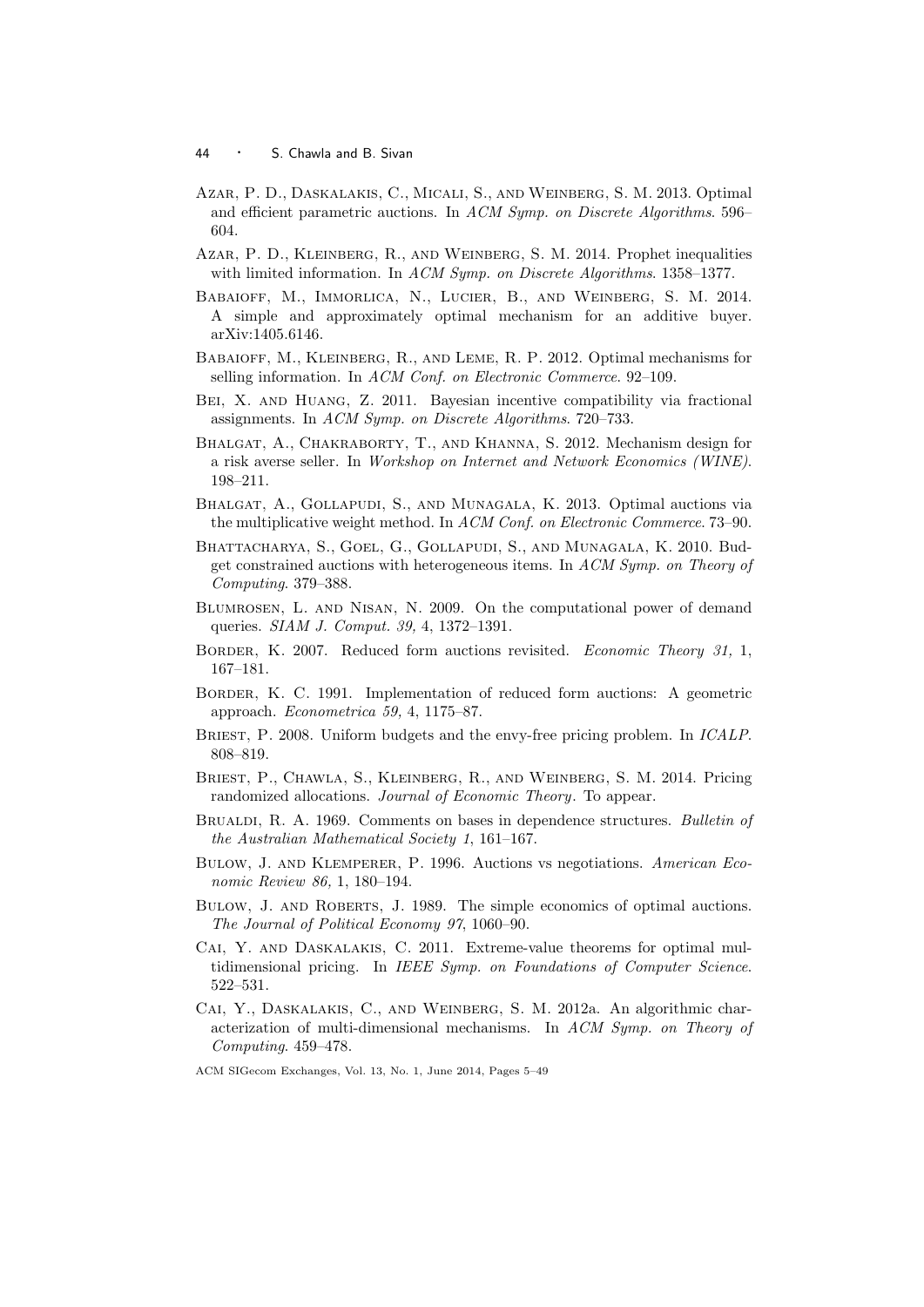- Cai, Y., Daskalakis, C., and Weinberg, S. M. 2012b. Optimal multidimensional mechanism design: Reducing revenue to welfare maximization. In IEEE Symp. on Foundations of Computer Science. 130–139.
- Cai, Y., Daskalakis, C., and Weinberg, S. M. 2013a. Reducing revenue to welfare maximization: Approximation algorithms and other generalizations. In ACM Symp. on Discrete Algorithms. 578–595.
- CAI, Y., DASKALAKIS, C., AND WEINBERG, S. M. 2013b. Understanding incentives: Mechanism design becomes algorithm design. In IEEE Symp. on Foundations of Computer Science. 618–627.
- Cai, Y. and Huang, Z. 2013. Simple and nearly optimal multi-item auctions. In ACM Symp. on Discrete Algorithms. 564–577.
- Chakraborty, T., Even-Dar, E., Guha, S., Mansour, Y., and Muthukrishnan, S. 2010. Approximation schemes for sequential posted pricing in multiunit auctions. In WINE. 158–169.
- Chawla, S., Fu, H., and Karlin, A. 2014. Approximate revenue maximization in interdependent value settings. In ACM Conf. on Electronic Commerce. To appear.
- Chawla, S., Hartline, J. D., and Kleinberg, R. D. 2007. Algorithmic pricing via virtual valuations. In ACM Conf. on Electronic Commerce. 243–251.
- Chawla, S., Hartline, J. D., Malec, D. L., and Sivan, B. 2010. Multiparameter mechanism design and sequential posted pricing. In ACM Symp. on Theory of Computing. 311–320.
- Chawla, S., Hartline, J. D., Malec, D. L., and Sivan, B. 2013. Priorindependent mechanisms for scheduling. In ACM Symp. on Theory of Computing. 51–60.
- Chawla, S., Hartline, J. D., and Sivan, B. 2012. Optimal crowdsourcing contests. In ACM Symp. on Discrete Algorithms. 856–868.
- CHAWLA, S., IMMORLICA, N., AND LUCIER, B. 2012. On the limits of blackbox reductions in mechanism design. In ACM Symp. on Theory of Computing. 435–448.
- Chawla, S., Malec, D. L., and Malekian, A. 2011. Bayesian mechanism design for budget-constrained agents. In ACM Conf. on Electronic Commerce. 253–262.
- Chawla, S., Malec, D. L., and Sivan, B. 2012. The power of randomness in bayesian optimal mechanism design. Games and Economic Behavior. http: // dx. doi. org/ 10. 1016/ j. geb. 2012. 08. 010 .
- CHE, Y.-K., KIM, J., AND MIERENDORFF, K. 2013. Generalized reduced-form auctions: A network-flow approach. Econometrica 81, 6, 2487–2520.
- Chen, X., Diakonikolas, I., Paparas, D., Sun, X., and Yannakakis, M. 2014. The complexity of optimal multidimensional pricing. In  $ACM$  Symp. on Discrete Algorithms. 1319–1328.
- Chen, X., Hu, G., Lu, P., and Wang, L. 2011. On the approximation ratio of k-lookahead auction. In Workshop on Internet and Network Economics (WINE). 61–71.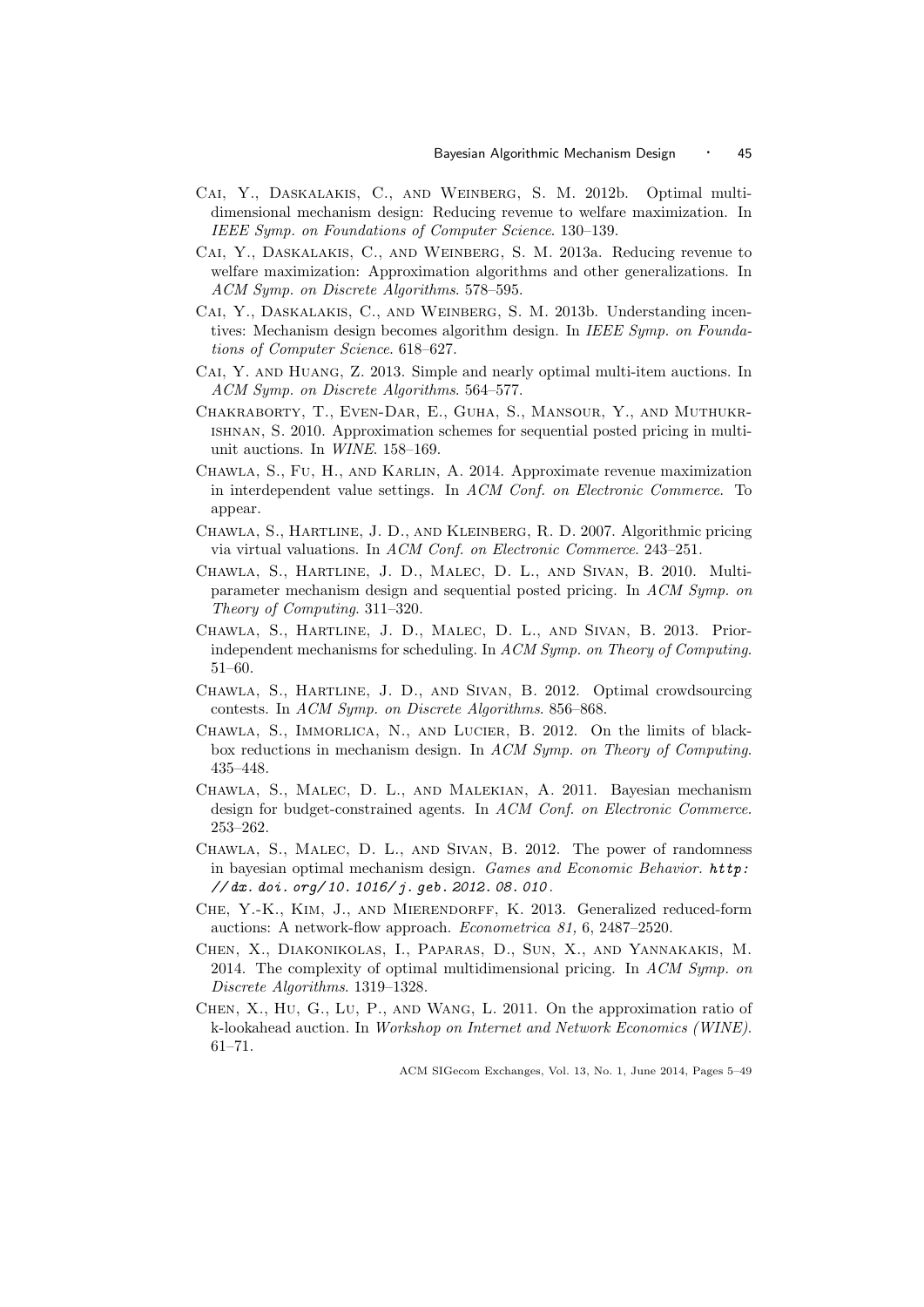- Chung, K. and Ely, J. C. 2006. Ex-post incentive compatible mechanism design. Manuscript.
- COLE, R. AND ROUGHGARDEN, T. 2014. The sample complexity of revenue maximization. In ACM Symp. on Theory of Computing. To appear.
- Constantin, F. and Parkes, D. C. 2009. Self-correcting sampling-based dynamic multi-unit auctions. In ACM Conf. on Electronic Commerce. 89–98.
- Cremer, J. and McLean, R. P. 1988. Full Extraction of the Surplus in Bayesian and Dominant Strategy Auctions. Econometrica 56, 6 (November), 1247–57.
- $CSAP\acute{o}$ , G. AND MÜLLER, R. 2013. Optimal mechanism design for the private supply of a public good. *Games and Economic Behavior 80*, C, 229–242.
- Daskalakis, C., Deckelbaum, A., and Tzamos, C. 2012. Optimal pricing is hard. In Workshop on Internet and Network Economics (WINE). 298–308.
- Daskalakis, C., Deckelbaum, A., and Tzamos, C. 2013. Mechanism design via optimal transport. In ACM Conf. on Electronic Commerce. 269–286.
- Daskalakis, C., Deckelbaum, A., and Tzamos, C. 2014. The complexity of optimal mechanism design. In ACM Symp. on Discrete Algorithms. 1302–1318.
- DASKALAKIS, C. AND PIERRAKOS, G. 2011. Simple, optimal and efficient auctions. In Workshop on Internet and Network Economics (WINE). 109–121.
- Daskalakis, C. and Weinberg, S. M. 2014. Bayesian truthful mechanisms for job scheduling from bi-criterion approximation algorithms. arXiv:1405.5940.
- Deb, R. and Pai, M. 2013. Ironing in dynamic revenue management: Posted prices & biased auctions. In ACM Symp. on Discrete Algorithms. 620–631.
- Devanur, N. R., Hartline, J. D., Karlin, A. R., and Nguyen, C. T. 2011. Prior-independent multi-parameter mechanism design. In Workshop on Internet and Network Economics (WINE). 122–133.
- Dhangwatnotai, P., Roughgarden, T., and Yan, Q. 2010. Revenue maximization with a single sample. In ACM Conf. on Electronic Commerce. 129–138.
- Dobzinski, S., Fu, H., and Kleinberg, R. D. 2011. Optimal auctions with correlated bidders are easy. In ACM Symp. on Theory of Computing. 129–138.
- DOBZINSKI, S. AND VONDRAK, J. 2012. The computational complexity of truthfulness in combinatorial auctions. In Proceedings of the 13th ACM Conference on Electronic Commerce. EC '12. ACM, New York, NY, USA, 405–422.
- DUGHMI, S., IMMORLICA, N., AND ROTH, A. 2014. Constrained signaling in auction design. In ACM Symp. on Discrete Algorithms. 1341–1357.
- Dughmi, S. and Roughgarden, T. 2010. Black-box randomized reductions in algorithmic mechanism design. In FOCS. 775–784.
- Emek, Y., Feldman, M., Gamzu, I., Leme, R. P., and Tennenholtz, M. 2012. Signaling schemes for revenue maximization. In ACM Conf. on Electronic Commerce. 514–531.
- Fu, H., Haghpanah, N., Hartline, J., and Kleinberg, R. 2014. Optimal auctions for correlated bidders with sampling. In ACM Conf. on Electronic Commerce. To appear.
- Fu, H., Hartline, J. D., and Hoy, D. 2013. Prior-independent auctions for risk-averse agents. In ACM Conf. on Electronic Commerce. 471–488.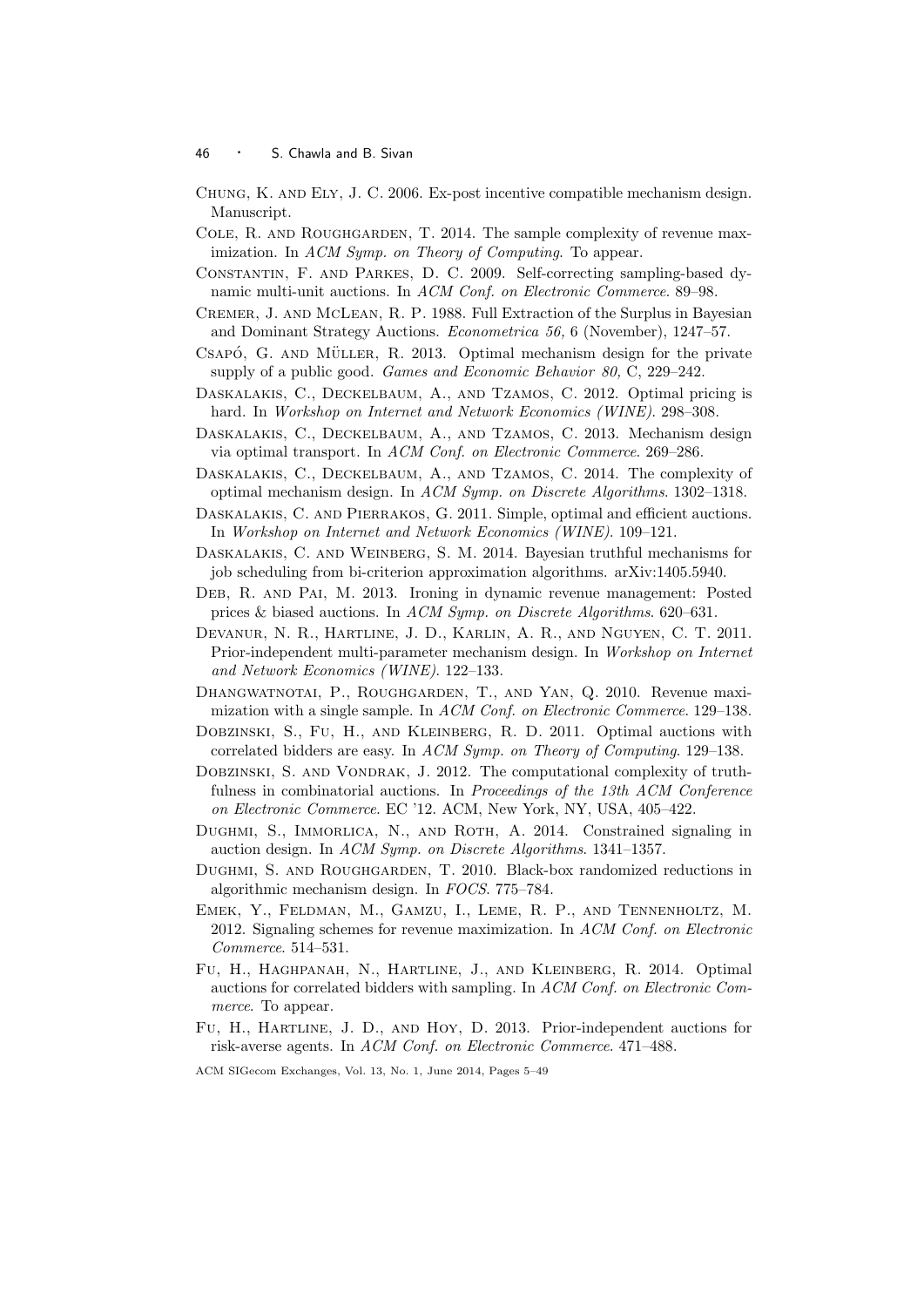- GHOSH, A. AND KLEINBERG, R. 2014. Optimal contest design for simple agents. In ACM Conf. on Electronic Commerce. To appear.
- GHOSH, A. AND ROTH, A. 2011. Selling privacy at auction. In *Proceedings of the* 12th ACM Conference on Electronic Commerce. EC '11. ACM, New York, NY, USA, 199–208.
- Hart, S. and Nisan, N. 2012. Approximate revenue maximization with multiple items. In ACM Conf. on Electronic Commerce. 656.
- Hart, S. and Nisan, N. 2013. The menu-size complexity of auctions. In ACM Conf. on Electronic Commerce. 565–566.
- Hartline, J. D. 2013a. Bayesian mechanism design. Foundations and Trends in Theoretical Computer Science 8, 3, 143–263.
- Hartline, J. D. 2013b. Mechanism design and approximation. http:// jasonhartline.com/MDnA/.
- Hartline, J. D., Kleinberg, R., and Malekian, A. 2011. Bayesian incentive compatibility via matchings. In ACM Symp. on Discrete Algorithms. 734–747.
- HARTLINE, J. D. AND LUCIER, B. 2010. Bayesian algorithmic mechanism design. In ACM Symp. on Theory of Computing. 301–310.
- Hartline, J. D. and Roughgarden, T. 2008. Optimal mechanism design and money burning. In ACM Symp. on Theory of Computing. 75–84.
- Hartline, J. D. and Roughgarden, T. 2009. Simple versus optimal mechanisms. In ACM Conf. on Electronic Commerce. 225–234.
- Huang, Z., Wang, L., and Zhou, Y. 2011. Black-box reductions in mechanism design. In Intl. Workshop on Approximation Algorithms for Combinatorial Optimization Problems (APPROX). 254–265.
- Jehiel, P., Vehn, M. M.-t., Moldovanu, B., and Zame, W. R. 2006. The limits of ex post implementation. *Econometrica*  $74$ , 3 (May), 585–610.
- Kleinberg, R. and Weinberg, S. M. 2012. Matroid prophet inequalities. In ACM Symp. on Theory of Computing. 123–136.
- Krishna, V. 2009. Auction theory. Academic press.
- Li, X. and Yao, A. C.-C. 2013. On revenue maximization for selling multiple independently distributed items. Proceedings of the National Academy of Sciences.
- Li, Y. 2013. Approximation in mechanism design with interdependent values. In ACM Conf. on Electronic Commerce. 675–676.
- Manelli, A. and Vincent, D. 2007. Multidimensional mechanism design: Revenue maximization and the multiple-good monopoly. Journal of Economic Theory 137, 1, 153–185.
- Manelli, A. M. and Vincent, D. R. 2006. Bundling as an optimal selling mechanism for a multiple-good monopolist. Journal of Economic Theory 127, 1 (March), 1–35.
- McAfee, R. P. and Reny, P. J. 1992. Correlated Information and Mechanism Design. Econometrica 60, 2 (March), 395–421.
- Milgrom, P. R. and Weber, R. J. 1982. A Theory of Auctions and Competitive Bidding. Econometrica 50, 5 (September), 1089–1122.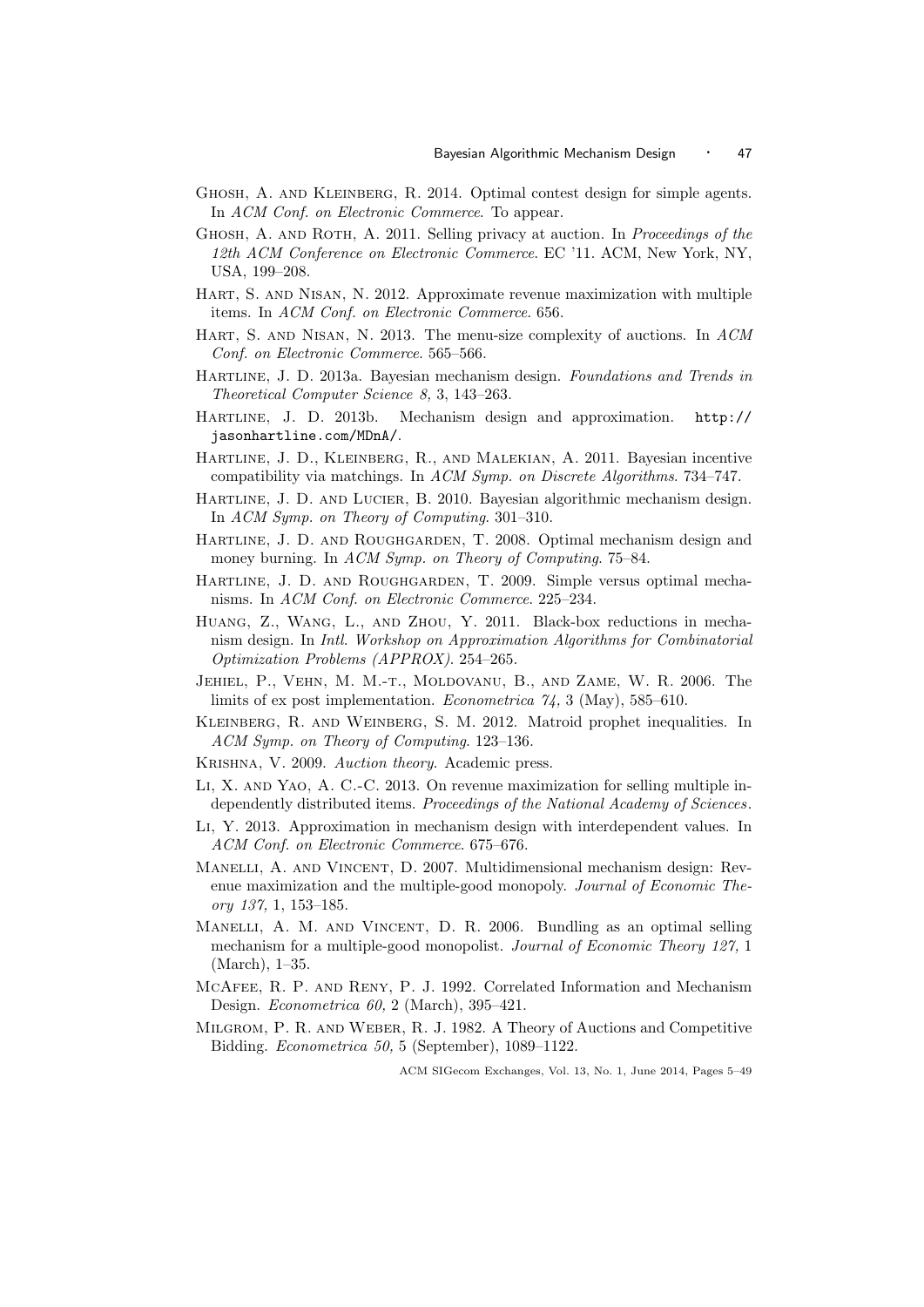- Miltersen, P. B. and Sheffet, O. 2012. Send mixed signals: earn more, work less. In ACM Conf. on Electronic Commerce. 234–247.
- Minooei, H. and Swamy, C. 2013. Near-optimal and robust mechanism design for covering problems with correlated players. In Conference on Web and Internet Economics (WINE). 377–390.
- Myerson, R. 1981. Optimal auction design. Mathematics of Operations Research 6, 58–73.
- Nisan, N. 2014. Algorithmic mechanism design (through the lens of multi-unit auctions). To appear in the Handbook of Game Theory, IV.
- Nisan, N. and Ronen, A. 2001. Algorithmic mechanism design. Games and Economic Behavior 35, 1-2, 166–196.
- PAPADIMITRIOU, C. H. AND PIERRAKOS, G. 2011. On optimal single-item auctions. In ACM Symp. on Theory of Computing. 119–128.
- Parkes, D. C. 2009. When analysis fails: Heuristic mechanism design via selfcorrecting procedures. In SOFSEM. 62–66.
- PARKES, D. C. AND DUONG, Q. 2007. An ironing-based approach to adaptive online mechanism design in single-valued domains. In AAAI. 94–101.
- Pavlov, G. 2011a. Optimal mechanism for selling two goods. The B.E. Journal of Theoretical Economics 11, 1.
- PAVLOV, G. 2011b. A property of solutions to linear monopoly problems. The B.E. Journal of Theoretical Economics 11, 4.
- Riley, J. and Zeckhauser, R. 1983. Optimal Selling Strategies: When to Haggle, When to Hold Firm. The Quarterly Journal of Economics 98, 2 (May), 267–89.
- ROCHET, J.-C. 1987. A necessary and sufficient condition for rationalizability in a quasi-linear context. Journal of Mathematical Economics 16, 2 (April), 191–200.
- Rochet, J.-C. and Chone, P. 1998. Ironing, Sweeping, and Multidimensional Screening. Econometrica 66, 4, 783–826.
- Ronen, A. 2001. On approximating optimal auctions. In ACM Conf. on Electronic Commerce. 11–17.
- RONEN, A. AND SABERI, A. 2002. On the hardness of optimal auctions. In IEEE Symp. on Foundations of Computer Science. 396–405.
- Roughgarden, T. and Talgam-Cohen, I. 2013. Optimal and near-optimal mechanism design with interdependent values. In ACM Conf. on Electronic Commerce. 767–784.
- Roughgarden, T., Talgam-Cohen, I., and Yan, Q. 2012. Supply-limiting mechanisms. In ACM Conf. on Electronic Commerce. 844–861.
- Samuel-Cahn, E. 1984. Comparison of threshold stop rules and maximum for independent nonnegative random variables. The Annals of Probability 12, 4, 1213–1216.
- Sivan, B. and Syrgkanis, V. 2013. Vickrey auctions for irregular distributions. In Conference on Web and Internet Economics (WINE). 422–435.
- Sundararajan, M. and Yan, Q. 2010. Robust mechanisms for risk-averse sellers. In ACM Conf. on Electronic Commerce. 139–148.